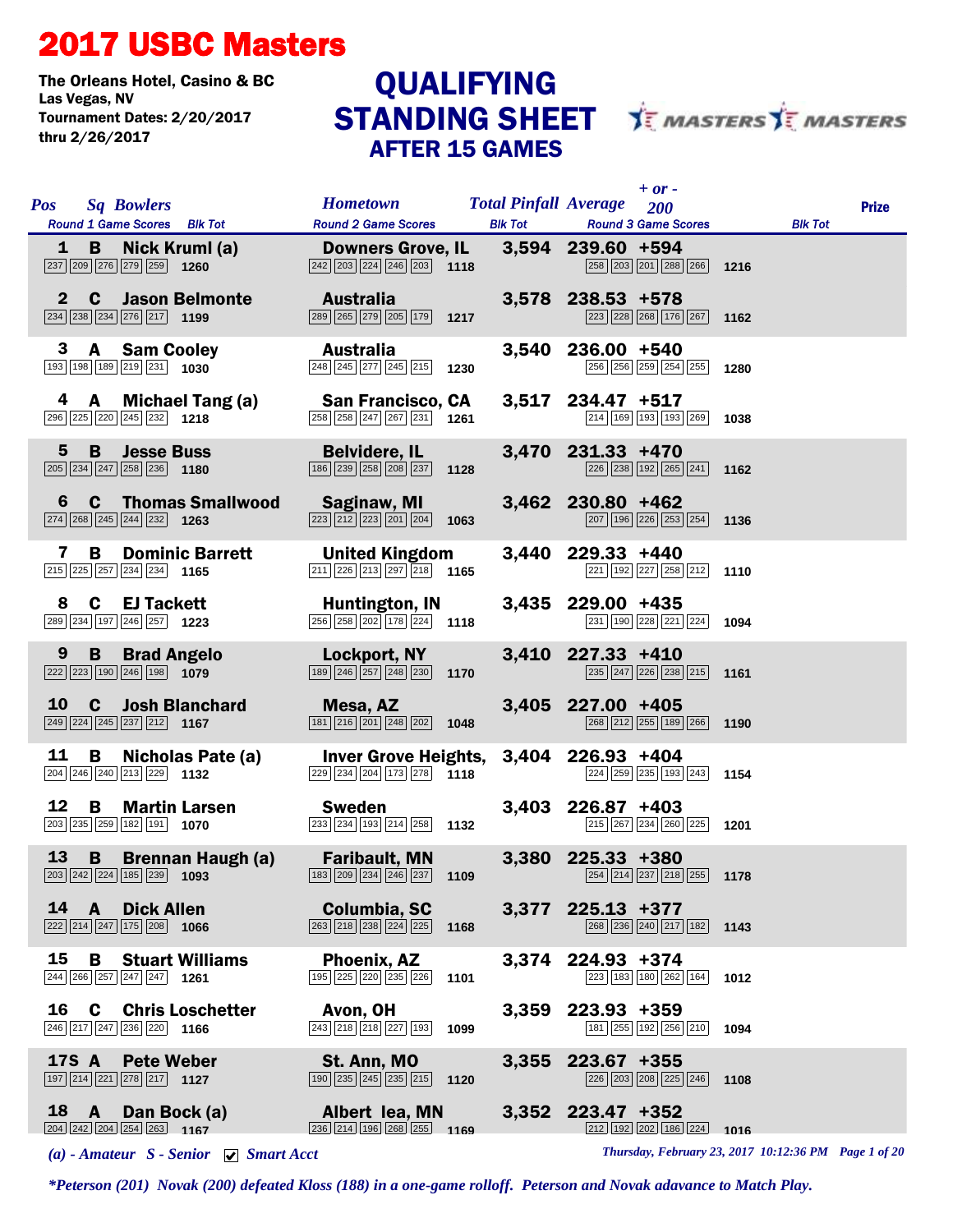| <b>Pos</b>      | <b>Sq Bowlers</b><br>Round 1 Game Scores Blk Tot Round 2 Game Scores                                                                                                                                                                                                                                                                                                       | <b>Example 18 Total Pinfall Average</b> 200                                                                                         | $+$ or -<br><b>Blk Tot Round 3 Game Scores</b>                                                         |      | <b>Blk Tot</b> | <b>Prize</b> |
|-----------------|----------------------------------------------------------------------------------------------------------------------------------------------------------------------------------------------------------------------------------------------------------------------------------------------------------------------------------------------------------------------------|-------------------------------------------------------------------------------------------------------------------------------------|--------------------------------------------------------------------------------------------------------|------|----------------|--------------|
| 19              | <b>A</b> William 'BJ' Moore <b>Apex, NC</b><br>$\frac{234}{238}$ $\frac{221}{253}$ $\frac{255}{255}$ $\frac{255}{255}$ $\frac{221}{254}$ 1231<br>221 234 221 187 206 1069                                                                                                                                                                                                  |                                                                                                                                     | 3,349 223.27 +349<br>276 199 211 207 156 1049                                                          |      |                |              |
|                 | <b>20 A Craig Nidiffer Trenton, MI</b><br>224 192 198 187 248 1040 217 188 278 234 234 1151<br>$\boxed{224}$ 192 189 187 248 1040                                                                                                                                                                                                                                          | $\boxed{217}$ 188 $\boxed{278}$ $\boxed{234}$ $\boxed{234}$ 1151                                                                    | 3,338 222.53 +338<br>224 218 237 245 223 1147                                                          |      |                |              |
| 21              | $\mathbf{B}$<br>$\boxed{203}$ $\boxed{238}$ $\boxed{229}$ $\boxed{257}$ $\boxed{215}$ <b>1142</b>                                                                                                                                                                                                                                                                          | <b>Manuel Otalora Cooper City, FL</b> 3,337 222.47 +337 <b>202.47</b> - 237 <b>238</b> 246 <b>289</b> 236 <b>238</b> 238 <b>238</b> | 244 193 235 236 178 1086                                                                               |      |                |              |
|                 | <b>C</b> Ronnie Sparks<br>217 211 236 237 237 1138<br>268 188 222 201 238 1137                                                                                                                                                                                                                                                                                             |                                                                                                                                     | 3,337 222.47 +337<br>$\boxed{233}$ 168 199 259 223 1082                                                |      |                |              |
| 23              | $\overline{B}$<br>233 279 210 205 217 1144                                                                                                                                                                                                                                                                                                                                 | Steve Pavlinko Jr. Sewell, NJ<br>$\overline{264}$ $\overline{202}$ $\overline{246}$ $\overline{234}$ $\overline{268}$ <b>1214</b>   | 3,336 222.40 +336<br>242 223 158 162 193                                                               | 978  |                |              |
|                 | <b>24 A Lucas Legnani Argentina</b><br><b>214</b> $\frac{24}{ 214   207   228   234   207  230   233   242 }$ 1156<br>$\boxed{214}$ $\boxed{220}$ $\boxed{223}$ $\boxed{222}$ $\boxed{234}$ 1113                                                                                                                                                                           |                                                                                                                                     | 3,332 222.13 +332<br>255 181 181 258 188 1063                                                          |      |                |              |
|                 | 25 C Alexander Hoskins (a) Brigham City, UT 3,328 221.87 +328<br>$\boxed{212}\boxed{214}\boxed{244}\boxed{201}\boxed{201}$ 1072                                                                                                                                                                                                                                            | $\boxed{180}$ $\boxed{178}$ $\boxed{234}$ $\boxed{236}$ $\boxed{246}$ <b>1074</b>                                                   | $\boxed{201}$ $\boxed{222}$ $\boxed{298}$ $\boxed{227}$ $\boxed{234}$ 1182                             |      |                |              |
|                 | 26 B Dallas Leong (a) Las Vegas, NV<br>$\boxed{215}$ $\boxed{233}$ $\boxed{226}$ $\boxed{236}$ $\boxed{236}$ <b>1146</b>                                                                                                                                                                                                                                                   | $\boxed{237}$ $\boxed{192}$ $\boxed{224}$ $\boxed{204}$ $\boxed{193}$ <b>1050</b>                                                   | 3,317 221.13 +317<br>162 222 239 300 198 1121                                                          |      |                |              |
| 27              | <b>A Darren Tang San Francisco, CA</b><br>4 $\frac{225}{178}$ $\frac{226}{178}$ $\frac{226}{178}$ $\frac{226}{178}$ $\frac{226}{178}$ $\frac{226}{178}$ $\frac{226}{178}$ $\frac{226}{178}$ $\frac{226}{178}$ $\frac{226}{178}$ $\frac{226}{178}$ $\frac{226}{178}$ $\frac{226}{178}$<br>$\boxed{219}$ $\boxed{204}$ $\boxed{225}$ $\boxed{178}$ $\boxed{214}$ <b>1040</b> | $\sqrt{237}\sqrt{247}\sqrt{226}\sqrt{225}\sqrt{211}$ 1146                                                                           | 3,315 221.00 +315<br>$\boxed{278}$ 184 $\boxed{257}$ $\boxed{213}$ 197 1129                            |      |                |              |
| 28              | <b>C</b> Kristopher Prather Milton, FL<br>2005 194 200 194 1027 200 288 245 265 200 160                                                                                                                                                                                                                                                                                    |                                                                                                                                     | 3,309 220.60 +309<br>238 238 258 203 212 1149                                                          |      |                |              |
| 29              | $\mathbf{C}$<br><b>Bill O'Neill</b><br>$\frac{228}{187}$ 1016<br>$\boxed{171}$ $\boxed{235}$ $\boxed{195}$ $\boxed{228}$ $\boxed{187}$ <b>1016</b>                                                                                                                                                                                                                         | Langhorne, PA<br>$\boxed{208}$ $\boxed{210}$ $\boxed{256}$ $\boxed{235}$ $\boxed{227}$ 1136                                         | 3,308 220.53 +308<br>$\boxed{200}$ $\boxed{208}$ $\boxed{245}$ $\boxed{234}$ $\boxed{269}$ <b>1156</b> |      |                |              |
|                 | <b>Ildemaro Ruiz</b><br>C<br>248 214 258 213 202 1135                                                                                                                                                                                                                                                                                                                      | <b>Venezuela</b><br>$\boxed{277}$ $\boxed{248}$ $\boxed{226}$ $\boxed{201}$ $\boxed{258}$ <b>1210</b>                               | 3,308 220.53 +308<br>201 186 195 202 179                                                               | 963  |                |              |
|                 | $31 \quad A$<br><b>Jakob Butturff</b><br>269 203 170 257 199 1098                                                                                                                                                                                                                                                                                                          | Tempe, AZ<br>$\boxed{223}$ $\boxed{207}$ 184 201 248 1063                                                                           | 3,307 220.47 +307<br>244 255 222 203 222 1146                                                          |      |                |              |
| 32              | $\mathbf{C}$<br><b>Daniel Fransson</b><br>$\boxed{259}$ $\boxed{203}$ $\boxed{215}$ $\boxed{165}$ $\boxed{233}$ <b>1075</b>                                                                                                                                                                                                                                                | Sweden<br>$\boxed{222}\boxed{279}\boxed{223}\boxed{213}\boxed{191}$ 1128                                                            | 3,306 220.40 +306<br>$\boxed{176}$ $\boxed{223}$ $\boxed{223}$ $\boxed{278}$ $\boxed{203}$ 1103        |      |                |              |
| 33 <sup>7</sup> | <b>B</b><br><b>Cotie Holbek (a)</b><br>$\boxed{239}$ $\boxed{203}$ $\boxed{207}$ $\boxed{221}$ $\boxed{192}$ <b>1062</b>                                                                                                                                                                                                                                                   | <b>Burlington, WI</b><br>$\boxed{181}\boxed{237}\boxed{237}\boxed{196}\boxed{226}$ 1077                                             | 3,305 220.33 +305<br>$\sqrt{226}$ $\sqrt{255}$ $\sqrt{267}$ $\sqrt{200}$ $\sqrt{248}$ 1166             |      |                |              |
|                 | <b>C</b> Aaron Lorincz<br>$\boxed{216}$ $\boxed{244}$ $\boxed{202}$ $\boxed{224}$ $\boxed{190}$ <b>1076</b>                                                                                                                                                                                                                                                                | <b>Belleville, MI</b><br>$\boxed{268}$ $\boxed{200}$ $\boxed{226}$ $\boxed{187}$ $\boxed{232}$ 1113                                 | 3,305 220.33 +305<br>$\boxed{202}$ $\boxed{221}$ $\boxed{213}$ $\boxed{223}$ $\boxed{257}$ 1116        |      |                |              |
| 35              | $\mathbf{B}$<br>John Szczerbinski<br>$\boxed{226}$ $\boxed{214}$ $\boxed{264}$ $\boxed{206}$ $\boxed{216}$ 1126                                                                                                                                                                                                                                                            | N. Tonawanda, NY<br>$\boxed{168}$ $\boxed{204}$ $\boxed{278}$ $\boxed{238}$ $\boxed{256}$ <b>1144</b>                               | 3,295 219.67 +295<br>187 203 279 197 159                                                               | 1025 |                |              |
| 36              | $\overline{B}$<br><b>Mike Dole</b><br>196 232 237 260 179 1104                                                                                                                                                                                                                                                                                                             | Loves Park, IL<br>$\boxed{226}$ 194 $\boxed{256}$ $\boxed{268}$ 177 1121                                                            | 3,288 219.20 +288<br>247 204 222 200 190 1063                                                          |      |                |              |
| 37 <sup>7</sup> | C Eryk Jensen (a)<br>$\boxed{223}$ $\boxed{255}$ $\boxed{188}$ $\boxed{255}$ $\boxed{258}$ 1179                                                                                                                                                                                                                                                                            | Gresham, OR<br>$\boxed{168}$ $\boxed{205}$ $\boxed{258}$ $\boxed{269}$ $\boxed{215}$ <b>1115</b>                                    | 3,285 219.00 +285<br>203 217 191 179 201                                                               | 991  |                |              |
|                 | 38 A Chris Via (a)<br>$\boxed{191}$ $\boxed{225}$ $\boxed{234}$ $\boxed{213}$ $\boxed{190}$ <b>1053</b>                                                                                                                                                                                                                                                                    | <b>Springfield, OH</b><br>$\overline{259}$ $\overline{224}$ $\overline{237}$ $\overline{223}$ $\overline{182}$ 1125                 | 3,284 218.93 +284<br>267 183 244 189 223 1106                                                          |      |                |              |
|                 |                                                                                                                                                                                                                                                                                                                                                                            |                                                                                                                                     |                                                                                                        |      |                |              |

*(a) - Amateur S - Senior Smart Acct Thursday, February 23, 2017 10:12:38 PM Page 2 of 20*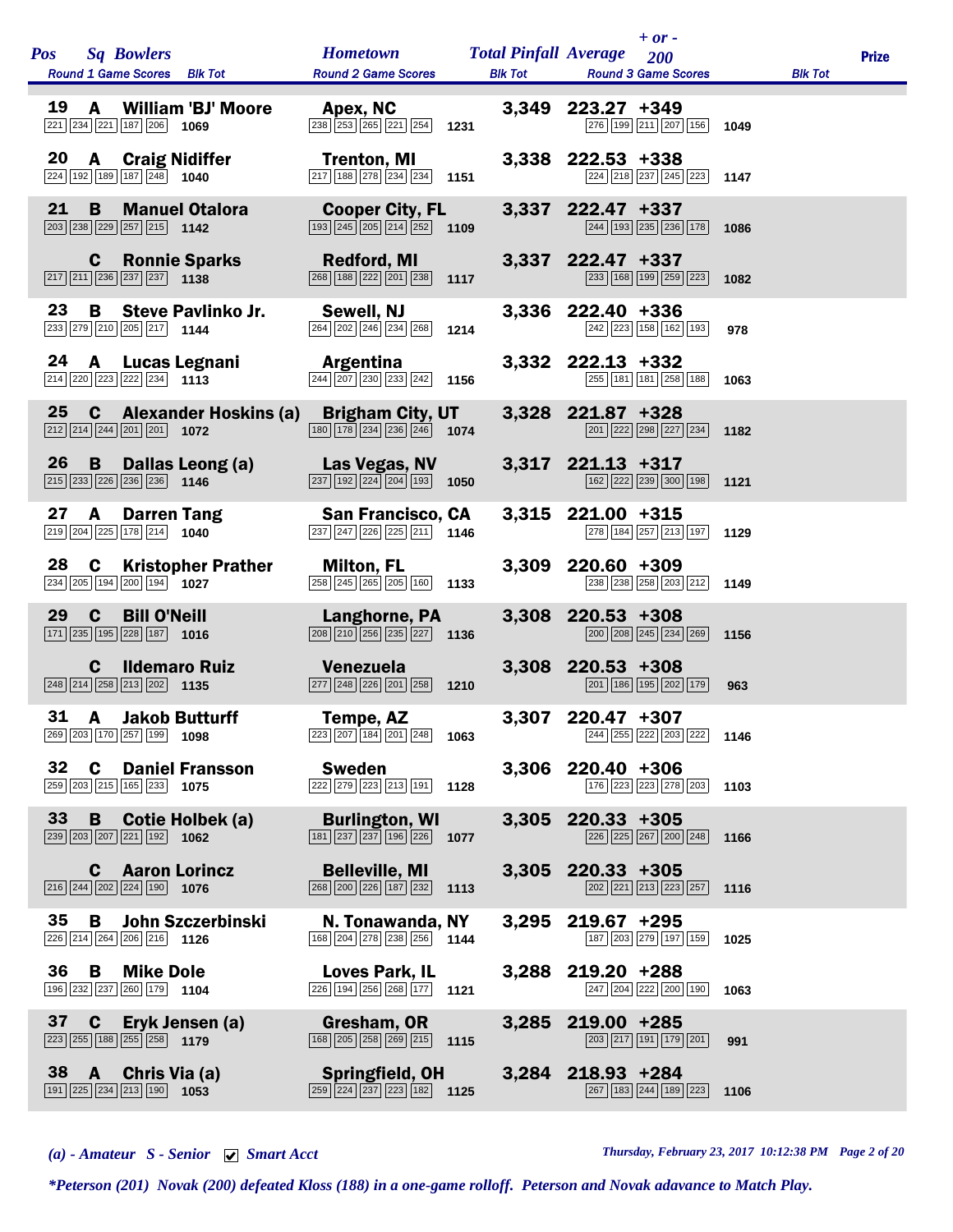| Pos Sq Bowlers                                                                                                       | Hometown Total Pinfall Average 200                                                                      |       | $+$ or -                                                                                               |                                                      | <b>Prize</b> |
|----------------------------------------------------------------------------------------------------------------------|---------------------------------------------------------------------------------------------------------|-------|--------------------------------------------------------------------------------------------------------|------------------------------------------------------|--------------|
| Round 1 Game Scores Blk Tot<br>39 A Sean Lavery-Spahr                                                                | <b>Round 2 Game Scores</b><br>Pasadena, TX 3,273 218.20 +273                                            |       | <b>Blk Tot Round 3 Game Scores</b>                                                                     | <b>Blk Tot</b>                                       |              |
| 150 191 227 204 173<br>945                                                                                           | 188 207 256 226 259 1136                                                                                |       | 232 229 219 244 268 1192                                                                               |                                                      |              |
| <b>B</b> Chris Barnes<br>$\boxed{224}$ $\boxed{202}$ $\boxed{242}$ $\boxed{203}$ $\boxed{203}$ 1074                  | Double Oak, TX<br>$\boxed{211}$ $\boxed{228}$ $\boxed{234}$ $\boxed{234}$ $\boxed{190}$ <b>1097</b>     |       | 3,273 218.20 +273<br>204 268 184 188 258 1102                                                          |                                                      |              |
| 41<br>B<br><b>Wes Malott</b><br>$\boxed{203}$ $\boxed{279}$ $\boxed{205}$ $\boxed{217}$ $\boxed{255}$ <b>1159</b>    | <b>Pflugerville, TX</b><br>$\boxed{223}$ 186 $\boxed{216}$ 181 $\boxed{213}$ 1019                       |       | 3,271 218.07 +271<br>230 226 248 188 201 1093                                                          |                                                      |              |
| 42S C<br><b>Norm Duke</b><br>223 198 236 217 222 1096                                                                | <b>Clermont, FL</b><br>218 223 196 226 171 1034                                                         |       | 3,270 218.00 +270<br>$\boxed{245}$ $\boxed{245}$ $\boxed{199}$ $\boxed{252}$ $\boxed{199}$ <b>1140</b> |                                                      |              |
| <b>Connor Pickford</b><br>A<br>192 192 258 222 163 1027                                                              | Plano, TX<br>226 230 226 266 227 1175                                                                   |       | 3,270 218.00 +270<br>239 170 266 225 168                                                               | 1068                                                 |              |
| 44<br>$\mathbf{c}$<br><b>Mike Wolfe</b><br>208 200 258 191 235 1092                                                  | Floyd Knobs, IN<br>$\overline{ 211 } 187   192   249   235 $ 1074                                       |       | 3,269 217.93 +269<br>206 236 220 192 249                                                               | 1103                                                 |              |
| 45<br><b>Francois Lavoie</b><br>$\mathbf{C}$<br>233 256 244 222 238 1193                                             | Wichita, KS<br>$\boxed{241}$ $\boxed{212}$ $\boxed{164}$ $\boxed{217}$ $\boxed{224}$ <b>1058</b>        |       | $3,263$ 217.53 +263<br>$\boxed{226}$ 183 242 194 167 1012                                              |                                                      |              |
| 46<br><b>Shuichi Heki</b><br>B<br>179 224 234 227 209 1073                                                           | <b>Japan</b><br>$\boxed{230}$ $\boxed{268}$ $\boxed{214}$ $\boxed{212}$ $\boxed{247}$ 1171              |       | 3,262 217.47 +262<br>187 242 192 224 173 1018                                                          |                                                      |              |
| 47<br><b>A</b> Tom Daugherty<br>$\boxed{187}$ $\boxed{189}$ $\boxed{289}$ $\boxed{197}$ $\boxed{192}$ <b>1054</b>    | <b>Riverview, FL</b><br>237 245 182 224 212<br>1100                                                     |       | 3,259 217.27 +259<br>211 259 202 275 158                                                               | 1105                                                 |              |
| 48<br>B<br>Greg Ostrander Freehold, NJ<br>243 185 212 234 199 1073                                                   | $\overline{206}$ 195 214 202 224 1041                                                                   |       | $3,253$ 216.87 +253<br>220 258 256 211 194 1139                                                        |                                                      |              |
| 49<br>$\mathbf{c}$<br>Michael Machuga (a)<br>208 209 235 209 211 1072                                                | Erie, PA<br>$\boxed{219}$ $\boxed{190}$ $\boxed{226}$ $\boxed{236}$ $\boxed{212}$<br>1083               |       | 3,251 216.73 +251<br>214 243 179 223 237                                                               | 1096                                                 |              |
| B<br>DeeRonn Booker (a)<br>163 208 300 201 237 1109                                                                  | <b>Anaheim, CA</b><br>$\boxed{258}$ $\boxed{200}$ $\boxed{225}$ $\boxed{202}$ $\boxed{178}$ <b>1063</b> |       | $3,251$ 216.73 +251<br>210 182 202 226 259 1079                                                        |                                                      |              |
| 51<br>$\mathbf{B}$<br><b>Matthew Sanders (a)</b><br>230 214 202 256 252 1154                                         | Evansville, IN<br>187 233 259 186 189 1054                                                              |       | 3,249 216.60 +249<br>219 171 168 235 248                                                               | 1041                                                 |              |
| 52<br>В<br><b>Matt O'Grady</b><br>227 174 213 178 179 971                                                            | S. Amboy, NJ<br>$\boxed{246}$ $\boxed{201}$ $\boxed{220}$ $\boxed{235}$ $\boxed{267}$<br>1169           |       | 3,247 216.47 +247<br>$\boxed{219}$ $\boxed{247}$ $\boxed{238}$ $\boxed{168}$ $\boxed{235}$ <b>1107</b> |                                                      |              |
| 53<br><b>Rhino Page</b><br>A<br>$\boxed{201}$ $\boxed{248}$ $\boxed{236}$ $\boxed{193}$ $\boxed{201}$ <b>1079</b>    | <b>Orlando, FL</b><br>$\boxed{185}$ $\boxed{210}$ $\boxed{192}$ $\boxed{205}$ $\boxed{206}$<br>998      |       | 3,244 216.27 +244<br>279 227 192 245 224                                                               | 1167                                                 |              |
| 54<br>B<br>Jalen Mosley (a)<br>$\boxed{246}$ $\boxed{233}$ $\boxed{203}$ $\boxed{190}$ $\boxed{208}$ 1080            | Indianapolis, IN<br>$\boxed{179}$ $\boxed{244}$ $\boxed{201}$ $\boxed{179}$ $\boxed{235}$ <b>1038</b>   |       | 3,242 216.13 +242<br>225 245 180 247 227                                                               | 1124                                                 |              |
| 55<br><b>Gary Faulkner Jr.</b><br>C<br>191 210 210 206 258 1075                                                      | Sanford, FL<br>246 186 189 174 242<br>1037                                                              |       | 3,234 215.60 +234<br>202 211 218 224 267                                                               | 1122                                                 |              |
| В<br><b>Jesper Svensson</b><br>$\boxed{237}$ $\boxed{235}$ $\boxed{264}$ $\boxed{201}$ $\boxed{165}$ 1102            | <b>Sweden</b><br>232 208 215 190 188<br>1033                                                            |       | 3,234 215.60 +234<br>237 246 191 188 237                                                               | 1099                                                 |              |
| 57<br><b>Jim Pratt</b><br>$\mathbf c$<br>147 239 215 210 166<br>977                                                  | <b>Avondale, AZ</b><br>198 226 235 237 246<br>1142                                                      |       | 3,233 215.53 +233<br>175 214 269 224 232                                                               | 1114                                                 |              |
| 58S C<br><b>Michael Edwards</b><br>$\boxed{225}$ $\boxed{200}$ $\boxed{215}$ $\boxed{239}$ $\boxed{213}$ <b>1092</b> | Tulsa, OK<br>204 176 224 233 205<br>1042                                                                |       | 3,231 215.40 +231<br>225 224 227 198 223                                                               | 1097                                                 |              |
| 59<br><b>Anthony Simonsen</b><br>A<br>$187$ $180$ $226$ $246$ $224$ $1063$                                           | <b>Princeton, TX</b><br>1007                                                                            | 3,230 | $215.33 + 230$<br>235 184 171 285 195                                                                  | 1070                                                 |              |
| (a) - Amateur $S$ - Senior $\forall$ Smart Acct                                                                      |                                                                                                         |       |                                                                                                        | Thursday, February 23, 2017 10:12:40 PM Page 3 of 20 |              |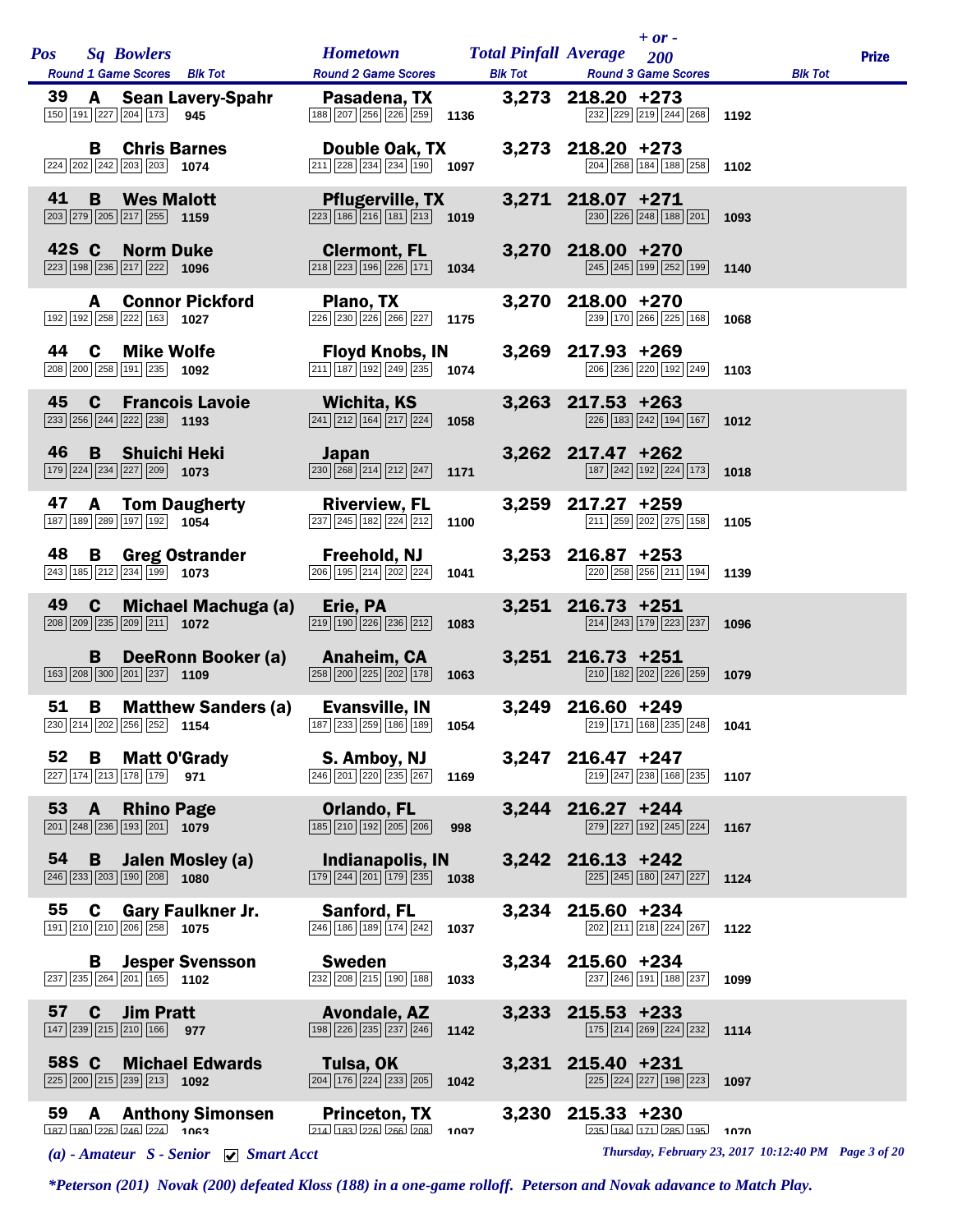| Pos         |       |                      | <b>Sq Bowlers</b><br>Round 1 Game Scores Blk Tot                                                        |                                   | <b>Hometown</b><br><b>Round 2 Game Scores</b>                                                       |      | <b>Total Pinfall Average</b><br><b>Blk Tot</b> |                     | $+ or -$<br>200<br><b>Round 3 Game Scores</b>                              |      | <b>Blk Tot</b> | <b>Prize</b> |
|-------------|-------|----------------------|---------------------------------------------------------------------------------------------------------|-----------------------------------|-----------------------------------------------------------------------------------------------------|------|------------------------------------------------|---------------------|----------------------------------------------------------------------------|------|----------------|--------------|
| 60          |       | B                    | <b>Nathan Bohr</b><br>237 216 181 236 223                                                               | 1093                              | <b>Austin, TX</b><br>160 219 228 209 243                                                            | 1059 | 3,229                                          | $215.27 +229$       | 234 194 244 194 211                                                        | 1077 |                |              |
|             | 61S C |                      | $\boxed{209}$ $\boxed{268}$ $\boxed{245}$ $\boxed{244}$ $\boxed{193}$ <b>1159</b>                       | <b>Arturo Quintero (a)</b>        | <b>Mexico</b><br>$\boxed{223}$ 192 201 190 158                                                      | 964  | 3,225                                          | $215.00 + 225$      | 211 202 223 238 228                                                        | 1102 |                |              |
| 62          |       | C                    | $\boxed{248}$ 180 $\boxed{204}$ $\boxed{236}$ 193 1061                                                  | <b>Kyle Sherman (a)</b>           | O'Fallon, MO<br>181 214 217 224 224                                                                 | 1060 |                                                | 3,224 214.93 +224   | 188 229 178 241 267                                                        | 1103 |                |              |
| 63<br>259   |       | В                    | 205 212 167 210 1053                                                                                    | Vernon Peterson *(a)              | Las Vegas, NV<br>175 203 221 192 208                                                                | 999  | 3,223                                          | $214.87 + 223$      | 246 229 247 235 214                                                        | 1171 |                |              |
|             |       | A<br><b>Cut Line</b> | 148 268 254 211 220 1101                                                                                | <b>Brandon Novak*</b>             | <b>Chillicothe, OH</b><br>223 225 183 223 201                                                       | 1055 | 3,223                                          | 214.87 +223         | 213 218 200 203 233                                                        | 1067 |                |              |
| 65          |       | $\mathbf c$          | 228 205 170 198 233 1034                                                                                | Chad Kloss *(a)                   | <b>Cudahy, WI</b><br>$\boxed{246}\boxed{217}\boxed{193}\boxed{247}\boxed{200}$                      | 1103 | 3,222                                          | 214.80 +222         | 184 244 235 200 222                                                        | 1085 |                | \$1,400      |
| 66          |       | B                    | <b>Jake Peters</b><br>236 246 179 182 279 1122                                                          |                                   | <b>Henderson, NV</b><br>190 253 201 200 158                                                         | 1002 |                                                | 3,221 214.73 +221   | 224 276 202 189 206                                                        | 1097 |                | \$1,337      |
|             |       | В                    | 184 226 243 221 236 1110                                                                                | <b>Shawn Maldonado</b>            | Houston, TX<br>209 266 227 163 159                                                                  | 1024 | 3,221                                          | $214.73 +221$       | 180 244 203 222 238                                                        | 1087 |                | \$1,337      |
| 68          |       | B                    | 237 223 237 220 190 1107                                                                                | Steve Smith (a)                   | San Diego, CA<br>$\sqrt{224}\sqrt{247}\sqrt{186}\sqrt{225}\sqrt{232}$                               | 1114 | 3,220                                          | 214.67 +220         | 207 214 220 144 214                                                        | 999  |                | \$1,300      |
| 69          |       | A                    | <b>Dwight Adams</b><br>182 143 191 209 258                                                              | 983                               | Greensboro, NC<br>$\boxed{204}$ $\boxed{219}$ $\boxed{226}$ $\boxed{223}$ $\boxed{220}$ <b>1092</b> |      | 3,216                                          | 214.40 +216         | 236 190 248 233 234                                                        | 1141 |                | \$1,260      |
|             |       | A                    | $\boxed{215}$ $\boxed{221}$ $\boxed{193}$ $\boxed{224}$ $\boxed{276}$ <b>1129</b>                       | <b>Adam Martinez (a)</b>          | <b>San Antonio, TX</b><br>181 225 201 216 204                                                       | 1027 | 3,216                                          | 214.40 +216         | 197 206 256 189 212                                                        | 1060 |                | \$1,260      |
|             |       | C                    | <b>Brian Himmler</b><br>195 209 233 243 237                                                             | 1117                              | Cincinnati, OH<br>188 258 222 212 221                                                               | 1101 | 3,216                                          | 214.40 +216         | 218 207 209 159 205                                                        | 998  |                | \$1,260      |
| 72          |       | C                    | 194 234 216 279 194 1117                                                                                | <b>Markus Jansson</b>             | <b>Sweden</b><br>$\boxed{216}$ 197 224 215 214 1066                                                 |      |                                                | 3,214 214.27 +214   | 220 194 213 236 168 1031                                                   |      |                | \$1,220      |
| 73          |       | $\mathbf c$          | 235 186 191 223 232 1067                                                                                | <b>Shota Kawazoe</b>              | <b>Japan</b><br>$\boxed{215}$ $\boxed{176}$ $\boxed{215}$ $\boxed{238}$ $\boxed{201}$               | 1045 |                                                | 3,213 214.20 +213   | 234 204 256 190 217 1101                                                   |      |                | \$1,200      |
| 74          |       | B.                   | <b>Paul Moor</b><br>181 216 165 219 168 949                                                             |                                   | <b>Nuneaton, XX</b><br>200 226 224 256 255                                                          | 1161 |                                                | 3,210 214.00 +210   | $\boxed{201}$ $\boxed{235}$ $\boxed{202}$ $\boxed{238}$ $\boxed{224}$ 1100 |      |                | \$1,190      |
| $\nabla$ 75 |       | В                    | 173 252 160 183 227                                                                                     | <b>Michael Martell (a)</b><br>995 | Chicago, IL<br>$\boxed{206}\boxed{244}\boxed{237}\boxed{205}\boxed{212}$                            | 1104 | 3,208                                          | $213.87 + 208$      | 196 256 222 233 202                                                        | 1109 |                | \$1,180      |
| 76          |       |                      | 170 231 255 201 211 1068                                                                                | A Cody Vaughn (a)                 | Arvada, CO<br>197 236 203 269 164                                                                   | 1069 |                                                | 3,206 213.73 +206   | 193 220 234 179 243                                                        | 1069 |                | \$1,170      |
| 77          |       | B                    | 225 267 166 179 219 1056                                                                                | <b>Perry Crowell IV</b>           | Hoquiam, WA<br>$\boxed{242}\boxed{200}\boxed{221}\boxed{179}\boxed{197}$                            | 1039 |                                                | $3,205$ 213.67 +205 | 233 237 203 216 221                                                        | 1110 |                | \$1,150      |
|             |       | C                    | <b>Graham Fach</b><br>$\boxed{177}$ $\boxed{219}$ $\boxed{200}$ $\boxed{223}$ $\boxed{237}$ <b>1056</b> |                                   | <b>Canada</b><br>$\boxed{216}$ $\boxed{224}$ $\boxed{214}$ $\boxed{214}$ $\boxed{211}$              | 1079 |                                                | $3,205$ 213.67 +205 | 278 169 213 176 234                                                        | 1070 |                | \$1,150      |
|             |       | B                    | <b>Marshall Kent</b><br>$\boxed{221}$ $\boxed{209}$ $\boxed{228}$ $\boxed{215}$ $\boxed{136}$ 1009      |                                   | Yakima, WA<br>236 223 225 277 191                                                                   | 1152 | 3,205                                          | $213.67 + 205$      | 199 192 192 216 245                                                        | 1044 |                | \$1,150      |

*(a) - Amateur S - Senior Smart Acct Thursday, February 23, 2017 10:12:42 PM Page 4 of 20*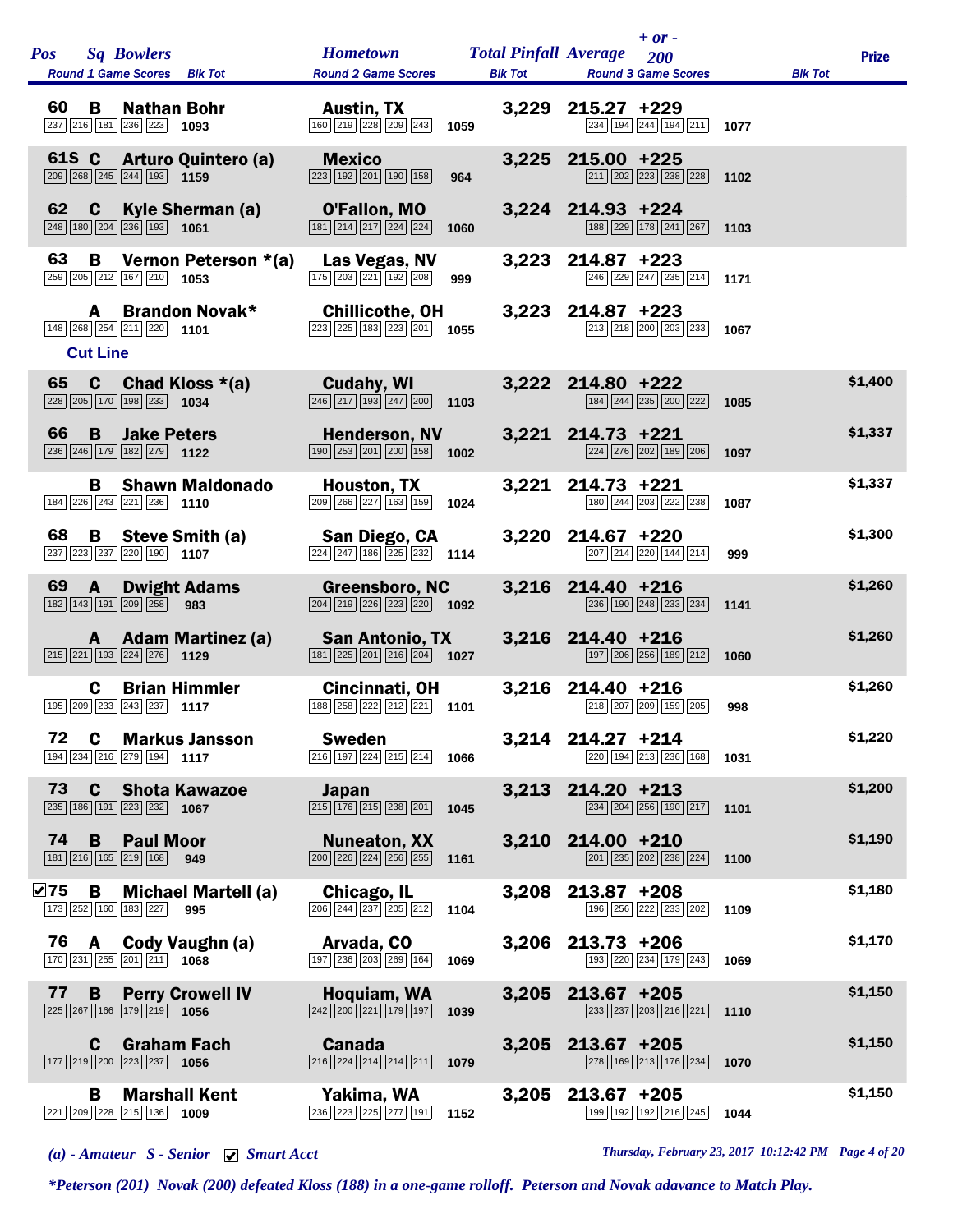| <b>Pos</b>  | <b>Sq Bowlers</b><br>Round 1 Game Scores Blk Tot                                                                 | <b>Hometown</b><br><b>Round 2 Game Scores</b>                                                              | <b>Total Pinfall Average</b><br><b>Blk Tot</b> | $+ or -$<br>200<br><b>Round 3 Game Scores</b>                                                    | <b>Blk Tot</b> | <b>Prize</b> |
|-------------|------------------------------------------------------------------------------------------------------------------|------------------------------------------------------------------------------------------------------------|------------------------------------------------|--------------------------------------------------------------------------------------------------|----------------|--------------|
| 80          | Timothy Foy Jr.<br>B.<br>$\boxed{221}\boxed{216}\boxed{231}\boxed{211}\boxed{246}$ 1125                          | Seaford, DE<br>$\boxed{213}$ $\boxed{205}$ $\boxed{264}$ $\boxed{195}$ $\boxed{167}$<br>1044               | 3,203                                          | $213.53 + 203$<br>234 199 200 203 198                                                            | 1034           | \$1,130      |
| 81<br>256   | $\mathbf{C}$<br><b>Andres Gomez</b><br>193 202 192 232 1075                                                      | Hollywood, FL<br>198 236 227 169 231<br>1061                                                               | 3,202                                          | 213.47 +202<br>233 203 214 217 199                                                               | 1066           | \$1,120      |
| $\nabla$ 82 | B<br>Hunter Kempton (a)<br>182 223 195 246 192<br>1038                                                           | <b>Buzzards Bay, MA</b><br>$\boxed{235}$ $\boxed{177}$ $\boxed{230}$ $\boxed{248}$ $\boxed{182}$<br>1072   | 3,195                                          | 213.00 +195<br>210 265 237 194 179                                                               | 1085           | \$1,110      |
| 83          | Mitch Hupe (a)<br>A<br>190 200 207 193 247 1037                                                                  | Wichita, KS<br>263 228 187 190 220<br>1088                                                                 | 3.194                                          | 212.93 +194<br>244 192 212 223 198                                                               | 1069           | \$1,100      |
| 84          | A<br><b>Andrew Cain</b><br>223 201 162 216 225 1027                                                              | <b>Phoenix, AZ</b><br>$\boxed{243}$ $\boxed{171}$ $\boxed{214}$ $\boxed{178}$ $\boxed{205}$<br>1011        | 3,191                                          | 212.73 +191<br>256 210 213 237 237                                                               | 1153           | \$1,075      |
| 85          | B<br><b>Greg Thompson Jr.</b><br>190 239 210 182 263 1084                                                        | San Jose, CA<br>179 248 237 212 204<br>1080                                                                | 3,188                                          | 212.53 +188<br>198 203 191 237 195                                                               | 1024           | \$1,055      |
| 86          | B<br>Daria Pajak<br>198 217 202 239 185 1041                                                                     | <b>Babson Park, FL</b><br>161 259 194 244 243<br>1101                                                      | 3,187                                          | 212.47 +187<br>176 234 237 181 217                                                               | 1045           | \$1,040      |
| 87S C       | <b>Casey Shephard (a)</b><br>232 195 245 201 279 1152                                                            | Kalamazoo, MI<br>162 189 256 197 234<br>1038                                                               | 3,186                                          | 212.40 +186<br>169 198 206 199 224                                                               | 996            | \$1,030      |
| 88          | C Tyson Branagan (a)<br>192 227 177 220 225 1041                                                                 | <b>Ft Worth, TX</b><br>178 198 257 245 228<br>1106                                                         |                                                | 3,183 212.20 +183<br>197 212 213 221 193                                                         | 1036           | \$1,025      |
| 89          | $\mathbf C$<br><b>Brad Miller</b><br>$\boxed{255}$ 181 $\boxed{247}$ $\boxed{225}$ 195 1103                      | Raytown, MO<br>$\boxed{192}\boxed{203}\boxed{218}\boxed{191}\boxed{236}$<br>1040                           | 3,181                                          | 212.07 +181<br>168 187 217 245 221                                                               | 1038           | \$1,020      |
| 90          | B<br><b>Osku Palermaa</b><br>179 201 200 228 238<br>1046                                                         | <b>Finland</b><br>222 202 205 190 223<br>1042                                                              |                                                | 3,174 211.60 +174<br>222 210 159 247 248                                                         | 1086           | \$1,012      |
|             | <b>Sean Rash</b><br>C<br>194 242 198 198 237<br>1069                                                             | <b>Montgomery, IL</b><br>$\boxed{235}$ $\boxed{223}$ $\boxed{237}$ $\boxed{214}$ $\boxed{178}$ <b>1087</b> |                                                | 3,174 211.60 +174<br>201 224 212 177 204                                                         | 1018           | \$1,012      |
| 92          | B<br>Walid Letayf (a)<br>257 179 223 195 192 1046                                                                | <b>Mexico</b><br>253 197 185 192 186 1013                                                                  | 3,172                                          | 211.47 +172<br>$\boxed{197}$ $\boxed{235}$ $\boxed{233}$ $\boxed{214}$ $\boxed{234}$ <b>1113</b> |                | \$1,005      |
| 93          | <b>Carlos Tobon</b><br>C<br>193 204 192 199 202<br>990                                                           | Hollywood, FL<br>$\boxed{279}$ $\boxed{211}$ $\boxed{241}$ $\boxed{189}$ $\boxed{218}$<br>1138             | 3,169                                          | $211.27 + 169$<br>191 231 233 180 206                                                            | 1041           | \$1,000      |
| 94          | B<br><b>Danielle McEwan</b><br>227 180 165 221 183<br>976                                                        | <b>Stony Point, NY</b><br>$\boxed{216}$ $\boxed{256}$ $\boxed{223}$ $\boxed{254}$ $\boxed{182}$ 1131       | 3,168                                          | $211.20 + 168$<br>214 179 242 182 244                                                            | 1061           | \$990        |
|             | <b>Alejandro Prats</b><br>A<br>205 202 289 140 221 1057                                                          | <b>Dominican Republic</b><br>224 179 219 238 226<br>1086                                                   | 3,168                                          | 211.20 +168<br>167 227 194 214 223                                                               | 1025           | \$990        |
|             | Ryan Zagar (a)<br>C<br>203 214 278 227 180 1102                                                                  | Kenosha, WI<br>200 195 245 224 259<br>1123                                                                 | 3,168                                          | 211.20 +168<br>171 235 156 176 205                                                               | 943            | \$990        |
| 97          | <b>Bryon Smith</b><br>A<br>258 199 166 208 236 1067                                                              | Roseburg, OR<br>$\boxed{232}$ $\boxed{182}$ $\boxed{230}$ $\boxed{235}$ $\boxed{215}$<br>1094              | 3,167                                          | $211.13 + 167$<br>215 177 194 214 206                                                            | 1006           | \$977        |
|             | <b>Chad Nelson (a)</b><br>A<br>$\boxed{214}$ $\boxed{228}$ $\boxed{236}$ $\boxed{207}$ $\boxed{185}$ <b>1070</b> | <b>Owatonna, MN</b><br>233 202 243 192 228<br>1098                                                         | 3,167                                          | $211.13 + 167$<br>200 158 230 210 201                                                            | 999            | \$977        |
| 99          | John Conaway (a)<br>В<br>206 203 235 213 194 1051<br><b>Cash Line</b>                                            | El Mirage, AZ<br>196 254 233 189 183<br>1055                                                               | 3,166                                          | 211.07 +166<br>$\boxed{217}$ 188 200 210 245                                                     | 1060           | \$970        |

*(a) - Amateur S - Senior Smart Acct Thursday, February 23, 2017 10:12:44 PM Page 5 of 20*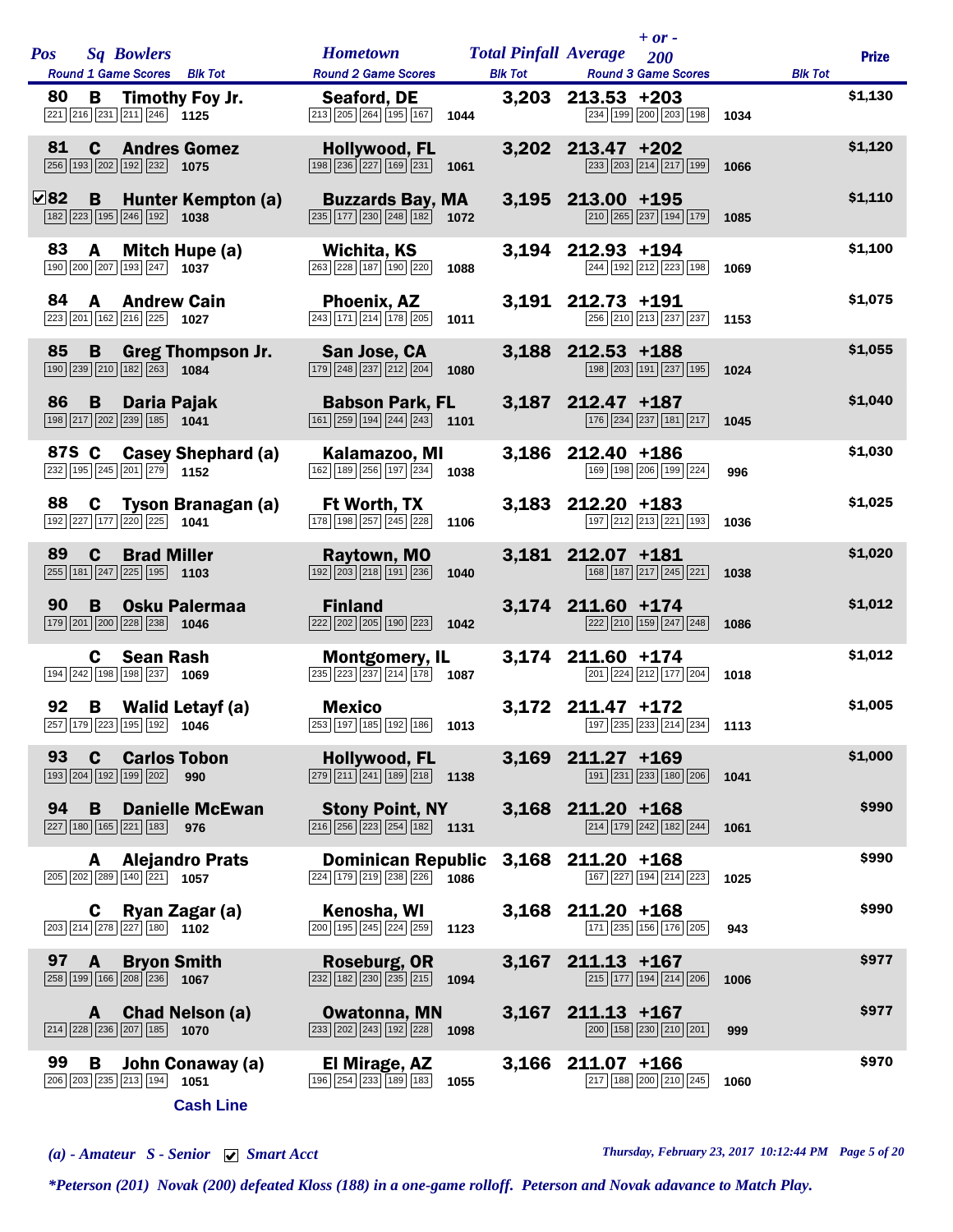| <b>Pos</b><br><b>Sq Bowlers</b>                                                                                   | <b>Hometown Total Pinfall Average</b>                                                                                     |       | $+$ or -<br>200                                      |                                                      | <b>Prize</b> |
|-------------------------------------------------------------------------------------------------------------------|---------------------------------------------------------------------------------------------------------------------------|-------|------------------------------------------------------|------------------------------------------------------|--------------|
| Round 1 Game Scores Blk Tot                                                                                       | <b>Round 2 Game Scores</b>                                                                                                |       | <b>Blk Tot Round 3 Game Scores</b>                   | <b>Blk Tot</b>                                       |              |
| 100<br>A Adam (AJ) Johnson<br>$\boxed{212}$ $\boxed{257}$ $\boxed{268}$ $\boxed{204}$ $\boxed{246}$ <b>1187</b>   | <b>Oswego, IL</b><br>182 173 224 210 170<br>959                                                                           |       | $3,163$ 210.87 +163<br>$\boxed{226}$ 176 194 244 177 | 1017                                                 |              |
| <b>B</b> Thomas Larsen<br>$\boxed{233}$ $\boxed{245}$ $\boxed{205}$ $\boxed{227}$ $\boxed{223}$ <b>1133</b>       | <b>Denmark</b><br>$\boxed{215}$ $\boxed{160}$ $\boxed{237}$ $\boxed{216}$ $\boxed{234}$<br>1062                           |       | $3,163$ 210.87 +163<br>191 216 171 196 194           | 968                                                  |              |
| 102<br>A Jose Estrada (a)<br>$\boxed{233}$ 196 183 198 203 1013                                                   | Dominican Republic 3,161 210.73 +161<br>$\boxed{187}$ $\boxed{180}$ $\boxed{242}$ $\boxed{199}$ $\boxed{207}$ <b>1015</b> |       | 198 213 236 248 238 1133                             |                                                      |              |
| В<br>Danny Ly (a)<br>$\boxed{199}$ $\boxed{234}$ $\boxed{210}$ $\boxed{235}$ $\boxed{180}$ 1058                   | <b>Temple City, CA</b><br>$\boxed{169}$ $\boxed{192}$ $\boxed{238}$ $\boxed{226}$ $\boxed{236}$ 1061                      |       | 3,161 210.73 +161<br>212 180 222 202 226             | 1042                                                 |              |
| 104 A Jimmy Mortensen<br>$\boxed{220}\boxed{204}\boxed{219}\boxed{189}\boxed{234}$ 1066                           | <b>Denmark</b><br>$\boxed{216}$ $\boxed{216}$ $\boxed{180}$ $\boxed{247}$ $\boxed{278}$ <b>1137</b>                       |       | $3,160$ 210.67 +160<br>172 215 170 208 192           | 957                                                  |              |
| 105<br><b>C</b> Andrew Graff<br>$\boxed{206}$ 191 $\boxed{234}$ $\boxed{242}$ 189 1062                            | Las Vegas, NV<br>$\boxed{179}$ $\boxed{255}$ $\boxed{256}$ $\boxed{187}$ $\boxed{216}$ <b>1093</b>                        |       | 3,158 210.53 +158<br>190 209 214 190 200             | 1003                                                 |              |
| 106S A<br><b>Michael Haugen Jr.</b><br>$\boxed{205}$ $\boxed{256}$ $\boxed{223}$ $\boxed{231}$ $\boxed{204}$ 1119 | <b>Phoenix, AZ</b><br>183 266 185 223 204<br>1061                                                                         |       | 3,157 210.47 +157<br>215 182 194 229 157             | 977                                                  |              |
| 107<br><b>Richard Teece</b><br>A<br>158 216 209 235 178 996                                                       | <b>England</b><br>$\boxed{184}$ $\boxed{206}$ $\boxed{195}$ $\boxed{256}$ $\boxed{279}$ <b>1120</b>                       |       | 3,154 210.27 +154<br>238 192 224 182 202             | 1038                                                 |              |
| 108 B Corey Hines (a)<br>224 210 219 196 237 1086                                                                 | Jackson, MI<br>$\boxed{192}$ $\boxed{235}$ $\boxed{228}$ $\boxed{174}$ $\boxed{178}$<br>1007                              |       | 3,152 210.13 +152<br>246 179 233 185 216 1059        |                                                      |              |
| <b>Nobuhito Fujii</b><br>B<br>$\boxed{265}$ $\boxed{213}$ $\boxed{244}$ $\boxed{225}$ $\boxed{237}$ 1184          | Japan<br>$\boxed{198}$ $\boxed{139}$ $\boxed{220}$ $\boxed{221}$ $\boxed{162}$<br>940                                     |       | 3,152 210.13 +152<br>204 223 177 204 220             | 1028                                                 |              |
| 110<br>B<br><b>Lon Peless</b><br>191 234 237 187 223 1072                                                         | <b>Belding, MI</b><br>169 183 221 211 242<br>1026                                                                         |       | 3,151 210.07 +151<br>192 198 236 237 190 1053        |                                                      |              |
| C Zach Wilkins (a)<br>$\boxed{201}$ 176 $\boxed{235}$ 166 $\boxed{269}$ 1047                                      | Canada<br>211 213 236 200 193 1053                                                                                        |       | 3,151 210.07 +151<br>170 266 181 224 210             | 1051                                                 |              |
| <b>C</b> Bryan Bourget (a)<br>$\boxed{211}$ $\boxed{203}$ 178 $\boxed{214}$ $\boxed{226}$ 1032                    | <b>Woonsocket, RI</b><br>$\boxed{204}$ 198 255 235 195 1087 190 244 226 180 192 1032                                      |       | 3,151 210.07 +151                                    |                                                      |              |
| <b>Patrick Dombrowski</b><br>A<br>$\boxed{225}$ 180 $\boxed{226}$ $\boxed{239}$ 168 1038                          | Parma, OH<br>196 229 230 224 222<br>1101                                                                                  |       | 3,151 210.07 +151<br>192 203 225 191 201             | 1012                                                 |              |
| 114<br>Steven Villanueva (a)<br>C<br>186 200 211 203 229 1029                                                     | N. Las Vegas, NV<br>289 222 204 196 161<br>1072                                                                           |       | 3,150 210.00 +150<br>247 203 225 175 199             | 1049                                                 |              |
| 115<br>C<br><b>Raymond Lussier (a)</b><br>178 181 180 190 179<br>908                                              | San Jose, CA<br>194 215 214 232 222<br>1077                                                                               | 3.144 | 209.60 +144<br>256 185 227 225 266                   | 1159                                                 |              |
| 116<br><b>DJ Archer</b><br>A<br>259 214 173 190 208 1044                                                          | Kingwood, TX<br>245 208 179 226 223<br>1081                                                                               | 3,142 | 209.47 +142<br>168 267 192 178 212                   | 1017                                                 |              |
| 117<br>$\mathbf c$<br>Joe Gerencser (a)<br>$\boxed{206}$ 198 $\boxed{223}$ 183 $\boxed{205}$ 1015                 | <b>Henderson, NV</b><br>$\boxed{179}$ $\boxed{244}$ $\boxed{236}$ $\boxed{213}$ $\boxed{176}$<br>1048                     | 3,140 | $209.33 + 140$<br>220 220 211 244 182                | 1077                                                 |              |
| A<br>$\boxed{236}$ $\boxed{196}$ $\boxed{186}$ $\boxed{216}$ $\boxed{259}$ 1093                                   | Tyler Cortez Schenck (a) Phoenix, AZ<br>$\boxed{216}$ 188 193 209 229<br>1035                                             | 3,140 | $209.33 + 140$<br>150 215 232 191 224                | 1012                                                 |              |
| 119<br>В<br><b>Oscar Rodriguez (a)</b><br>241 206 164 206 197 1014                                                | Colombia<br>190 192 184 258 184<br>1008                                                                                   | 3,138 | 209.20 +138<br>245 246 205 203 217                   | 1116                                                 |              |
| <b>Sandra Gongora</b><br>C<br>$215$ $202$ $234$ $234$ $173$ $1058$                                                | <b>Mexico</b><br>215 209 181 189 236<br>1030                                                                              | 3,138 | 209.20 +138<br>$213$ $190$ $236$ $211$ $200$         | 1050                                                 |              |
| (a) - Amateur $S$ - Senior $\bigtriangledown$ Smart Acct                                                          |                                                                                                                           |       |                                                      | Thursday, February 23, 2017 10:12:46 PM Page 6 of 20 |              |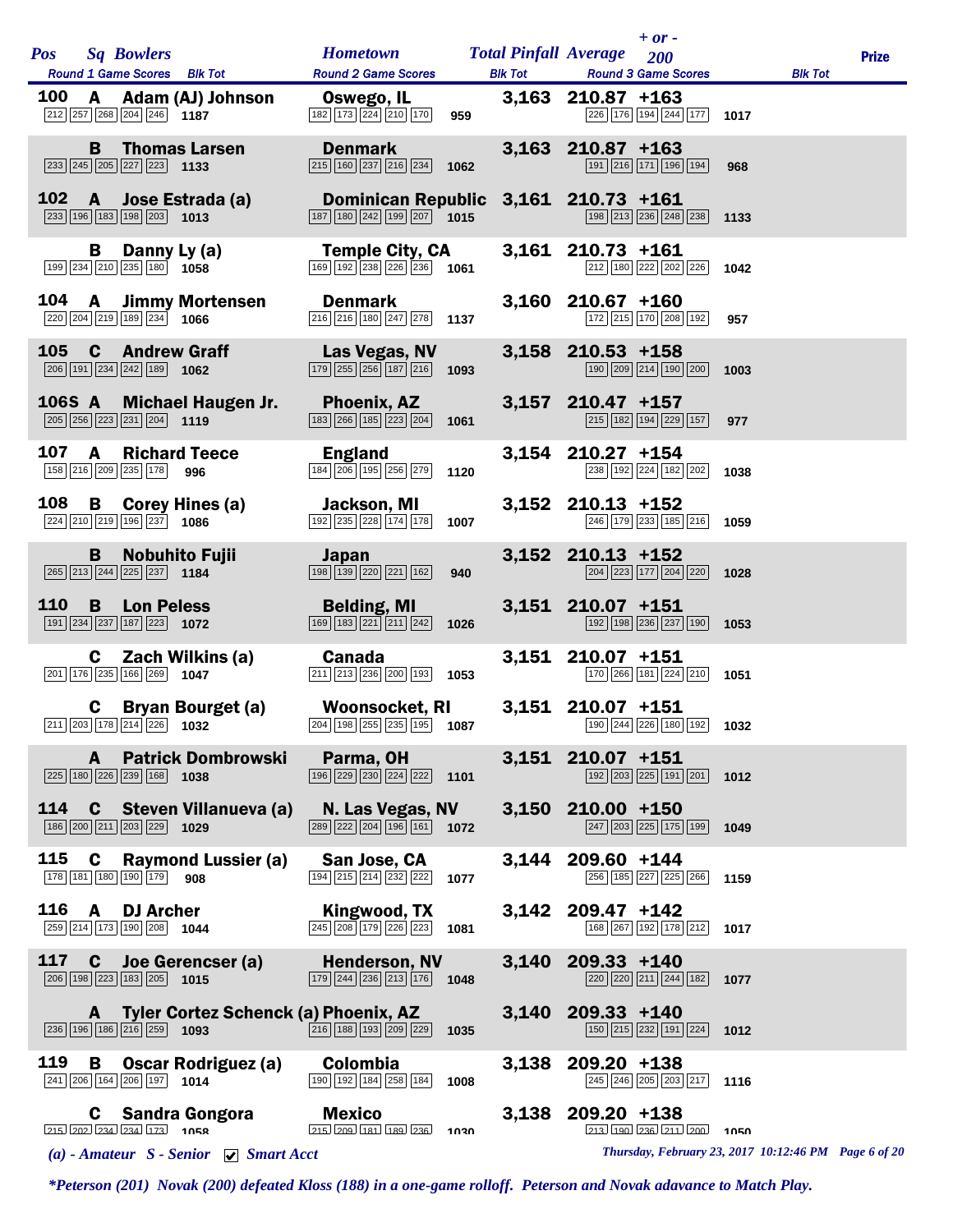| <b>Pos</b> |              | <b>Sq Bowlers</b><br>Round 1 Game Scores Blk Tot                                  |                                   | <b>Hometown</b><br><b>Round 2 Game Scores</b>                                                                                         | <b>Total Pinfall Average</b> |                     | $+$ or -<br>200<br><b>Blk Tot Round 3 Game Scores</b>                 |      | <b>Blk Tot</b> | <b>Prize</b> |
|------------|--------------|-----------------------------------------------------------------------------------|-----------------------------------|---------------------------------------------------------------------------------------------------------------------------------------|------------------------------|---------------------|-----------------------------------------------------------------------|------|----------------|--------------|
|            | B            | <b>Liz Johnson</b><br>258 200 163 209 218 1048                                    |                                   | Cheektowaga, NY<br>$\boxed{214}$ $\boxed{193}$ $\boxed{202}$ $\boxed{245}$ $\boxed{193}$ <b>1047</b>                                  |                              | 3,138 209.20 +138   | 173 223 224 179 244                                                   | 1043 |                |              |
| 122        | C            | <b>Kyle Troup</b><br>$182$ $200$ $215$ $217$ $178$                                | 992                               | <b>Taylorsville, NC</b><br>$\overline{ 245 }$ $\overline{ 228 }$ $\overline{ 214 }$ $\overline{ 203 }$ $\overline{ 204 }$ <b>1094</b> |                              | 3,134 208.93 +134   | $\boxed{221}$ $\boxed{226}$ $\boxed{170}$ $\boxed{206}$ $\boxed{225}$ | 1048 |                |              |
| 123        | C            | 201 225 234 194 195                                                               | <b>Frank Guccione (a)</b><br>1049 | Castlerock, CO<br>289 172 243 267 159 1130                                                                                            |                              | 3,132 208.80 +132   | 212 169 171 189 212                                                   | 953  |                |              |
| 124        | B            | 218 222 227 256 193                                                               | 1116                              | <b>Matthew Anderson (a) Las Vegas, NV</b><br>$\boxed{192}$ $\boxed{202}$ $\boxed{224}$ $\boxed{151}$ $\boxed{191}$<br>960             |                              | 3,125 208.33 +125   | 157 174 238 245 235                                                   | 1049 |                |              |
| 125        | $\mathbf c$  | 202 185 232 244 194                                                               | <b>Clara Guerrero</b><br>1057     | <b>Pflugerville, TX</b><br>$\overline{205}$ $\overline{211}$ $\overline{213}$ $\overline{212}$ 181 1022                               |                              | 3,124 208.27 +124   | 233 191 185 213 223                                                   | 1045 |                |              |
| 126        | A            | $\boxed{207}$ $\boxed{234}$ $\boxed{216}$ $\boxed{167}$ $\boxed{185}$ <b>1009</b> | Kamron Doyle (a)                  | <b>Brentwood, TN</b><br>$\boxed{173}$ $\boxed{235}$ $\boxed{195}$ $\boxed{217}$ $\boxed{235}$ <b>1055</b>                             |                              | 3,123 208.20 +123   | 197 209 228 202 223                                                   | 1059 |                |              |
| 127        | C            | 180 181 214 257 188                                                               | <b>Steven Arehart</b><br>1020     | <b>Chesapeake, VA</b><br>$\boxed{268}$ 164 $\boxed{222}$ 206 181 1041                                                                 |                              | 3,122 208.13 +122   | 207 235 235 196 188                                                   | 1061 |                |              |
|            | B.           | 232 199 208 202 215 1056                                                          | Diana Zavjalova                   | Latvia<br>193 243 231 180 201<br>1048                                                                                                 |                              | 3,122 208.13 +122   | 249 188 192 204 185                                                   | 1018 |                |              |
| 129        | A            | 265 201 220 226 196 1108                                                          | <b>Timothy Behrendt (a)</b>       | St. Charles, MO<br>$\boxed{182}\boxed{248}\boxed{178}\boxed{181}\boxed{224}$ 1013                                                     |                              | 3,120 208.00 +120   | 231 199 183 193 193                                                   | 999  |                |              |
| 130        | $\mathbf c$  | $\boxed{216}$ $\boxed{202}$ $\boxed{211}$ $\boxed{190}$ $\boxed{213}$ <b>1032</b> | Mark Myers (a)                    | Phoenix, AZ<br>$\boxed{193}$ $\boxed{162}$ $\boxed{237}$ $\boxed{267}$ $\boxed{248}$<br>1107                                          |                              | 3,119 207.93 +119   | 225 169 189 179 218                                                   | 980  |                |              |
| 131S C     |              | 182 217 186 246 152                                                               | Warren Eales (a)<br>983           | <b>Chandler, AZ</b><br>$\overline{ 202   209   217   233   246 }$<br>1107                                                             |                              | 3,116 207.73 +116   | 222 181 247 168 208                                                   | 1026 |                |              |
| 132        | $\mathbf c$  | 201 209 201 197 164                                                               | <b>Ryan Powers (a)</b><br>972     | Portage, MI<br>$\boxed{234}$ $\boxed{232}$ $\boxed{204}$ $\boxed{206}$ $\boxed{194}$<br>1070                                          |                              | 3,114 207.60 +114   | $\boxed{204}$ $\boxed{213}$ $\boxed{300}$ $\boxed{167}$ $\boxed{188}$ | 1072 |                |              |
|            | B            | 177 244 213 215 254 1103                                                          | Jeremiah Smith (a)                | <b>Mandan, ND</b><br>223 172 223 207 188<br>1013                                                                                      |                              | 3,114 207.60 +114   | $\boxed{204}$ $\boxed{182}$ $\boxed{226}$ $\boxed{186}$ $\boxed{200}$ | 998  |                |              |
| 134S A     |              | 236 191 186 186 233 1032                                                          | <b>Parker Bohn III</b>            | Jackson, NJ<br>$\boxed{248}$ $\boxed{243}$ $\boxed{179}$ $\boxed{190}$ $\boxed{200}$<br>1060                                          |                              | $3,113$ 207.53 +113 | $\boxed{203}$ $\boxed{240}$ $\boxed{193}$ $\boxed{151}$ $\boxed{234}$ | 1021 |                |              |
| 135S C     |              | 183 233 189 243 224 1072                                                          | <b>Noel Vazquez</b>               | <b>Sacramento, CA</b><br>$\boxed{213}$ $\boxed{192}$ $\boxed{166}$ $\boxed{187}$ $\boxed{231}$ 989                                    |                              | 3,112 207.47 +112   | 232 202 210 215 192                                                   | 1051 |                |              |
|            | В            | 223 183 248 195 213 1062                                                          | Dave Wodka                        | <b>Beavercreek, OH</b><br>$\boxed{219}$ 182 186 229 200 1016                                                                          |                              | 3,112 207.47 +112   | 157 188 220 225 244                                                   | 1034 |                |              |
| 137        | $\mathbf{A}$ | $\boxed{247}$ $\boxed{225}$ 198 $\boxed{207}$ 172 1049                            | <b>Matt Wischmann (a)</b>         | Roy, UT<br>$\boxed{202}$ $\boxed{256}$ $\boxed{198}$ $\boxed{207}$ $\boxed{279}$ 1142                                                 |                              | 3,110 207.33 +110   | 218 226 141 152 182                                                   | 919  |                |              |
|            |              | $\boxed{217}$ $\boxed{178}$ $\boxed{185}$ $\boxed{213}$ $\boxed{188}$             | 138 A Travis Celmer<br>981        | <b>Wernersville, PA</b><br>$\boxed{195}$ $\boxed{214}$ $\boxed{232}$ $\boxed{207}$ $\boxed{189}$ <b>1037</b>                          |                              | 3,109 207.27 +109   | $\boxed{247}$ $\boxed{224}$ $\boxed{236}$ $\boxed{171}$ $\boxed{213}$ | 1091 |                |              |
|            | В            | 221 169 266 211 168 1035                                                          | David Stouffer (a)                | <b>Lehigh Acres, FL</b><br>$\boxed{206}$ $\boxed{240}$ $\boxed{192}$ $\boxed{208}$ $\boxed{224}$ <b>1070</b>                          | 3,109                        | $207.27 + 109$      | 204 216 186 162 236                                                   | 1004 |                |              |
| 140        | B            | 164 226 211 238 228 1067                                                          | <b>Bradley Ceraolo (a)</b>        | <b>Mooresville, NC</b><br>$\boxed{195}$ $\boxed{213}$ $\boxed{200}$ $\boxed{186}$ $\boxed{215}$ <b>1009</b>                           |                              | 3,108 207.20 +108   | 140 245 221 206 220                                                   | 1032 |                |              |
|            |              |                                                                                   |                                   |                                                                                                                                       |                              |                     |                                                                       |      |                |              |

*(a) - Amateur S - Senior Smart Acct Thursday, February 23, 2017 10:12:48 PM Page 7 of 20*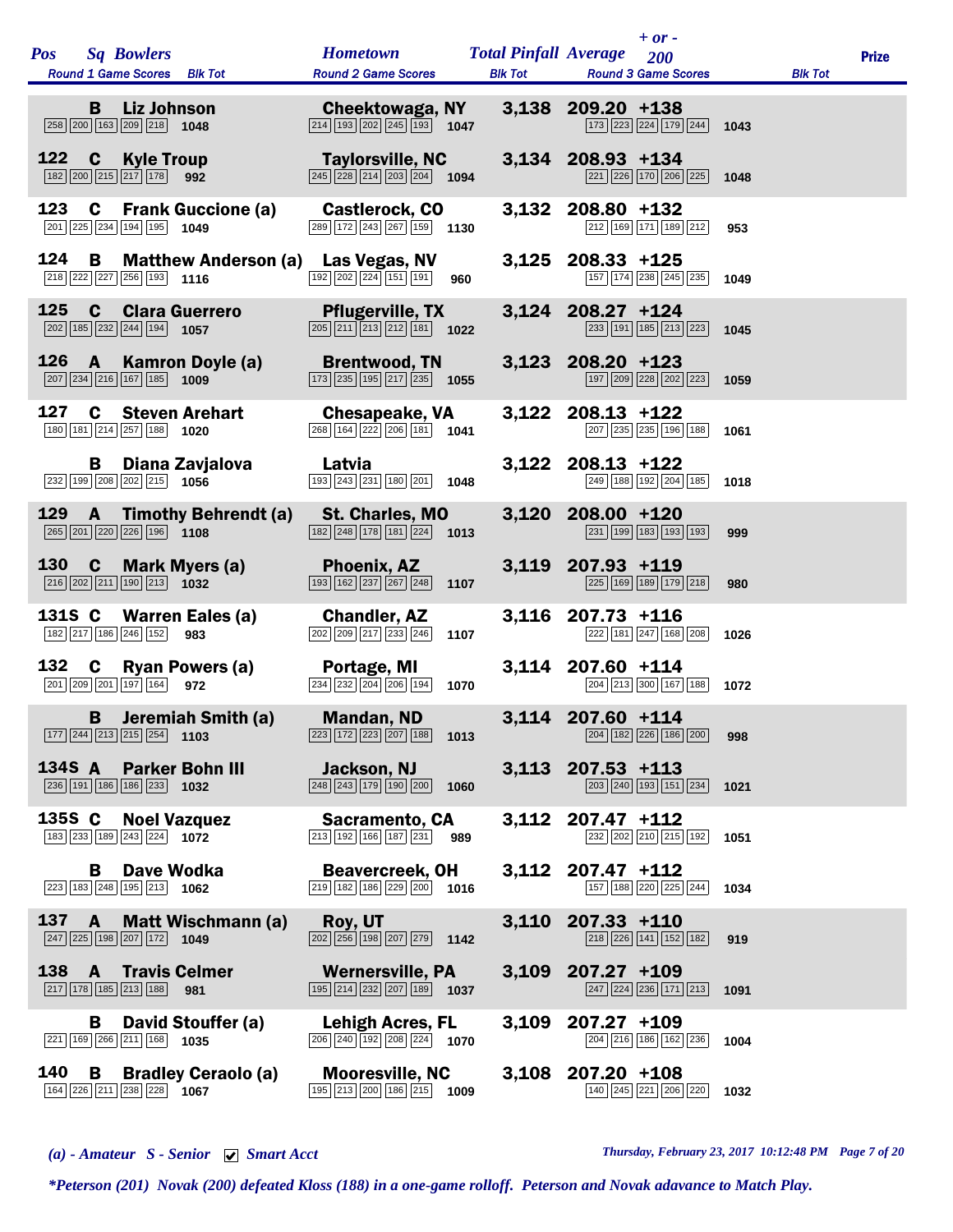| <b>Pos</b> | <b>Sq Bowlers</b>                                                                                                       | Hometown Total Pinfall Average 200                                                                                  |                | $+ or -$                                                                                                |      |                | <b>Prize</b> |
|------------|-------------------------------------------------------------------------------------------------------------------------|---------------------------------------------------------------------------------------------------------------------|----------------|---------------------------------------------------------------------------------------------------------|------|----------------|--------------|
|            | Round 1 Game Scores Blk Tot                                                                                             | <b>Round 2 Game Scores</b>                                                                                          | <b>Blk Tot</b> | <b>Round 3 Game Scores</b>                                                                              |      | <b>Blk Tot</b> |              |
| 141 A      | <b>Kelly Kulick</b><br>$\boxed{184}$ $\boxed{186}$ $\boxed{201}$ $\boxed{204}$ $\boxed{215}$ 990                        | Union, NJ <b>Example 19</b><br>$\overline{266}$ $\overline{221}$ $\overline{222}$ 193 $\overline{206}$ 1108         |                | 3,106 207.07 +106<br>229 198 187 177 217                                                                | 1008 |                |              |
| 142        | <b>B</b> lan Willard (a)                                                                                                | <b>Milwaukie, OR</b><br>$\boxed{155}$ $\boxed{181}$ $\boxed{200}$ $\boxed{163}$ $\boxed{180}$ 879                   |                | 3,104 206.93 +104<br>$\boxed{187}$ $\boxed{177}$ $\boxed{236}$ $\boxed{210}$ $\boxed{201}$ <b>1011</b>  |      |                |              |
|            | S C<br><b>Chris Warren</b><br>$\overline{235}$ $\overline{255}$ $\overline{176}$ $\overline{203}$ $\overline{237}$ 1106 | <b>Grants Pass, OR</b><br>$\overline{246}$ $\overline{227}$ 152 194 193 1012                                        |                | 3,104 206.93 +104<br>159 182 191 226 228                                                                | 986  |                |              |
| 144S C     | <b>David Scardaville</b><br>181 243 243 215 193 1075                                                                    | <b>Houston, TX</b><br>$\boxed{169}$ $\boxed{169}$ $\boxed{259}$ $\boxed{194}$ $\boxed{178}$<br>969                  |                | 3,103 206.87 +103<br>235 210 227 194 193                                                                | 1059 |                |              |
|            | 145 B Tom Hankey (a)<br>$\boxed{200}$ $\boxed{201}$ $\boxed{193}$ $\boxed{214}$ $\boxed{222}$ <b>1030</b>               | Great Barrington, MA 3,102 206.80 +102<br>$\boxed{205}$ $\boxed{224}$ $\boxed{222}$ $\boxed{191}$ $\boxed{156}$ 998 |                | 231 221 204 203 215                                                                                     | 1074 |                |              |
|            | 146 A Jason Carrillo (a)<br>$\boxed{185}$ $\boxed{203}$ $\boxed{236}$ $\boxed{166}$ $\boxed{210}$ <b>1000</b>           | <b>Montebello, CA</b><br>$\boxed{160}$ $\boxed{229}$ $\boxed{222}$ $\boxed{245}$ $\boxed{199}$ <b>1055</b>          |                | 3,101 206.73 +101<br>208 216 203 235 184                                                                | 1046 |                |              |
|            | <b>Lonnie Waliczek</b><br>A<br>215 177 244 193 201 1030                                                                 | Wichita, KS<br>$\boxed{214}$ 189 199 226 204 1032                                                                   |                | 3,101 206.73 +101<br>184 226 242 193 194                                                                | 1039 |                |              |
|            | 148S A Amleto Monacelli<br>222 169 202 222 234 1049                                                                     | Venezuela<br>$\boxed{173}$ $\boxed{222}$ $\boxed{216}$ $\boxed{221}$ $\boxed{161}$<br>993                           |                | 3,100 206.67 +100<br>172 233 231 232 190                                                                | 1058 |                |              |
| 149        | <b>Francois Louw</b><br>B.<br>$\boxed{247}$ 179 208 233 204 1071                                                        | <b>S. Africa</b><br>$\boxed{204}$ 181 142 193 223<br>943                                                            |                | 3,098 206.53 +98<br>212 230 222 175 245                                                                 | 1084 |                |              |
| 150        | <b>A</b> Andrew Anderson (a)<br>193 125 195 214 205 932                                                                 | Las Vegas, NV<br>$\boxed{241}$ $\boxed{237}$ $\boxed{219}$ $\boxed{204}$ $\boxed{186}$ 1087                         |                | $3,093$ 206.20 +93<br>$\boxed{225}$ $\boxed{212}$ $\boxed{222}$ $\boxed{213}$ $\boxed{202}$ <b>1074</b> |      |                |              |
|            | C.<br><b>Cameron Foster (a)</b><br>161 204 216 205 235 1021                                                             | Eagle Mountain, UT<br>$\boxed{277}$ $\boxed{230}$ $\boxed{215}$ $\boxed{226}$ $\boxed{188}$ 1136                    | 3,093          | 206.20<br>$+93$<br>201 182 174 190 189                                                                  | 936  |                |              |
|            | 152S A Bob Learn Jr.<br>200 222 195 212 181 1010                                                                        | <b>Boynton Beach, FL</b><br>$\boxed{211}$ $\boxed{203}$ $\boxed{224}$ $\boxed{202}$ $\boxed{209}$ 1049              |                | $3,092$ 206.13 +92<br>211 164 232 233 193                                                               | 1033 |                |              |
|            | 153 C Anthony La Caze<br>218 170 215 197 185 985                                                                        | <b>Hoffman Estates, IL</b><br>$\boxed{223}$ $\boxed{247}$ $\boxed{200}$ $\boxed{247}$ $\boxed{165}$ <b>1082</b>     |                | $3,090$ 206.00 +90<br>233 246 208 170 166 1023                                                          |      |                |              |
|            | <b>B</b> Michael Shirley (a)<br>$\boxed{174}$ $\boxed{243}$ $\boxed{198}$ $\boxed{183}$ $\boxed{192}$<br>990            | N. Little Rock, AR<br>$\boxed{208}\boxed{227}\boxed{257}\boxed{222}\boxed{197}$ 1111                                |                | 3,090 206.00<br>$+90$<br>$\boxed{204}$ $\boxed{227}$ $\boxed{171}$ $\boxed{195}$ $\boxed{192}$          | 989  |                |              |
| 155        | A AJ Chapman (a)<br>$\boxed{201}$ $\boxed{202}$ $\boxed{184}$ $\boxed{223}$ $\boxed{210}$ $\boxed{1020}$                | Wichita, KS<br>$\boxed{201}$ $\boxed{237}$ $\boxed{237}$ $\boxed{194}$ $\boxed{247}$ 1116                           |                | 3,086 205.73<br>+86<br>176 209 198 190 177                                                              | 950  |                |              |
|            | 156 C Ryan Ciminelli<br>$\boxed{210}$ $\boxed{208}$ $\boxed{230}$ $\boxed{191}$ $\boxed{195}$ <b>1034</b>               | <b>Cheektowaga, NY</b><br>$\boxed{203}$ $\boxed{174}$ $\boxed{194}$ $\boxed{197}$ $\boxed{259}$ <b>1027</b>         |                | $3,082$ 205.47 +82<br>174 192 245 180 230                                                               | 1021 |                |              |
| 157        | <b>C</b> Wesley Low (a)<br>$\boxed{232}$ $\boxed{248}$ $\boxed{215}$ $\boxed{175}$ $\boxed{225}$ <b>1095</b>            | Palmdale, CA<br>204 202 226 201 193<br>1026                                                                         | 3,081          | $205.40 + 81$<br>149 185 165 299 162                                                                    | 960  |                |              |
| 158        | $\mathbf{c}$<br>Raul Rosales (a)<br>$\boxed{179}$ $\boxed{229}$ $\boxed{203}$ $\boxed{215}$ $\boxed{243}$ <b>1069</b>   | El Monte, CA<br>$\boxed{191}$ $\boxed{220}$ $\boxed{179}$ $\boxed{181}$ $\boxed{235}$<br>1006                       |                | 3,075 205.00<br>$+75$<br>207 196 202 172 223                                                            | 1000 |                |              |
| 159        | A<br>Eric Fritton (a)<br>193 194 193 169 189<br>938                                                                     | Waukesha, WI<br>$\boxed{202}$ 192 $\boxed{221}$ $\boxed{218}$ $\boxed{214}$<br>1047                                 |                | 3,074 204.93<br>$+74$<br>$\boxed{170}$ $\boxed{224}$ $\boxed{234}$ $\boxed{235}$ $\boxed{226}$          | 1089 |                |              |
|            | <b>Brett Shepherd (a)</b><br>B.<br>$\boxed{220}$ 186 181 213 255 1055                                                   | Louisville, KY<br>$\boxed{218}$ 197 197 192 170<br>974                                                              |                | 3,074 204.93<br>$+74$<br>196 194 185 214 256 1045                                                       |      |                |              |
|            | John Verbich III (a)<br>C.<br>$210$ $254$ $223$ $200$ $227$ 1114                                                        | Griffith, IN<br>$164$ $179$ $203$ $190$ $222$<br><b>Q58</b>                                                         |                | $3,074$ 204.93 +74<br>$212$ $210$ $180$ $236$ $164$ $1002$                                              |      |                |              |

*(a) - Amateur S - Senior Smart Acct Thursday, February 23, 2017 10:12:49 PM Page 8 of 20*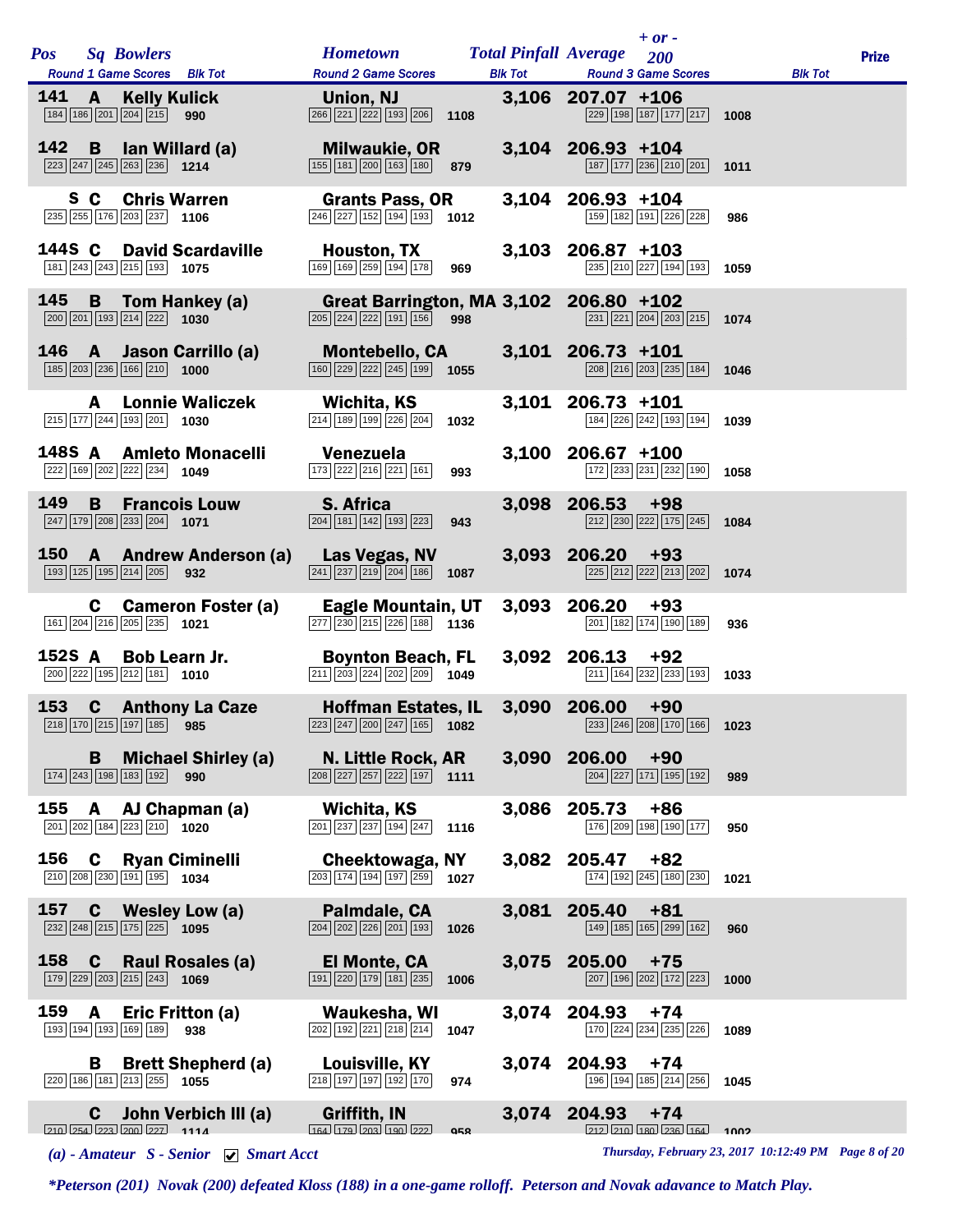| <b>Pos</b> | <b>Sq Bowlers</b><br>Round 1 Game Scores Blk Tot                                                             |                              | <b>Hometown</b><br><b>Round 2 Game Scores</b>                                                        |      | <b>Total Pinfall Average</b><br><b>Blk Tot</b> | $+$ or -<br>200<br><b>Round 3 Game Scores</b> |      | <b>Blk Tot</b> | <b>Prize</b> |
|------------|--------------------------------------------------------------------------------------------------------------|------------------------------|------------------------------------------------------------------------------------------------------|------|------------------------------------------------|-----------------------------------------------|------|----------------|--------------|
| 162        | B<br>$\boxed{217}$ $\boxed{201}$ $\boxed{212}$ $\boxed{204}$ $\boxed{206}$ <b>1040</b>                       | <b>Darren Andretta</b>       | New Hyde Park, NY<br>$\overline{208}$ 188 $\overline{230}$ 189 $\overline{220}$ 1035                 |      |                                                | 3,073 204.87<br>$+73$<br>169 181 231 173 244  | 998  |                |              |
|            | A<br>$\boxed{223}$ 180 $\boxed{212}$ 183 $\boxed{213}$ 1011                                                  | <b>Matt Dzikiewicz (a)</b>   | Rocky Hill, CT<br>235 213 196 226 210                                                                | 1080 | 3,073                                          | 204.87<br>$+73$<br>147 235 200 176 224        | 982  |                |              |
| 164        | C<br>236 164 225 202 154                                                                                     | Keith Odette (a)<br>981      | Waipahu, HI<br>$\boxed{183}$ $\boxed{208}$ $\boxed{235}$ $\boxed{166}$ $\boxed{205}$                 | 997  |                                                | 3,071 204.73<br>$+71$<br>265 205 238 170 215  | 1093 |                |              |
| 165        | $\mathbf{c}$<br><b>Zeke Bayt</b><br>191   270   259   192   232   1144                                       |                              | <b>Westerville, OH</b><br>$\boxed{176}$ $\boxed{209}$ $\boxed{161}$ $\boxed{211}$ $\boxed{212}$      | 969  | 3,070                                          | 204.67<br>$+70$<br>206 192 157 201 201        | 957  |                |              |
| 166        | B<br>$\boxed{167}$ $\boxed{202}$ $\boxed{224}$ $\boxed{217}$ $\boxed{202}$ <b>1012</b>                       | Dan Jackson (a)              | <b>Portland, OR</b><br>$\boxed{201}\boxed{227}\boxed{232}\boxed{156}\boxed{217}$                     | 1033 | 3,067                                          | 204.47<br>$+67$<br>203 211 192 182 234        | 1022 |                |              |
|            | C<br>$\boxed{222}\boxed{200}\boxed{211}\boxed{268}\boxed{186}$ 1087                                          | Douglas Heimos (a)           | St. Louis, MO<br>198 208 198 227 190                                                                 | 1021 | 3,067                                          | 204.47<br>$+67$<br>185 205 211 203 155        | 959  |                |              |
| 168        | C<br>$\boxed{215}$ $\boxed{201}$ $\boxed{238}$ $\boxed{231}$ $\boxed{172}$ <b>1057</b>                       | Ronnie Fujita (a)            | El Sobrante, CA<br>$\boxed{235}$ $\boxed{213}$ $\boxed{258}$ $\boxed{193}$ $\boxed{138}$ <b>1037</b> |      |                                                | 3,064 204.27<br>$+64$<br>209 170 224 179 188  | 970  |                |              |
| 169        | B<br>144 163 236 210 192                                                                                     | <b>Kevin Donovan</b><br>945  | <b>Painted Post, NY</b><br>$\boxed{179}$ $\boxed{218}$ $\boxed{190}$ $\boxed{226}$ $\boxed{183}$     | 996  | 3,061                                          | 204.07<br>$+61$<br>256 250 191 223 200        | 1120 |                |              |
|            | B<br>$\boxed{191}$ $\boxed{191}$ $\boxed{245}$ $\boxed{254}$ $\boxed{189}$ 1070                              | Mike Hanson (a)              | Spokane, WA<br>$\boxed{200}$ 183 178 246 202                                                         | 1009 |                                                | 3,061 204.07<br>$+61$<br>182 225 205 202 168  | 982  |                |              |
| 171        | C<br>170 238 186 165 216                                                                                     | John Janawicz (a)<br>975     | <b>Winter Haven, FL</b><br>227 230 161 188 202                                                       | 1008 | 3,059                                          | 203.93<br>$+59$<br>268 197 199 175 237        | 1076 |                |              |
|            | $\mathbf{c}$<br>203 201 221 188 200 1013                                                                     | Michael Hoffman (a)          | Verona, WI<br>203 210 196 199 210                                                                    | 1018 | 3,059                                          | 203.93<br>$+59$<br>196 198 215 221 198        | 1028 |                |              |
| 173        | <b>Mike Cordts</b><br>A<br>$\boxed{217}$ $\boxed{216}$ $\boxed{154}$ $\boxed{222}$ $\boxed{204}$ <b>1013</b> |                              | <b>Grand Forks, ND</b><br>$\boxed{194}$ $\boxed{159}$ $\boxed{255}$ $\boxed{189}$ $\boxed{214}$ 1011 |      |                                                | 3,058 203.87<br>$+58$<br>173 255 181 207 218  | 1034 |                |              |
|            | $\mathbf c$<br>Tim Ursillo (a)<br>201 204 213 279 172                                                        | 1069                         | Lakeside, CA<br>266 228 195 195 193                                                                  | 1077 |                                                | 3,058 203.87<br>$+58$<br>153 150 172 204 233  | 912  |                |              |
| 175        | В<br>$\boxed{213}$ $\boxed{164}$ $\boxed{237}$ $\boxed{180}$ $\boxed{187}$                                   | Joshua Tajiri (a)<br>981     | San Jose, CA<br>$\boxed{187}$ $\boxed{182}$ $\boxed{214}$ $\boxed{192}$ $\boxed{266}$                | 1041 |                                                | 3,054 203.60<br>$+54$<br>180 146 254 207 245  | 1032 |                |              |
| 176        | <b>Clay Rees</b><br>В<br>191 232 134 191 234 982                                                             |                              | Lehi, UT<br>243 188 207 222 201                                                                      | 1061 | 3,052                                          | 203.47<br>$+52$<br>234 190 184 209 192        | 1009 |                |              |
| 177        | <b>Devin Bidwell</b><br>$\mathbf c$<br>$\boxed{230}$ 182 183 230 218 1043                                    |                              | <b>Wichita, KS</b><br>$\boxed{163}$ $\boxed{231}$ $\boxed{181}$ $\boxed{218}$ $\boxed{166}$          | 959  | 3,050                                          | 203.33<br>$+50$<br>191 242 183 232 200        | 1048 |                |              |
| 178        | <b>T.J. Schmidt</b><br>$\mathbf{A}$<br>204 135 194 195 199                                                   | 927                          | Mishawaka, IN<br>$\boxed{204}$ $\boxed{234}$ $\boxed{199}$ $\boxed{214}$ $\boxed{179}$               | 1030 | 3,048                                          | 203.20<br>$+48$<br>269 212 197 213 200        | 1091 |                |              |
|            | В<br>190 237 180 173 196                                                                                     | <b>Rocio Restrepo</b><br>976 | Louisville, OH<br>194 162 218 225 222                                                                | 1021 | 3,048                                          | 203.20<br>$+48$<br>246 218 202 203 182        | 1051 |                |              |
| 180S C     | 195 182 206 182 244 1009                                                                                     | <b>Robert Lawrence</b>       | Del Valle, TX<br>214 181 169 233 169                                                                 | 966  | 3,046                                          | 203.07<br>$+46$<br>191 217 202 215 246        | 1071 |                |              |
|            | C.<br>$\boxed{212}\boxed{227}\boxed{189}\boxed{239}\boxed{170}$ 1037                                         | <b>Tanner Spacey (a)</b>     | Seattle, WA<br>222 184 202 223 241                                                                   | 1072 | 3,046                                          | 203.07<br>$+46$<br>192 181 233 163 168        | 937  |                |              |

*(a) - Amateur S - Senior Smart Acct Thursday, February 23, 2017 10:12:51 PM Page 9 of 20*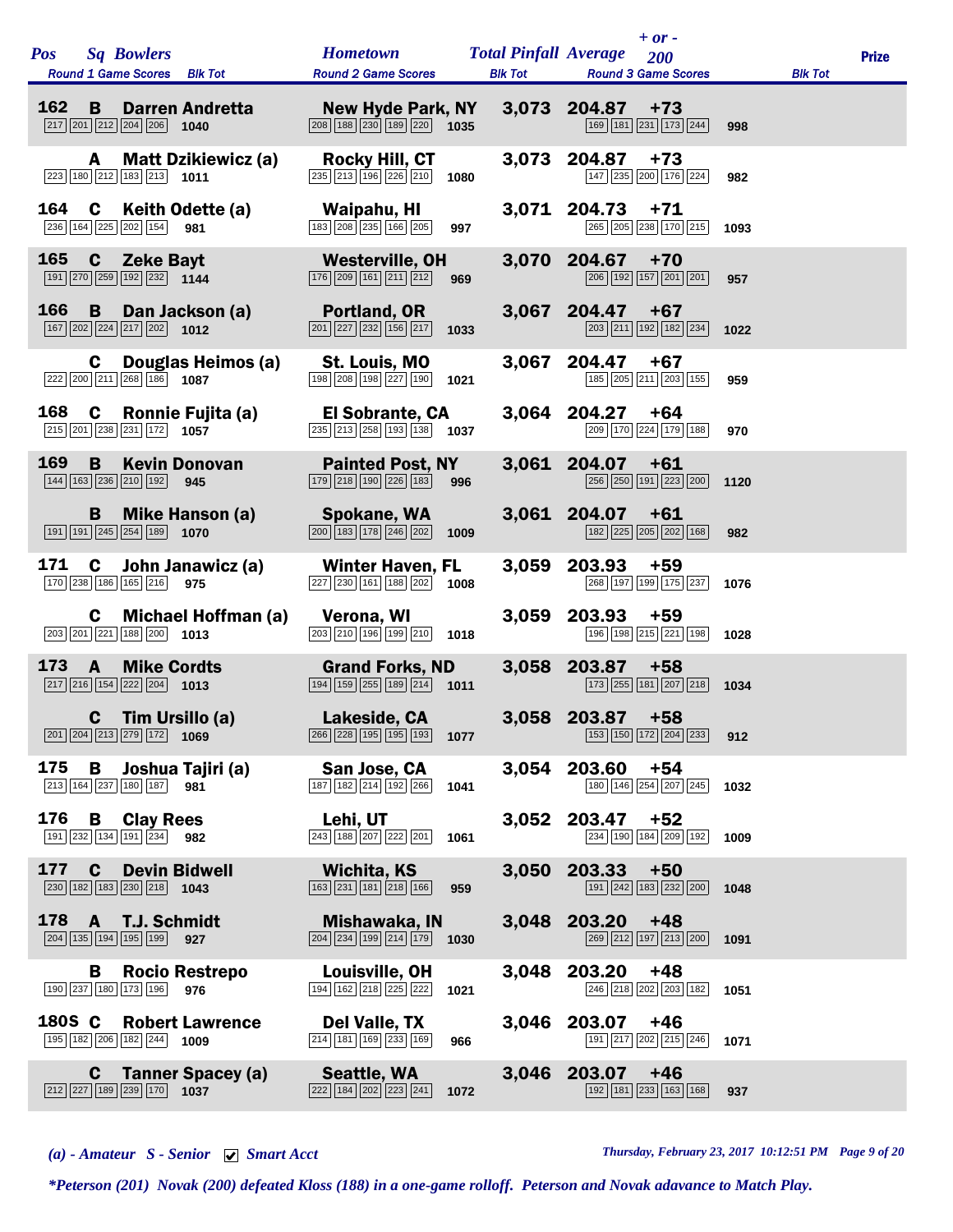|            |              |                                                                                       |                                          |                                                                                                             |      |                | $+ or -$                                                                                                   |      |                |              |
|------------|--------------|---------------------------------------------------------------------------------------|------------------------------------------|-------------------------------------------------------------------------------------------------------------|------|----------------|------------------------------------------------------------------------------------------------------------|------|----------------|--------------|
| <b>Pos</b> |              | <b>Sq Bowlers</b><br>Round 1 Game Scores Blk Tot                                      |                                          | <b>Hometown Total Pinfall Average</b><br><b>Round 2 Game Scores</b>                                         |      | <b>Blk Tot</b> | 200<br><b>Round 3 Game Scores</b>                                                                          |      | <b>Blk Tot</b> | <b>Prize</b> |
|            |              |                                                                                       |                                          |                                                                                                             |      |                |                                                                                                            |      |                |              |
|            |              | 231 246 211 205 193 1086                                                              | 182S C Andy Neuer (a)                    | Lewisburg, PA<br>$\boxed{185}$ $\boxed{189}$ $\boxed{211}$ $\boxed{183}$ $\boxed{200}$                      |      |                | 3,045 203.00<br>$+45$<br>175 225 175 199 217                                                               | 991  |                |              |
|            |              | 209 213 242 241 160 1065                                                              | A Rolando Sebelen (a)                    | Dominican Republic 3,045 203.00<br>$\boxed{172}\boxed{217}\boxed{212}\boxed{234}\boxed{227}$ 1062           |      |                | $+45$<br>$\boxed{178}$ $\boxed{170}$ $\boxed{182}$ $\boxed{210}$ $\boxed{178}$                             | 918  |                |              |
|            |              | $\boxed{216}$ $\boxed{221}$ $\boxed{225}$ $\boxed{219}$ $\boxed{170}$ <b>1051</b>     | 184 B Greg Thomas (a)                    | Irmo, SC<br>$\boxed{198}$ $\boxed{231}$ $\boxed{222}$ $\boxed{162}$ $\boxed{194}$ <b>1007</b>               |      |                | 3,042 202.80<br>$+42$<br>208 193 168 234 181                                                               | 984  |                |              |
|            |              | 181 207 185 188 231 992                                                               | 185S C Walter Ray Williams Jr Oxford, FL | $\boxed{222}$ 186 $\boxed{202}$ $\boxed{235}$ 184 1029                                                      |      |                | $3,035$ 202.33 +35<br>$\boxed{247}$ $\boxed{216}$ $\boxed{184}$ $\boxed{174}$ $\boxed{193}$                | 1014 |                |              |
|            |              | 262 248 210 149 231 1100                                                              | <b>B</b> Santiago Mejia                  | <b>Colombia</b><br>165 182 163 277 202                                                                      | 989  |                | $3,035$ 202.33 +35<br>$\boxed{202}$ $\boxed{160}$ $\boxed{252}$ $\boxed{181}$ $\boxed{151}$                | 946  |                |              |
| 187        | В            | 182 204 236 172 237 1031                                                              | Bryan Blair (a)                          | Plainfield, IL<br>146 198 203 201 196                                                                       | 944  |                | 3,033 202.20<br>$+33$<br>194 212 222 246 184                                                               | 1058 |                |              |
|            |              | 182 171 192 233 177 955                                                               | <b>C</b> David Haynes                    | Las Vegas, NV<br>$\boxed{279}$ $\boxed{177}$ $\boxed{202}$ $\boxed{215}$ $\boxed{192}$ <b>1065</b>          |      |                | $3,033$ 202.20 +33<br>$\boxed{205}$ 194 182 156 276 1013                                                   |      |                |              |
| 189        | B            | 178 230 224 202 196 1030                                                              | Dakota Vostry (a) Chicago, IL            | $\boxed{202}$ $\boxed{222}$ $\boxed{172}$ $\boxed{268}$ $\boxed{180}$ <b>1044</b>                           |      |                | $3,032$ 202.13 +32<br>211 160 205 206 176                                                                  | 958  |                |              |
| 190        |              | $\boxed{162}$ $\boxed{248}$ $\boxed{210}$ $\boxed{238}$ $\boxed{198}$ <b>1056</b>     | <b>C</b> Kristian Rogers                 | Salisbury, NC<br>$\boxed{203}$ $\boxed{179}$ $\boxed{202}$ $\boxed{146}$ $\boxed{222}$                      | 952  |                | 3,031 202.07<br>$+31$<br>181 213 237 192 200 1023                                                          |      |                |              |
| 191        | $\mathsf{A}$ | 255 203 130 185 172 945                                                               | Ryan Holland (a)                         | <b>Houston, TX</b><br>$\boxed{204}$ $\boxed{233}$ $\boxed{249}$ $\boxed{186}$ $\boxed{160}$                 | 1032 |                | 3,030 202.00<br>$+30$<br>198 254 201 214 186 1053                                                          |      |                |              |
|            |              | 233 203 227 192 244 1099                                                              | A Anggie Ramirez-Perea Austin, TX        | 187 192 193 205 212                                                                                         | 989  |                | 3,030 202.00<br>$+30$<br>196 170 184 168 224                                                               | 942  |                |              |
| 193        | B.           | $\boxed{193}$ $\boxed{211}$ $\boxed{232}$ $\boxed{205}$ $\boxed{191}$ <b>1032</b>     | Juhani Tonteri                           | <b>Finland</b><br>222 193 216 192 139                                                                       | 962  | 3,029          | 201.93<br>$+29$<br>187 190 227 218 213                                                                     | 1035 |                |              |
|            |              |                                                                                       |                                          | <b>B</b> Maria Jose Rodriguez Austin, TX<br>$\frac{168}{266}$ 266 243 209 229 1115 187 216 202 204 197 1006 |      |                | $3,029$ 201.93 +29<br>178 235 152 170 173                                                                  | 908  |                |              |
| 195        | A            | 196 164 253 200 171 984                                                               | <b>Jason Sterner</b>                     | Rockledge, FL<br>$\boxed{150}$ $\boxed{168}$ $\boxed{211}$ $\boxed{247}$ $\boxed{204}$                      | 980  | 3,027          | 201.80<br>$+27$<br>202 210 232 210 209                                                                     | 1063 |                |              |
|            | A            | 191 258 194 230 195 1068                                                              | Theo Douthit (a)                         | Glendale, AZ<br>$\boxed{216}$ $\boxed{207}$ $\boxed{181}$ $\boxed{171}$ $\boxed{193}$                       | 968  |                | 3,027 201.80<br>$+27$<br>212 220 201 176 182                                                               | 991  |                |              |
| 197        | B            | $\boxed{236}$ 172 168 194 181 951                                                     | <b>Cameron Weier</b>                     | Tacoma, WA<br>$\boxed{212}$ $\boxed{244}$ $\boxed{212}$ $\boxed{176}$ $\boxed{176}$                         | 1020 |                | 3,026 201.73<br>$+26$<br>238 182 176 225 234                                                               | 1055 |                |              |
| 198        | C.           | 226 179 215 191 265 1076                                                              | <b>Steven Badovinac (a)</b>              | <b>Monument, CO</b><br>232 181 170 187 189                                                                  | 959  |                | 3,025 201.67<br>$+25$<br>182 168 226 225 189                                                               | 990  |                |              |
|            |              | $\boxed{202}$ $\boxed{247}$ $\boxed{202}$ $\boxed{215}$ $\boxed{138}$ <b>1004</b>     | <b>A</b> Anthony Lavery-Spahr            | Little Elm, TX<br>227 213 149 222 236                                                                       | 1047 | 3,025          | 201.67<br>$+25$<br>164 180 191 189 250                                                                     | 974  |                |              |
| 200        | C            | 173 192 181 257 186 989                                                               | John Squire (a)                          | <b>Canada</b><br>182 231 205 190 192                                                                        | 1000 | 3,023          | 201.53<br>$+23$<br>177 300 197 186 174                                                                     | 1034 |                |              |
| 201        | C            | <b>Kyle Bigelow</b><br>$\boxed{222}\boxed{221}\boxed{220}\boxed{233}\boxed{204}$ 1100 |                                          | Troy, OH<br>$\boxed{214}$ $\boxed{236}$ $\boxed{171}$ $\boxed{173}$ $\boxed{182}$                           | 976  | 3,017          | 201.13<br>$+17$<br>169 202 198 181 191                                                                     | 941  |                |              |
| 202        | C            | <b>Matt Tomsu</b><br>189 190 177 222 171 040                                          |                                          | <b>Papillion, NE</b><br>$\frac{1}{140}$ $\frac{1}{190}$ $\frac{227}{229}$ $\frac{1}{228}$                   | 1014 |                | $3,016$ 201.07 +16<br>$\boxed{159}$ $\boxed{267}$ $\boxed{211}$ $\boxed{206}$ $\boxed{210}$ $\boxed{1053}$ |      |                |              |

*(a) - Amateur S - Senior Smart Acct Thursday, February 23, 2017 10:12:53 PM Page 10 of 20*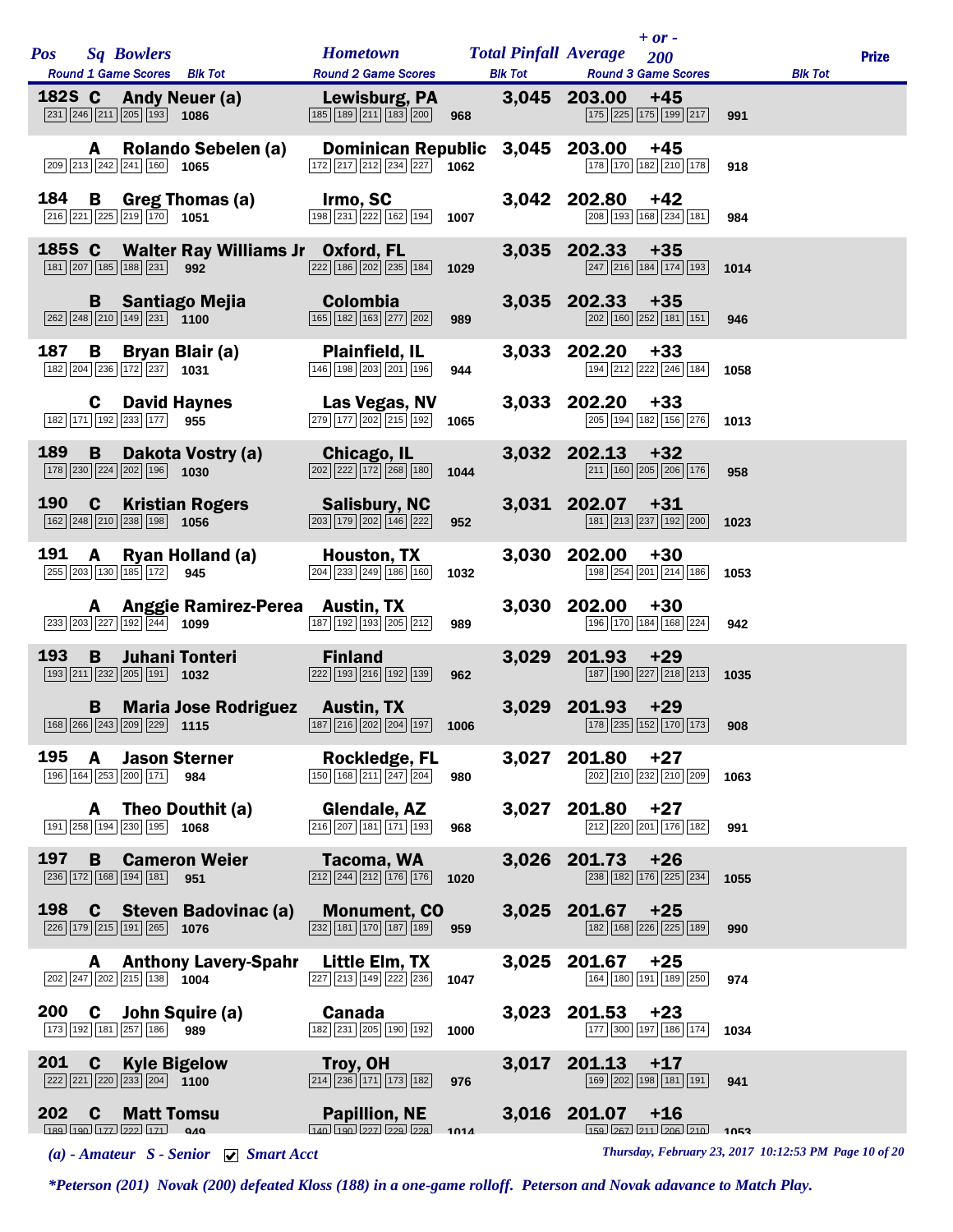| <b>Pos</b> | <b>Sq Bowlers</b><br>Round 1 Game Scores Blk Tot                                                           |                                    | <b>Hometown</b><br><b>Round 2 Game Scores</b>                                                                          |      | <b>Total Pinfall Average</b><br><b>Blk Tot</b> |                  | $+ or -$<br>200<br><b>Round 3 Game Scores</b>                                           |      | <b>Blk Tot</b> | <b>Prize</b> |
|------------|------------------------------------------------------------------------------------------------------------|------------------------------------|------------------------------------------------------------------------------------------------------------------------|------|------------------------------------------------|------------------|-----------------------------------------------------------------------------------------|------|----------------|--------------|
| 203        | C<br>213 173 210 206 160                                                                                   | John Pierce (a)<br>962             | Corinth, TX<br>$\boxed{204}$ $\boxed{160}$ $\boxed{234}$ $\boxed{220}$ $\boxed{174}$                                   | 992  |                                                | 3,015 201.00     | $+15$<br>244 198 269 203 147                                                            | 1061 |                |              |
| 204        | <b>Jeffery Evans</b><br>A<br>189 195 237 206 177 1004                                                      |                                    | <b>Supply, NC</b><br>177 192 176 192 216                                                                               | 953  | 3,013                                          | 200.87           | $+13$<br>197 216 246 172 225                                                            | 1056 |                |              |
| 205        | $\mathbf{A}$<br>$\boxed{218}$ $\boxed{203}$ $\boxed{232}$ $\boxed{177}$ $\boxed{204}$ <b>1034</b>          | <b>William Gensch (a)</b>          | Greenwood Village, C 3,009<br>186 158 222 197 195                                                                      | 958  |                                                | 200.60           | $+9$<br>$\boxed{216}$ 182 221 191 207 1017                                              |      |                |              |
| 206        | <b>Dino Castillo</b><br>A<br>194 166 225 191 186                                                           | 962                                | Highland Village, TX 3,008 200.53<br>$\boxed{229}$ $\boxed{206}$ $\boxed{164}$ $\boxed{247}$ $\boxed{161}$ <b>1007</b> |      |                                                |                  | $+8$<br>192 211 192 267 177 1039                                                        |      |                |              |
|            | A<br>167 179 183 169 235                                                                                   | <b>Eddie VanDaniker (a)</b><br>933 | <b>Chatsworth, CA</b><br>$\sqrt{223}$ $\sqrt{232}$ 187 146 263 1051                                                    |      | 3,008                                          | 200.53           | $+8$<br>214 191 195 224 200                                                             | 1024 |                |              |
| 208        | C<br>187 170 189 211 228                                                                                   | <b>Cerell Cardines (a)</b><br>985  | Las Vegas, NV<br>177 223 211 204 189                                                                                   | 1004 | 3,006                                          | 200.40           | +6<br>164 205 246 208 194                                                               | 1017 |                |              |
| 209        | $\mathbf{A}$<br>245 169 179 231 146                                                                        | <b>Christian Azcona (a)</b><br>970 | San Juan, PR<br>$\boxed{244}$ $\boxed{178}$ $\boxed{233}$ $\boxed{211}$ $\boxed{185}$                                  | 1051 | 3,004                                          | 200.27           | $+4$<br>205 189 179 217 193                                                             | 983  |                |              |
|            | A<br>190 230 211 235 217                                                                                   | Danny Khuu (a)<br>1083             | <b>Brockton, MA</b><br>$\boxed{170}$ $\boxed{213}$ $\boxed{178}$ $\boxed{203}$ $\boxed{191}$                           | 955  |                                                | 3,004 200.27     | $+4$<br>179 246 178 185 178                                                             | 966  |                |              |
| 211        | A<br>$\boxed{220}$ 190 $\boxed{205}$ $\boxed{209}$ $\boxed{203}$ 1027                                      | Kevin Harlan (a)                   | Las Vegas, NV<br>188 176 185 168 201                                                                                   | 918  | 3,002                                          | 200.13           | $+2$<br>219 202 226 213 197                                                             | 1057 |                |              |
| 212        | $\mathbf c$<br>157 176 232 165 178 908                                                                     | <b>Christopher Sloan</b>           | <b>Ireland</b><br>162 151 289 256 238                                                                                  | 1096 | 3,001                                          | 200.07           | $+1$<br>204 222 199 200 172                                                             | 997  |                |              |
| 213        | $\mathbf{A}$<br>163 204 179 170 221                                                                        | Jon Breckel (a)<br>937             | <b>Bismarck, ND</b><br>$\boxed{212}\boxed{219}\boxed{221}\boxed{143}\boxed{235}$                                       | 1030 | 3,000                                          | 200.00           | Even<br>$\boxed{210}$ $\boxed{254}$ $\boxed{198}$ $\boxed{194}$ $\boxed{177}$           | 1033 |                |              |
| 214        | $\mathbf{A}$<br>$\boxed{224}$ 171 163 168 216                                                              | Jesse Gibson (a)<br>942            | <b>Manhattan, KS</b><br>$\boxed{199}$ $\boxed{201}$ $\boxed{215}$ $\boxed{189}$ $\boxed{200}$ <b>1004</b>              |      | 2,999                                          | 199.93           | $-1$<br>216 231 200 204 202                                                             | 1053 |                |              |
|            | S B<br>231 191 224 198 168 1012                                                                            | Michael Karch (a)                  | Edgewood, WA<br>$\boxed{174}$ 203 191 231 216 1015                                                                     |      | 2,999                                          | 199.93           | $-1$<br>204 154 164 234 216 972                                                         |      |                |              |
|            | 216 C Tom Hess<br>192 187 236 202 176 993                                                                  |                                    | Urbandale, IA<br>235 177 171 205 205                                                                                   | 993  |                                                | 2,997 199.80     | -3<br>$\boxed{210}$ $\boxed{202}$ $\boxed{219}$ $\boxed{156}$ $\boxed{224}$ <b>1011</b> |      |                |              |
|            | <b>B</b> Yuki Akiyoshi<br>197 176 188 192 211 964                                                          |                                    | <b>Japan</b><br>$\overline{266}$ $\overline{245}$ 169 171 211 1062                                                     |      | 2,997                                          | 199.80           | $-3$<br>$\boxed{200}$ $\boxed{195}$ $\boxed{202}$ $\boxed{194}$ $\boxed{180}$           | 971  |                |              |
|            | 218 B Shane Holt<br>184 275 187 229 206 1081                                                               |                                    | Lake Wales, FL<br>189 189 211 181 165 935                                                                              |      |                                                | 2,992 199.47     | $-8$<br>$\boxed{214}$ $\boxed{191}$ $\boxed{208}$ $\boxed{164}$ $\boxed{199}$           | 976  |                |              |
|            | <b>C</b> Tony Knuth (a)<br>$\boxed{216}$ 191 $\boxed{212}$ 181 171 971                                     |                                    | Oceanside, CA<br>$\boxed{180}$ $\boxed{222}$ $\boxed{207}$ $\boxed{245}$ $\boxed{212}$ <b>1066</b>                     |      |                                                | 2,992 199.47     | -8<br>188 181 210 180 196                                                               | 955  |                |              |
|            | 220S B Joseph Goldstein<br>168 200 226 181 253 1028                                                        |                                    | San Bruno, CA<br>186 202 195 174 160 917                                                                               |      |                                                | 2,990 199.33 -10 | 178 179 232 222 234 1045                                                                |      |                |              |
|            | $\boxed{221}$ $\boxed{226}$ $\boxed{194}$ $\boxed{192}$ $\boxed{172}$ <b>1005</b>                          | A Scott Halvarson (a)              | <b>Bonney Lake, WA</b><br>$\boxed{177}$ $\boxed{254}$ $\boxed{221}$ $\boxed{176}$ $\boxed{171}$ 999                    |      |                                                | 2,990 199.33 -10 | 202 245 179 187 173                                                                     | 986  |                |              |
|            | 222S A Don Bautch (a)<br>$\boxed{177}$ $\boxed{176}$ $\boxed{204}$ $\boxed{204}$ $\boxed{267}$ <b>1028</b> |                                    | Yakima, WA<br>$\boxed{214}$ $\boxed{216}$ $\boxed{190}$ $\boxed{194}$ $\boxed{209}$ <b>1023</b>                        |      |                                                | 2,989 199.27 -11 | $\boxed{207}$ $\boxed{182}$ $\boxed{210}$ $\boxed{188}$ $\boxed{151}$                   | 938  |                |              |

*(a) - Amateur S - Senior Smart Acct Thursday, February 23, 2017 10:12:55 PM Page 11 of 20*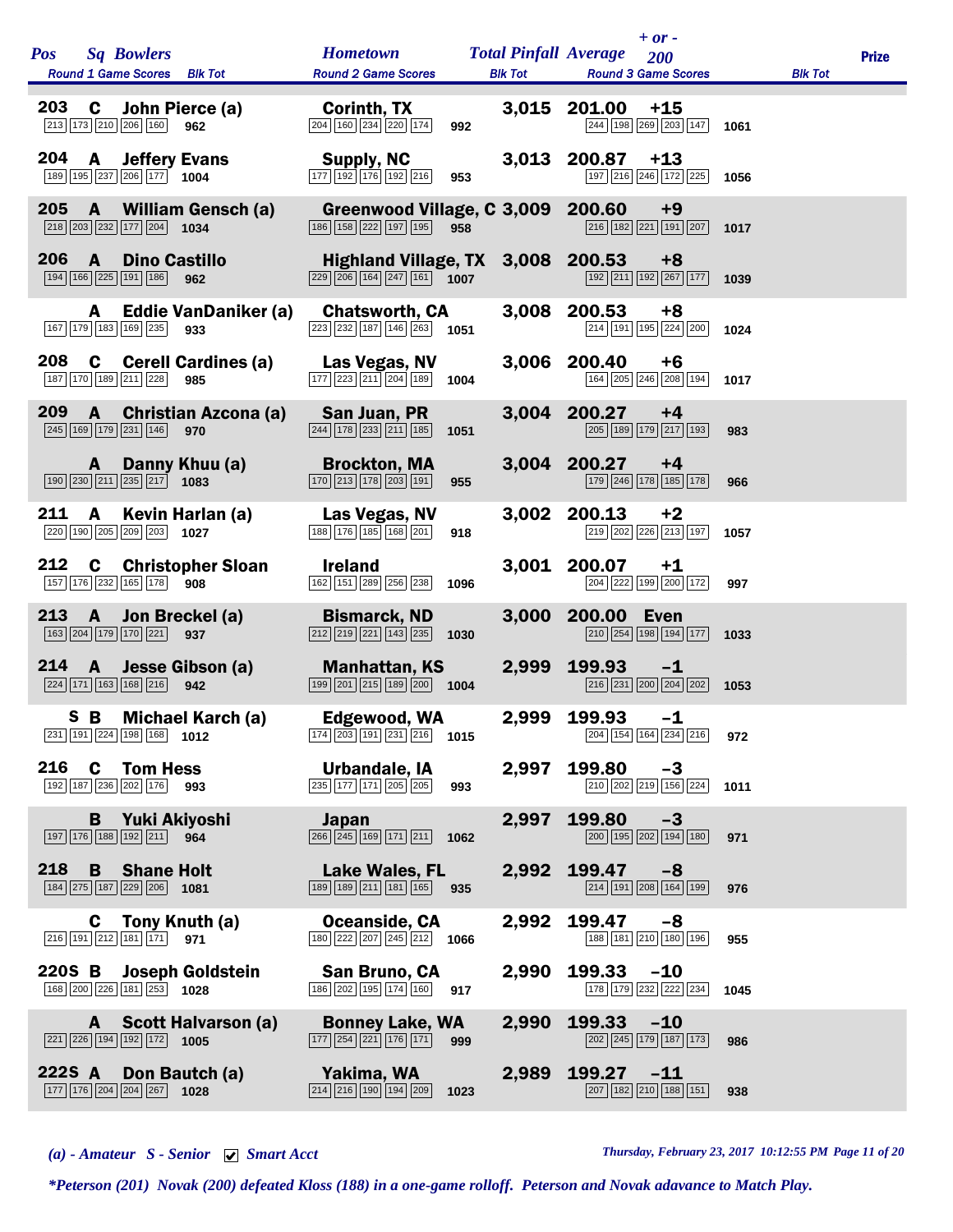| <b>Pos</b><br><b>Sq Bowlers</b>                                                                                                   | <b>Hometown</b><br><b>Total Pinfall Average</b>                                                               |                | $+ or -$<br>200                                                                                |                | <b>Prize</b> |
|-----------------------------------------------------------------------------------------------------------------------------------|---------------------------------------------------------------------------------------------------------------|----------------|------------------------------------------------------------------------------------------------|----------------|--------------|
| Round 1 Game Scores Blk Tot                                                                                                       | <b>Round 2 Game Scores</b>                                                                                    | <b>Blk Tot</b> | <b>Round 3 Game Scores</b>                                                                     | <b>Blk Tot</b> |              |
| В<br>Kenneth Ryan (a)<br>230 267 207 226 151 1081                                                                                 | <b>Farmingdale, NJ</b><br>$\boxed{179}$ $\boxed{166}$ $\boxed{204}$ $\boxed{214}$ $\boxed{213}$ 976           |                | 2,989 199.27<br>$-11$<br>216 178 184 178 176                                                   | 932            |              |
| 224<br>C<br><b>Blake Demore</b><br>192 200 201 185 191<br>969                                                                     | <b>Springfield, MO</b><br>$\overline{163}$ 169 209 220 299 1060                                               | 2,987          | 199.13<br>$-13$<br>186 170 213 222 167                                                         | 958            |              |
| 225<br>$\mathbf{A}$<br><b>Mike Armstrong</b><br>$\boxed{189}$ $\boxed{238}$ $\boxed{162}$ $\boxed{216}$ $\boxed{210}$ <b>1015</b> | <b>Battle Ground, WA</b><br>$\boxed{227}$ $\boxed{246}$ $\boxed{206}$ $\boxed{202}$ $\boxed{211}$ <b>1092</b> |                | 2,984 198.93 -16<br>172 177 168 164 196                                                        | 877            |              |
| 226<br><b>Kris Koeltzow</b><br>$\mathbf{A}$<br>$\boxed{163}$ $\boxed{201}$ $\boxed{213}$ $\boxed{217}$ $\boxed{216}$ <b>1010</b>  | <b>Wheat Ridge, CO</b><br>$\boxed{235}$ $\boxed{234}$ $\boxed{222}$ $\boxed{173}$ $\boxed{197}$ 1061          |                | 2,983 198.87<br>$-17$<br>167 176 176 224 169                                                   | 912            |              |
| 227<br>B<br><b>Matt Zasowski</b><br>$\boxed{232}$ $\boxed{247}$ $\boxed{258}$ 180 223 1140                                        | Tonawanda, NY<br>165 200 192 193 159<br>909                                                                   | 2,980          | 198.67<br>$-20$<br>190 193 210 182 156                                                         | 931            |              |
| 228<br>C<br>Richard Rathjen (a)<br>184 113 224 257 204<br>982                                                                     | Naples, FL<br>183 210 210 190 197<br>990                                                                      | 2,979          | 198.60<br>-21<br>172 223 205 234 173                                                           | 1007           |              |
| <b>Gregory Young (a)</b><br>$\mathbf{A}$<br>145 191 248 226 181 991                                                               | Vierea, FL<br>$211$ 163 225 227 168<br>994                                                                    |                | 2,979 198.60<br>$-21$<br>181 203 224 156 230                                                   | 994            |              |
| A<br>$\boxed{235}$ 188 182 247 248 1100                                                                                           | Robert Campagnale (a) San Bernardino, CA<br>$\boxed{204}$ 160 138 222 167 891                                 |                | 2,979 198.60<br>$-21$<br>$\boxed{177}$ $\boxed{174}$ $\boxed{201}$ $\boxed{222}$ $\boxed{214}$ | 988            |              |
| <b>C</b> Scott Schmal<br>169 171 211 215 202 968                                                                                  | Porter, IN<br>$\boxed{204}\boxed{221}\boxed{212}\boxed{170}\boxed{220}$<br>1027                               | 2,979          | 198.60<br>$-21$<br>231 206 183 212 152                                                         | 984            |              |
| John Johnson (a)<br>A<br>188 207 182 212 192 981                                                                                  | Golden, CO<br>$\boxed{279}$ $\boxed{241}$ $\boxed{180}$ $\boxed{176}$ $\boxed{169}$<br>1045                   | 2,979          | 198.60<br>$-21$<br>201 197 169 189 197                                                         | 953            |              |
| <b>Chris Arcaro</b><br>C<br>$\boxed{219}$ 181 186 223 195 1004                                                                    | <b>Charlotte, NC</b><br>$\boxed{215}$ $\boxed{197}$ $\boxed{217}$ $\boxed{199}$ $\boxed{201}$<br>1029         | 2,979          | 198.60<br>$-21$<br>153 236 186 153 218                                                         | 946            |              |
| 234<br><b>B</b> Aaron Hardesty<br>202 214 184 170 197 967                                                                         | Laramie, WY<br>$\boxed{208}$ $\boxed{221}$ $\boxed{183}$ $\boxed{199}$ $\boxed{185}$<br>996                   | 2,978          | $198.53 -22$<br>197 179 200 224 215 1015                                                       |                |              |
| <b>C</b> Missy Parkin<br>195 170 175 206 219 965                                                                                  | Laguna Hills, CA<br>$\boxed{182}$ $\boxed{221}$ $\boxed{231}$ $\boxed{191}$ $\boxed{189}$ <b>1014</b>         |                | 2,978 198.53 -22<br>213 215 201 157 213                                                        | 999            |              |
| 236<br><b>Zachary Woelfel (a)</b><br>C<br>212 179 160 209 211<br>971                                                              | <b>Chilton, WI</b><br>222 174 222 193 212<br>1023                                                             | 2,977          | 198.47<br>$-23$<br>183 158 209 212 221                                                         | 983            |              |
| 237<br>$\mathbf c$<br><b>PJ Haggerty</b><br>$\boxed{187}$ $\boxed{182}$ $\boxed{207}$ $\boxed{211}$ $\boxed{219}$ 1006            | Roseville, CA<br>$\boxed{205}$ $\boxed{205}$ $\boxed{200}$ $\boxed{189}$ $\boxed{168}$<br>967                 | 2,974          | 198.27<br>$-26$<br>257 194 177 186 187                                                         | 1001           |              |
| <b>Brady Stearns (a)</b><br>C<br>$\boxed{204}$ 187 243 226 178 1038                                                               | St. Augusta, MN<br>183 185 139 223 236<br>966                                                                 | 2,974          | 198.27<br>$-26$<br>151 234 168<br>208 209                                                      | 970            |              |
| 239<br><b>Kevin Gallagher</b><br>C<br>221 211 196<br>187 256 1071                                                                 | <b>Torrance, CA</b><br>217 181 160 228 199<br>985                                                             | 2,973          | 198.20<br>$-27$<br>177 167 192 199 182                                                         | 917            |              |
| 240<br>A<br>Daniel Hanson (a)<br>202 208 212 180 177<br>979                                                                       | Tacoma, WA<br>191 165 223 208 174<br>961                                                                      | 2,971          | 198.07<br>$-29$<br>208 200 214 244 165                                                         | 1031           |              |
| 241<br>$\mathbf c$<br><b>Thomas Peters (a)</b><br>197 207 232<br>187 190<br>1013                                                  | <b>Belleville, IL</b><br>179 192 213 185 195<br>964                                                           | 2,970          | 198.00<br>$-30$<br>209 224<br>197 149 214                                                      | 993            |              |
| 242<br>Zack Stone (a)<br>A<br>$\boxed{201}$ 196 $\boxed{205}$ $\boxed{269}$ 192 1063                                              | Ft. Carson, CO<br>202 226 164 155 179<br>926                                                                  | 2,967          | 197.80<br>$-33$<br>168 231 187 220 172                                                         | 978            |              |
| <b>Andrew Colon (a)</b><br>A<br>$200 \overline{265} \overline{247} \overline{178} \overline{170}$ 1060                            | <b>Zephyrhills, FL</b><br>$197$ $210$ $179$ $178$ $181$<br>945                                                | 2,967          | 197.80<br>$-33$<br>180 172 155 258 197                                                         | 962            |              |
| (a) - Amateur $S$ - Senior $\bigtriangledown$ Smart Acct                                                                          |                                                                                                               |                | Thursday, February 23, 2017 10:12:57 PM Page 12 of 20                                          |                |              |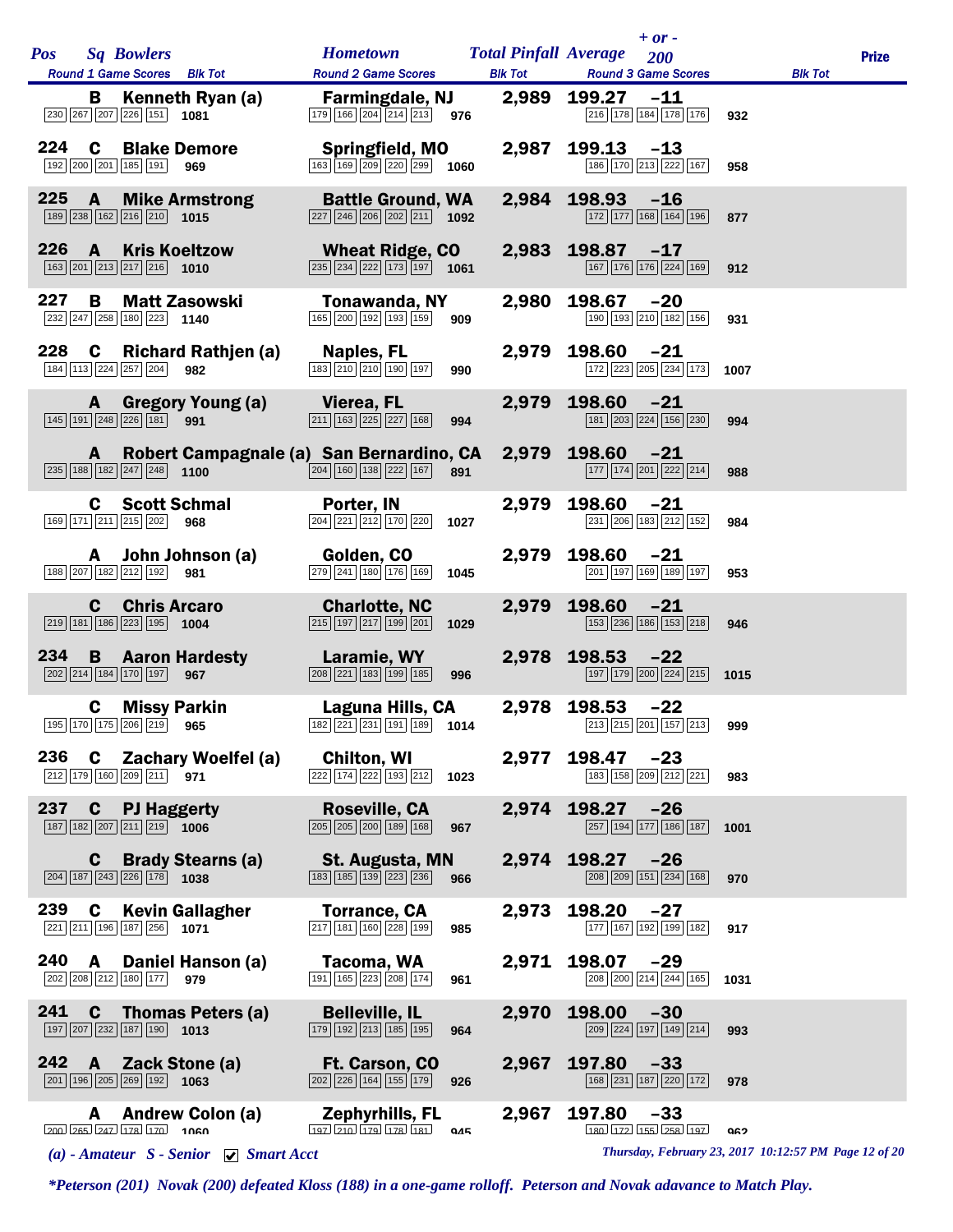| <b>Pos</b> | <b>Sq Bowlers</b><br>Round 1 Game Scores Blk Tot                                                                   | <b>Hometown</b><br><b>Round 2 Game Scores</b>                                                             | <b>Total Pinfall Average</b><br><b>Blk Tot</b> | $+ or -$<br>200<br><b>Round 3 Game Scores</b> |      | <b>Blk Tot</b> | <b>Prize</b> |
|------------|--------------------------------------------------------------------------------------------------------------------|-----------------------------------------------------------------------------------------------------------|------------------------------------------------|-----------------------------------------------|------|----------------|--------------|
|            | <b>Kenny Calkins (a)</b><br>A<br>221 177 186 246 178<br>1008                                                       | Des Moines, IA<br>$\overline{ 182   171   244   233   207}$ 1037                                          | 2,967                                          | 197.80<br>$-33$<br>186 185 180 147 224        | 922  |                |              |
| 245        | <b>Ronnie Russell</b><br>C<br>225 197 160 267 226 1075                                                             | <b>Marion, IN</b><br>$\boxed{176}$ $\boxed{160}$ $\boxed{216}$ $\boxed{169}$ $\boxed{199}$<br>920         | 2,966                                          | 197.73<br>$-34$<br>190 197 184 214 186        | 971  |                |              |
| 246        | A<br><b>Ronnie Horton</b><br>200 194 216 175 192<br>977                                                            | <b>Christiansburg, VA</b><br>$\boxed{235}$ $\boxed{230}$ $\boxed{136}$ $\boxed{213}$ $\boxed{183}$<br>997 | 2,963                                          | 197.53<br>$-37$<br>196 204 193 212 184        | 989  |                |              |
| 247        | C<br>Ari Wilson (a)<br>184 205 181 222 199 991                                                                     | <b>Henderson, NV</b><br>$\sqrt{238}\sqrt{198}\sqrt{247}\sqrt{199}\sqrt{216}$<br>1098                      | 2,962                                          | 197.47<br>$-38$<br>162 189 183 145 194        | 873  |                |              |
| 248        | В<br>Jason Wilt (a)<br>$\boxed{207}$ $\boxed{218}$ $\boxed{191}$ $\boxed{196}$ $\boxed{245}$ <b>1057</b>           | San Diego, CA<br>$\boxed{143}$ $\boxed{180}$ $\boxed{183}$ $\boxed{190}$ $\boxed{185}$<br>881             | 2,960                                          | 197.33<br>$-40$<br>184 255 212 191 180        | 1022 |                |              |
|            | <b>Brian Robinson</b><br>A<br>167 243 204 190 180<br>984                                                           | <b>Morgantown, WV</b><br>$\boxed{212}$ $\boxed{156}$ $\boxed{198}$ $\boxed{242}$ $\boxed{180}$<br>988     | 2,960                                          | 197.33<br>$-40$<br>191 209 184 192 212        | 988  |                |              |
| <b>250</b> | $\mathbf{c}$<br>Joshua Roca (a)<br>$\boxed{220}$ 185 215 181 276 1077                                              | <b>Wichita, KS</b><br>199 211 138 189 220<br>957                                                          | 2,959                                          | 197.27<br>-41<br>204 210 149 177 185          | 925  |                |              |
| 251        | A<br><b>Adam Pogge</b><br>$\boxed{178}\boxed{217}\boxed{235}\boxed{201}\boxed{169}$ 1000                           | <b>Austin, TX</b><br>$\boxed{204}$ $\boxed{170}$ $\boxed{235}$ $\boxed{236}$ $\boxed{226}$<br>1071        | 2,958                                          | 197.20<br>$-42$<br>150 217 185 165 170        | 887  |                |              |
| 252        | A<br><b>Brian Regan</b><br>183 200 184 221 173<br>961                                                              | Flint, MI<br>170 202 199 178 210<br>959                                                                   | 2,957                                          | 197.13<br>$-43$<br>200 223 247 176 191        | 1037 |                |              |
| 253        | <b>Hiroki Takada</b><br>B<br>$\boxed{163}$ $\boxed{182}$ $\boxed{201}$ $\boxed{220}$ $\boxed{245}$ <b>1011</b>     | <b>Japan</b><br>216 203 189 209 189<br>1006                                                               | 2,956                                          | 197.07<br>$-44$<br>189 184 194 178 194        | 939  |                |              |
| 254        | $\mathbf{A}$<br><b>Jonathan Bower</b><br>166 204 214 195 213 992                                                   | <b>Middletown, PA</b><br>184 198 214 166 214<br>976                                                       | 2,955                                          | 197.00<br>$-45$<br>234 171 169 234 179        | 987  |                |              |
|            | <b>Adam Batliner (a)</b><br>В<br>$\boxed{202}$ $\boxed{213}$ $\boxed{193}$ $\boxed{200}$ $\boxed{215}$ <b>1023</b> | <b>Highland, IN</b><br>$\boxed{177}$ $\boxed{212}$ $\boxed{193}$ $\boxed{243}$ $\boxed{183}$<br>1008      | 2,955                                          | 197.00<br>-45<br>198 184 195 190 157          | 924  |                |              |
| 256        | C<br><b>Justin Knowles (a)</b><br>196 205 248 178 212<br>1039                                                      | <b>Okemos, MI</b><br>145 242 190 230 190<br>997                                                           | 2,954                                          | 196.93<br>$-46$<br>150 159 202 229 178        | 918  |                |              |
| 257        | Fero Williams (a)<br>$\mathbf{A}$<br>202 168 220 179 187<br>956                                                    | Adelphi, MD<br>$\boxed{141}$ $\boxed{181}$ $\boxed{182}$ $\boxed{222}$ $\boxed{187}$<br>913               | 2,953                                          | 196.87<br>$-47$<br>166 203 216 256 243        | 1084 |                |              |
|            | <b>Robert Smith</b><br>B<br>$\boxed{197}$ $\boxed{209}$ $\boxed{185}$ $\boxed{233}$ $\boxed{196}$ <b>1020</b>      | Ventura, CA<br>$\boxed{192}$ $\boxed{185}$ $\boxed{172}$ $\boxed{176}$ $\boxed{204}$<br>929               | 2,953                                          | 196.87<br>$-47$<br>204 172 221 225 182        | 1004 |                |              |
| 259        | A<br>Joshua Pate (a)<br>177 225 217 204 185 1008                                                                   | Inver Grove Hgts., MN 2,950<br>$\boxed{182}$ $\boxed{222}$ $\boxed{160}$ $\boxed{230}$ $\boxed{218}$ 1012 |                                                | 196.67<br>$-50$<br>163 193 198 164 212        | 930  |                |              |
| 260        | Jordan Harrison (a)<br>A<br>140 200 197 211 222<br>970                                                             | Springville, UT<br>165 167 230 185 237<br>984                                                             | 2,949                                          | 196.60<br>$-51$<br>164 233 214 204 180        | 995  |                |              |
|            | <b>Shota Amakasu</b><br>B<br>193 223 213 167 180<br>976                                                            | <b>Japan</b><br>$\boxed{181}$ $\boxed{230}$ $\boxed{244}$ $\boxed{219}$ $\boxed{163}$<br>1037             | 2,949                                          | 196.60<br>$-51$<br>200 165 160 188 223        | 936  |                |              |
| 262        | James Edwards Jr. (a)<br>A<br>144 178 214 215 243<br>994                                                           | <b>Columbus, MS</b><br>$\boxed{233}$ $\boxed{181}$ $\boxed{194}$ $\boxed{211}$ $\boxed{165}$<br>984       | 2,945                                          | 196.33<br>$-55$<br>211 190 158 192 216        | 967  |                |              |
| 263        | <b>Michael Duran</b><br>C<br>184 173 198 215 225<br>995                                                            | <b>Banning, CA</b><br>190 213 144 235 206<br>988                                                          | 2,939                                          | 195.93<br>$-61$<br>152 176 173 210 245        | 956  |                |              |

*(a) - Amateur S - Senior Smart Acct Thursday, February 23, 2017 10:12:59 PM Page 13 of 20*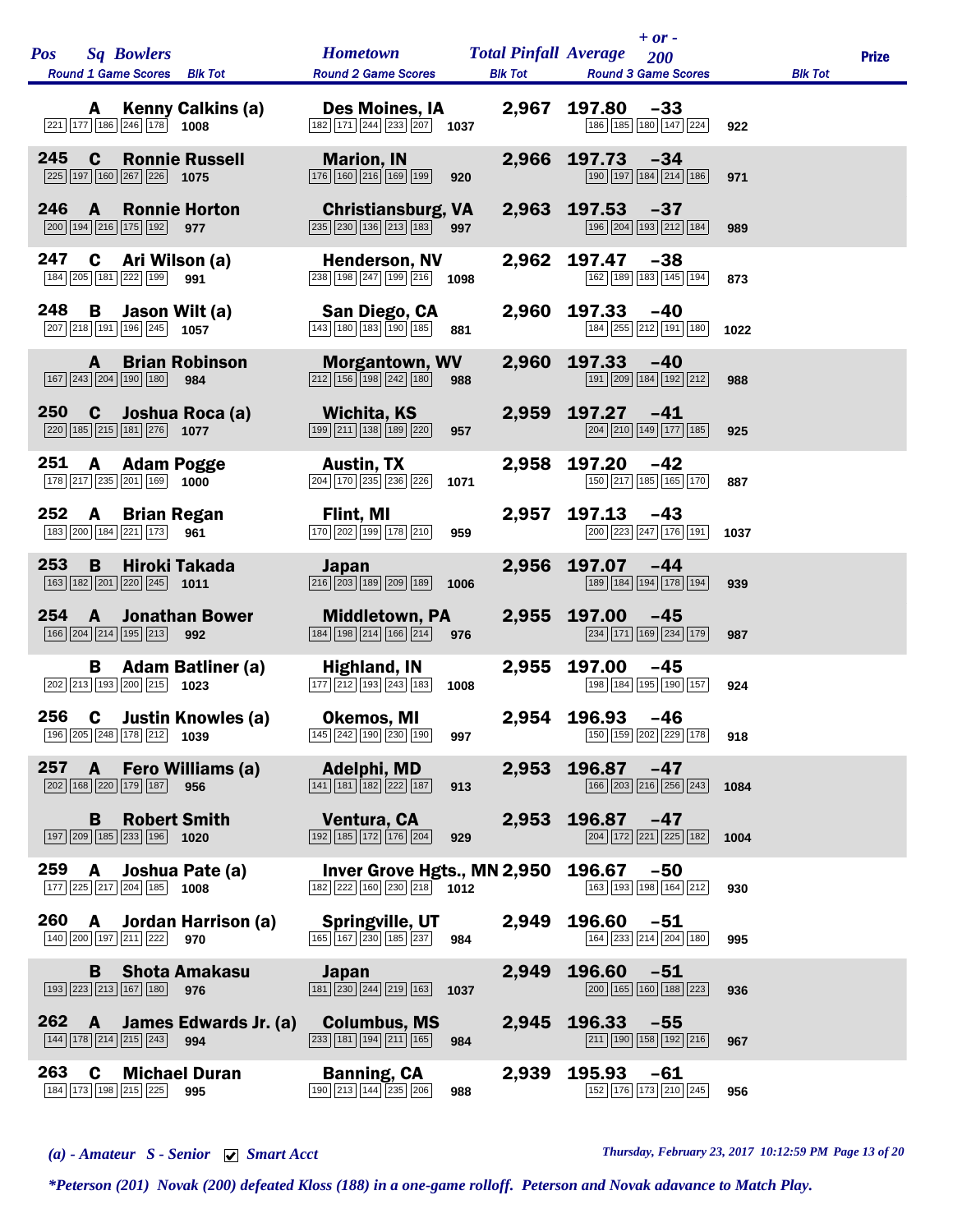| <b>Pos</b> |              | <b>Sq Bowlers</b>                                                                                   |                                                     | <b>Hometown</b>                                                                                               |            |                                                     | $+ or -$<br><b>Total Pinfall Average</b> 200                                              |       |      |                                                       | <b>Prize</b> |
|------------|--------------|-----------------------------------------------------------------------------------------------------|-----------------------------------------------------|---------------------------------------------------------------------------------------------------------------|------------|-----------------------------------------------------|-------------------------------------------------------------------------------------------|-------|------|-------------------------------------------------------|--------------|
|            |              | Round 1 Game Scores Blk Tot                                                                         |                                                     | <b>Round 2 Game Scores</b>                                                                                    |            |                                                     | <b>Blk Tot Round 3 Game Scores</b>                                                        |       |      | <b>Blk Tot</b>                                        |              |
|            | A            | David Krol (a)<br>$\boxed{170}$ $\boxed{232}$ $\boxed{202}$ $\boxed{222}$ $\boxed{187}$ <b>1013</b> |                                                     | Nixa, MO<br>278 139 191 179 187                                                                               | 974        |                                                     | 2,939 195.93 -61<br>190 186 233 191 152                                                   |       | 952  |                                                       |              |
| 265        | $\mathbf{A}$ | <b>Will Garber</b><br>189 160 210 189 188 936                                                       |                                                     | <b>Modesto, CA</b><br>189 186 194 220 190                                                                     | 979        |                                                     | 2,934 195.60 -66<br>173 161 236 212 237                                                   |       | 1019 |                                                       |              |
|            | B            | $\boxed{216}$ $\boxed{206}$ $\boxed{204}$ $\boxed{193}$ $\boxed{190}$ 1009                          | <b>Emily Eckhoff (a)</b>                            | Denver, CO<br>$\boxed{245}\boxed{209}\boxed{214}\boxed{178}\boxed{185}$                                       | 1031       |                                                     | 2,934 195.60 -66<br>168 188 188 167 183                                                   |       | 894  |                                                       |              |
| 267        | C            | 215 221 185 166 195                                                                                 | <b>Brian Thomas (a)</b><br>982                      | <b>Bozeman, MT</b><br>$\overline{224}$ 179 152 203 202                                                        | 960        | 2,933                                               | 195.53<br>$-67$<br>225 195 208 192 171                                                    |       | 991  |                                                       |              |
| 268        |              | 214 199 167 201 200 981                                                                             | A Steve Greenspan (a)                               | <b>Buffalo Grove, IL</b><br>$\boxed{194}$ $\boxed{206}$ $\boxed{204}$ $\boxed{222}$ $\boxed{176}$ <b>1002</b> |            |                                                     | 2,932 195.47 -68<br>178 183 182 179 227                                                   |       | 949  |                                                       |              |
| 269        |              | $\boxed{224}$ $\boxed{149}$ $\boxed{212}$ $\boxed{222}$ $\boxed{220}$ <b>1027</b>                   | <b>C</b> Pontus Andersson                           | <b>Sweden</b><br>$\boxed{173}$ $\boxed{213}$ $\boxed{176}$ $\boxed{167}$ $\boxed{196}$                        | 925        |                                                     | 2,931 195.40 -69<br>189 194 210 183 203                                                   |       | 979  |                                                       |              |
|            |              | $\boxed{215}$ $\boxed{232}$ $\boxed{228}$ $\boxed{202}$ $\boxed{223}$ <b>1100</b>                   | 270 C Matt Cabanski (a)                             | <b>Cibolo, TX</b><br>$\boxed{189}$ $\boxed{172}$ $\boxed{201}$ $\boxed{168}$ $\boxed{195}$                    | 925        |                                                     | 2,929 195.27 -71<br>180 165 146 175 238                                                   |       | 904  |                                                       |              |
| 271        | $\mathbf{A}$ | <b>Brian Cave</b><br>204 214 182 191 193 984                                                        |                                                     | Fort Wayne, IN<br>$\boxed{214}$ $\boxed{151}$ $\boxed{203}$ $\boxed{212}$ $\boxed{167}$                       | 947        |                                                     | 2,926 195.07<br>$-74$<br>156 202 178 224 235                                              |       | 995  |                                                       |              |
|            |              | $\boxed{177}$ $\boxed{191}$ $\boxed{214}$ $\boxed{210}$ $\boxed{200}$ 992                           | <b>C</b> Tony Woodward (a)                          | Helena, MT<br>$\boxed{189}$ $\boxed{201}$ $\boxed{248}$ $\boxed{214}$ $\boxed{151}$                           | 1003       |                                                     | 2,926 195.07 -74<br>225 164 161 169 212                                                   |       | 931  |                                                       |              |
|            |              | 235 187 194 196 183 995                                                                             |                                                     | S B Carolyn Dorin-Ballard Keller, TX<br>$\boxed{209}$ $\boxed{184}$ $\boxed{257}$ $\boxed{200}$ $\boxed{206}$ | 1056       |                                                     | 2,926 195.07 -74<br>172 173 202 174 154                                                   |       | 875  |                                                       |              |
| 274 B      |              | $\boxed{211}$ $\boxed{238}$ $\boxed{215}$ $\boxed{194}$ $\boxed{201}$ <b>1059</b>                   | <b>Erin McCarthy</b>                                | Omaha, NE<br>$\boxed{194}$ $\boxed{220}$ $\boxed{160}$ $\boxed{175}$ $\boxed{169}$                            | 918        |                                                     | 2,924 194.93 -76<br>$\boxed{165}$ $\boxed{178}$ $\boxed{148}$ $\boxed{200}$ $\boxed{256}$ |       | 947  |                                                       |              |
| 275        | $\mathbf{A}$ | 180 177 200 186 196 939                                                                             | Jake McKewin (a)                                    | <b>Fort Collins, CO</b><br>$\boxed{170}$ $\boxed{190}$ $\boxed{189}$ $\boxed{246}$ $\boxed{201}$ 996          |            | 2,923                                               | 194.87<br>$-77$<br>173 212 209 201 193                                                    |       | 988  |                                                       |              |
|            |              |                                                                                                     | 276 C Darrel Ratliff (a)<br>157 193 214 199 209 972 | <b>Monroe, NC</b><br>191 199 158 175 184                                                                      |            | <b>907 Contract Service Service Service Service</b> | 2,922 194.80 -78<br>246 202 186 192 217 1043                                              |       |      |                                                       |              |
| 277        | C            | 185 188 189 169 187                                                                                 | James Jordan (a)<br>918                             | lowell, MA<br>$\boxed{210}$ $\boxed{164}$ $\boxed{171}$ $\boxed{175}$ $\boxed{235}$                           | 955        | 2,921                                               | 194.73<br>254 247 148 210 189                                                             | $-79$ | 1048 |                                                       |              |
| 278        | $\mathbf c$  | Bob Dail Jr. (a)<br>$212$ $217$ 196 175 161                                                         | 961                                                 | <b>Hamilton, NJ</b><br>$\boxed{211}$ 157 182 243 148                                                          | 941        | 2,918                                               | 194.53<br>$-82$<br>162 216 193 244 201                                                    |       | 1016 |                                                       |              |
| 279        | В            | 160 189 215 232 208 1004                                                                            | <b>Abraham Lopez</b>                                | Chula Vista, CA<br>185 161 187 196 198                                                                        | 927        | 2,915                                               | 194.33<br>191 184 214 207 188                                                             | $-85$ | 984  |                                                       |              |
| 280        | B            | 185 219 217 180 177 978                                                                             | <b>Michael Zarcone</b>                              | Tonawanda, NY<br>178 143 196 160 220                                                                          | 897        | 2,914                                               | 194.27<br>177 213 211 216 222                                                             | $-86$ | 1039 |                                                       |              |
| 281S A     |              | 174 170 197 197 193                                                                                 | <b>Monte Baker (a)</b><br>931                       | <b>Bozeman, MT</b><br>173 181 205 247 222                                                                     | 1028       | 2,913                                               | 194.20<br>195 200 204 194 161                                                             | $-87$ | 954  |                                                       |              |
| 282        | B            | 193 199 171 166 167                                                                                 | Antonio Morgan (a)<br>896                           | Vista, CA<br>$\boxed{201}$ $\boxed{216}$ $\boxed{234}$ $\boxed{190}$ $\boxed{188}$                            | 1029       | 2,910                                               | 194.00<br>$\boxed{235}$ $\boxed{180}$ $\boxed{177}$ $\boxed{198}$ $\boxed{195}$           | $-90$ | 985  |                                                       |              |
|            | C            | 226 214 212 216 197 1065                                                                            | <b>Anthony Richmond (a)</b>                         | <b>Memphis, TN</b><br>$\boxed{188} \boxed{184} \boxed{180} \boxed{166} \boxed{171}$                           | 889        | 2,910                                               | 194.00<br>196 172 171 205 212                                                             | $-90$ | 956  |                                                       |              |
| 284        | C            | $213$ $234$ $155$ $227$ $180$ $1009$                                                                | <b>Thomas McNeal (a)</b>                            | Seattle, WA<br>189 194 193 166 181                                                                            | <b>Q23</b> | 2,906                                               | 193.73<br>$-94$<br>221 212 179 159 203                                                    |       | Q7A  |                                                       |              |
|            |              |                                                                                                     | (a) - Amateur $S$ - Senior $\Box$ Smart Acct        |                                                                                                               |            |                                                     |                                                                                           |       |      | Thursday, February 23, 2017 10:13:01 PM Page 14 of 20 |              |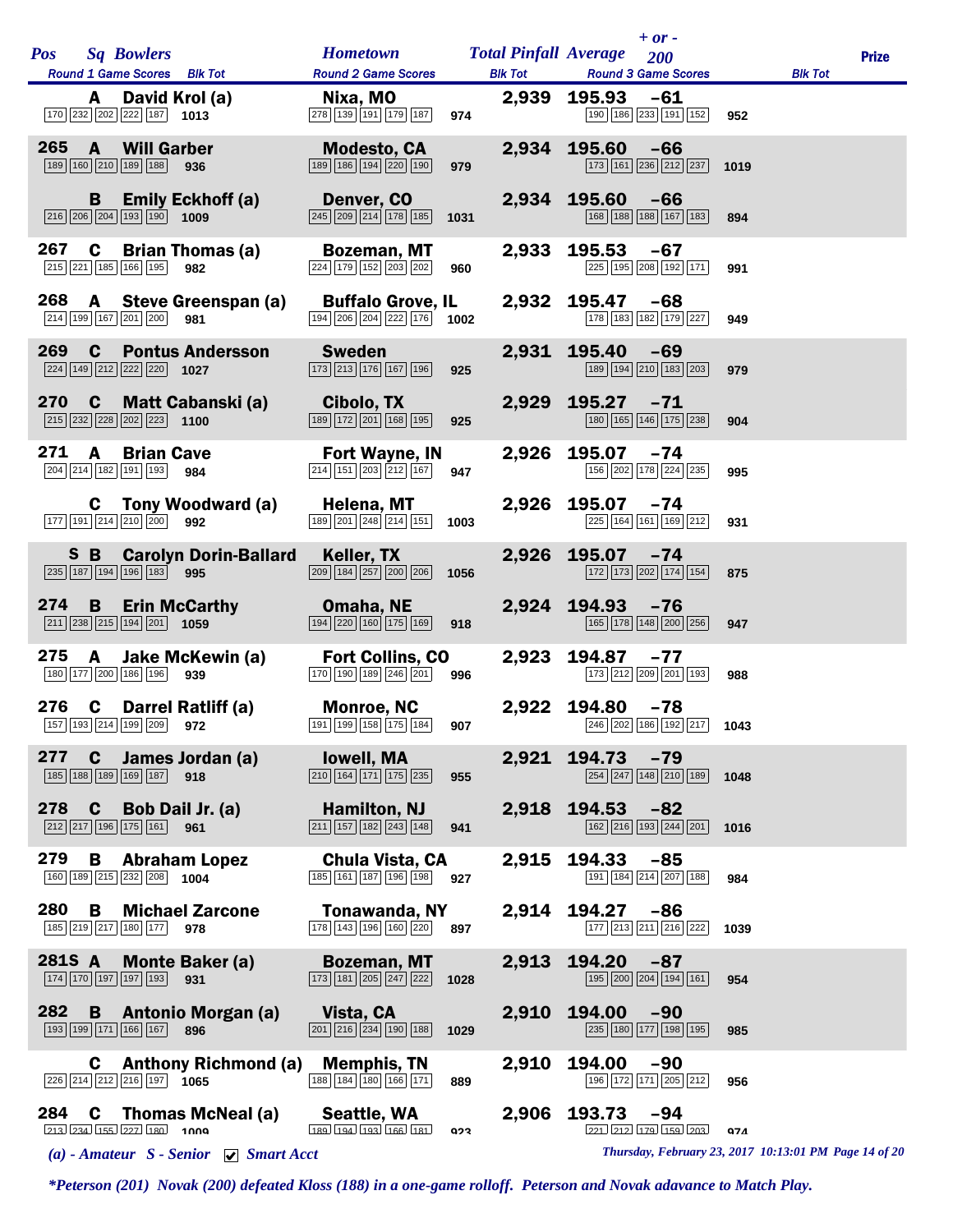| Pos                |              | <b>Sq Bowlers</b><br><b>Round 1 Game Scores</b>                                   | <b>Blk Tot</b>                     | <b>Hometown</b><br><b>Round 2 Game Scores</b>                                                     | <b>Blk Tot</b> |       | <b>Total Pinfall Average</b> | $+ or -$<br>200<br><b>Round 3 Game Scores</b> |      | <b>Blk Tot</b> | <b>Prize</b> |
|--------------------|--------------|-----------------------------------------------------------------------------------|------------------------------------|---------------------------------------------------------------------------------------------------|----------------|-------|------------------------------|-----------------------------------------------|------|----------------|--------------|
| 285                | $\mathbf c$  | 190 179 216 179 166                                                               | <b>William Jackson (a)</b><br>930  | <b>Thousand Oaks, CA</b><br>219 203 178 198 210                                                   | 1008           | 2,904 | 193.60                       | $-96$<br>214 191 190 171 200                  | 966  |                |              |
| 286                | A            | 230 197 197 179 240 1043                                                          | <b>Tommy Jones</b>                 | Simpsonville, SC<br>187 178 252 190 154                                                           | 961            | 2,903 | 193.53                       | $-97$<br>205 155 181 178 180                  | 899  |                |              |
| 287                | В            | 183 184 192 224 178                                                               | Tim Pfeifer (a)<br>961             | Oak Dale, PA<br>179 154 193 195 174                                                               | 895            | 2,902 | 193.47                       | $-98$<br>192 255 160 192 247                  | 1046 |                |              |
| 288                | A            | 217 181 179 173 210                                                               | <b>Alexander Martin (a)</b><br>960 | Smyrna, GA<br>183 167 180 228 215                                                                 | 973            | 2,901 | 193.40                       | -99<br>225 192 186 173 192                    | 968  |                |              |
| 289                | A            | <b>Kyle King</b><br>182 200 197 168 165                                           | 912                                | Glendale, AZ<br>$\boxed{209}$ $\boxed{194}$ $\boxed{201}$ $\boxed{213}$ $\boxed{193}$             | 1010           | 2,899 | 193.27 -101                  | 216 174 189 166 232                           | 977  |                |              |
| 290                | A            | 225 186 188 202 193                                                               | Ryan Pastorino (a)<br>994          | San Diego, CA<br>169 198 171 181 231                                                              | 950            | 2,898 | 193.20 -102                  | 182 190 191 213 178                           | 954  |                |              |
| 291                | B            | 187 189 182 180 202                                                               | Johanna Puentes (a)<br>940         | Colombia<br>244 168 223 160 182                                                                   | 977            | 2,896 | 193.07 -104                  | 205 186 190 188 210                           | 979  |                |              |
|                    | В            | 223 205 200 172 213                                                               | <b>Stephen Haas</b><br>1013        | Enola, PA<br>$\boxed{213}$ $\boxed{212}$ $\boxed{179}$ $\boxed{234}$ $\boxed{191}$                | 1029           | 2,896 | 193.07 -104                  | 165 169 190 170 160                           | 854  |                |              |
| 293                | C            | 187 221 217 159 182                                                               | <b>Mike Albert (a)</b><br>966      | <b>Little River, SC</b><br>149 162 218 194 172                                                    | 895            | 2,892 | 192.80 -108                  | 232 196 180 209 214                           | 1031 |                |              |
| 294                | B            | 222 190 161 171 201                                                               | <b>Kyle Duster (a)</b><br>945      | <b>Tolleson, AZ</b><br>$\boxed{200}$ $\boxed{165}$ $\boxed{171}$ $\boxed{210}$ $\boxed{156}$      | 902            | 2,890 | 192.67 -110                  | 191 183 181 209 279                           | 1043 |                |              |
|                    | A            | 213 188 213 168 209                                                               | Daria Kovalova<br>991              | Wichita, KS<br>193 182 223 195 221                                                                | 1014           | 2,890 | 192.67 -110                  | 168 155 200 192 170                           | 885  |                |              |
| 296<br>193 195 157 | C            | <b>Chad Pojas</b><br>185 181                                                      | 911                                | Wahiawa, HI<br>205 193 232 203 167                                                                | 1000           | 2,887 | 192.47 -113                  | 210 184 208 180 194                           | 976  |                |              |
|                    | B            | 211 194 223 174 204 1006                                                          | <b>Ryan Graywacz</b>               | <b>Feeding Hills, MA</b><br>$\boxed{190}$ $\boxed{226}$ $\boxed{190}$ $\boxed{155}$ $\boxed{149}$ | 910            | 2,887 | 192.47 -113                  | 235 194 186 177 179 971                       |      |                |              |
| 298                | $\mathbf c$  | $\boxed{198}$ $\boxed{214}$ $\boxed{184}$ $\boxed{258}$ $\boxed{235}$ <b>1089</b> | Kevin Cook (a)                     | Casper, WY<br>$\boxed{190}$ $\boxed{211}$ $\boxed{187}$ $\boxed{149}$ $\boxed{138}$               | 875            |       | 2,886 192.40 -114            | 219 190 205 136 172                           | 922  |                |              |
|                    | в            | <b>Paul Brion</b><br>209 204 162 174 247 996                                      |                                    | <b>Mansfield, PA</b><br>190 177 236 202 201                                                       | 1006           | 2,886 | $192.40 -114$                | 165 164 173 204 178                           | 884  |                |              |
| 300                | $\mathbf{A}$ | 224 209 179 147 238                                                               | <b>Keith Coolidge (a)</b><br>997   | <b>Coon Rapids, MN</b><br>$\boxed{234}$ 166 167 160 212                                           | 939            | 2,880 | $192.00 - 120$               | 179 181 214 196 174                           | 944  |                |              |
| 301                | A            | 212 183 184 234 177                                                               | <b>Joe Paluszek</b><br>990         | <b>Bensalem, PA</b><br>209 166 198 146 191                                                        | 910            |       | 2,876 191.73 -124            | 263 186 188 163 176                           | 976  |                |              |
| 302S B             |              | <b>Doug Kempt</b><br>175 205 185 154 213 932                                      |                                    | Arcadia, CA<br>183 174 169 205 190                                                                | 921            | 2,869 | 191.27 -131                  | 196 209 213 195 203                           | 1016 |                |              |
| 303                | C            | 180 215 133 214 178                                                               | Art Ouzenian (a)<br>920            | Las Vegas, NV<br>$\boxed{190}$ $\boxed{184}$ $\boxed{171}$ $\boxed{210}$ $\boxed{203}$            | 958            | 2,867 | $191.13 - 133$               | 191 168 193 232 205                           | 989  |                |              |
| 304                | A            | 180 223 255 197 178                                                               | <b>Dominic DelBene (a)</b><br>1033 | Chicago, IL<br>167 188 193 143 214                                                                | 905            | 2,864 | $190.93 - 136$               | 165 170 210 187 194                           | 926  |                |              |

*(a) - Amateur S - Senior Smart Acct Thursday, February 23, 2017 10:13:03 PM Page 15 of 20*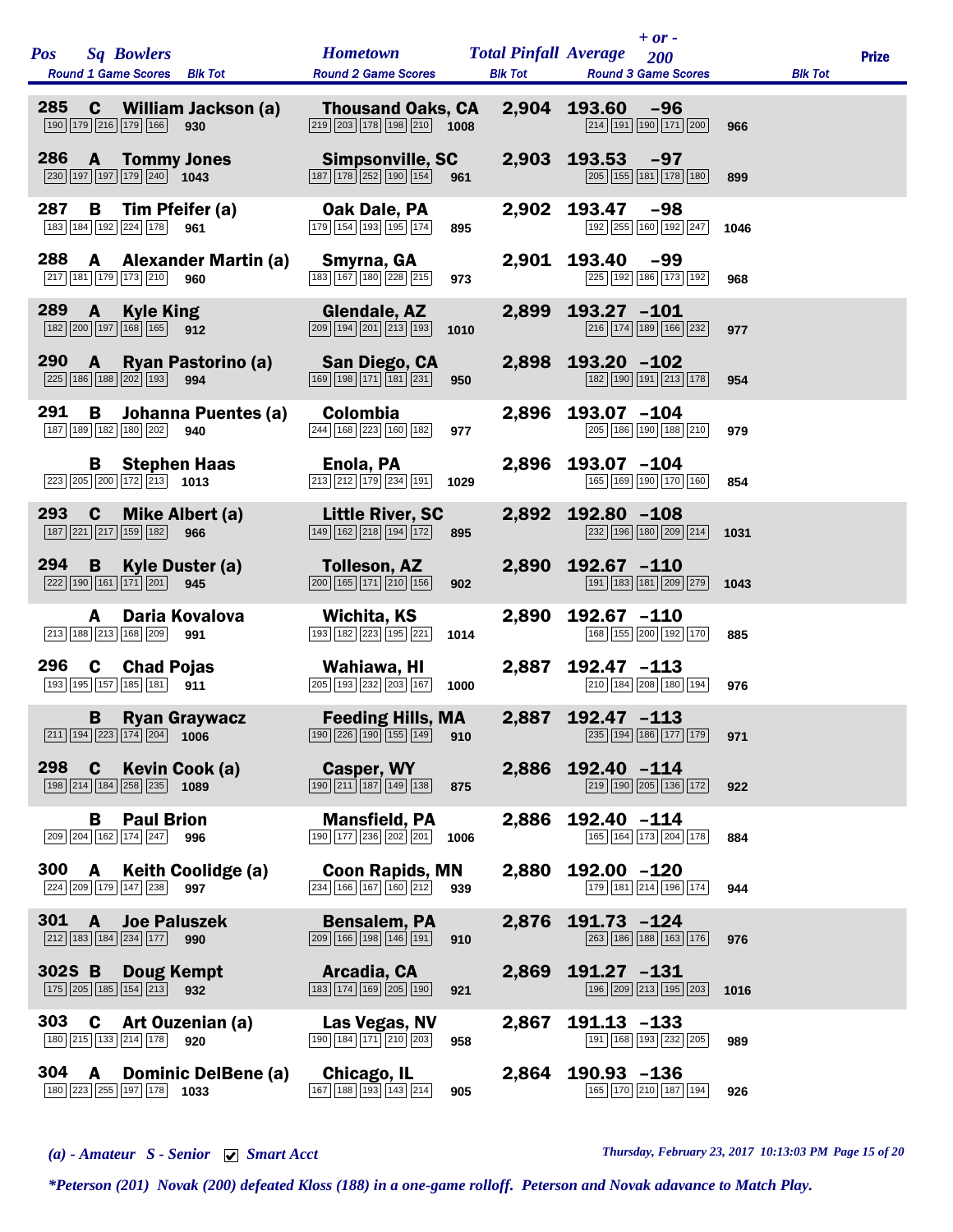| <b>Pos</b> |              | <b>Sq Bowlers</b>                                                                                                                                     | Hometown Total Pinfall Average 200                                                                   |            |                |                   | $+$ or -                      |      |                | <b>Prize</b> |
|------------|--------------|-------------------------------------------------------------------------------------------------------------------------------------------------------|------------------------------------------------------------------------------------------------------|------------|----------------|-------------------|-------------------------------|------|----------------|--------------|
|            |              | Round 1 Game Scores Blk Tot                                                                                                                           | <b>Round 2 Game Scores</b>                                                                           |            | <b>Blk Tot</b> |                   | <b>Round 3 Game Scores</b>    |      | <b>Blk Tot</b> |              |
| 305        |              | <b>C</b> Paul Smith (a)<br>$\boxed{180}$ $\boxed{161}$ $\boxed{226}$ $\boxed{214}$ $\boxed{170}$ 951                                                  | Old Saybrook, CT<br>$\boxed{175}$ $\boxed{170}$ $\boxed{134}$ $\boxed{222}$ $\boxed{210}$ <b>911</b> |            |                | 2,863 190.87 -137 | 167 217 208 231 178           | 1001 |                |              |
|            |              | 306 B Louis Catiller (a)<br>171 146 215 220 193 945                                                                                                   | Las Vegas, NV<br>$\boxed{179}$ $\boxed{222}$ $\boxed{178}$ $\boxed{217}$ $\boxed{222}$ 1018          |            | 2,862          | $190.80 - 138$    | 159 202 226 179 133           | 899  |                |              |
|            |              | 307S A Robert Hanson (a)<br>198 166 202 193 203 962                                                                                                   | Tacoma, WA<br>199 212 180 174 181                                                                    | 946        |                | 2,854 190.27 -146 | 180 222 197 182 165           | 946  |                |              |
|            | A            | <b>Rick Schafer (a)</b><br>207 205 170 229 172 983                                                                                                    | Arvada, CO<br>$\boxed{202}$ 168 238 186 211                                                          | 1005       |                | 2,854 190.27 -146 | 206 179 160 145 176           | 866  |                |              |
| <b>309</b> |              | <b>C</b> Derek Handy<br>209 196 217 187 182 991                                                                                                       | Lynnwood, WA<br>$\boxed{188}$ 193 161 180 192                                                        | 914        | 2,852          | $190.13 - 148$    | 140 189 268 209 141           | 947  |                |              |
| 310        | <b>B</b>     | <b>Jason Miller</b><br>128 194 193 209 192 916                                                                                                        | Baytown, TX<br>$\boxed{158}$ $\boxed{193}$ $\boxed{196}$ $\boxed{235}$ $\boxed{189}$                 | 971        |                | 2,851 190.07 -149 | 218 159 193 184 210           | 964  |                |              |
| 311        |              | <b>C</b> Timothy Cagle II<br>224 202 178 171 190 965                                                                                                  | Pinole, CA<br>$\boxed{181}$ $\boxed{212}$ $\boxed{233}$ $\boxed{215}$ $\boxed{184}$                  | 1025       | 2,850          | $190.00 - 150$    | 173 211 190 168 118           | 860  |                |              |
| 312        | B            | Mai Fujita (a) Sapan<br>210 153 191 211 183 948                                                                                                       | $\boxed{201}$ $\boxed{181}$ $\boxed{182}$ $\boxed{203}$ $\boxed{192}$                                | 959        | 2,849          | 189.93 -151       | 203 168 191 179 201           | 942  |                |              |
| 313        | B            | <b>Rina Asada</b><br>172 176 161 179 178 866                                                                                                          | Japan<br>$\boxed{198}$ $\boxed{229}$ $\boxed{181}$ $\boxed{202}$ $\boxed{201}$                       | 1011       | 2,848          | 189.87 -152       | 206 168 209 183 205           | 971  |                |              |
| 314        | B.           | <b>Michael Clark Jr.</b><br>$\boxed{157}$ $\boxed{183}$ $\boxed{214}$ $\boxed{171}$ $\boxed{209}$ <b>934</b>                                          | <b>N. Olmsted, OH</b><br>$\boxed{217}$ 198 169 181 159 924                                           |            |                | 2,834 188.93 -166 | 169 186 214 176 231           | 976  |                |              |
| 315        |              | C Christopher Coffman (a) Tucson, AZ<br>169 256 183 184 183 975                                                                                       | $\frac{225}{198}$ 198 198 197 171                                                                    | 989        | 2,832          | 188.80 -168       | 192 142 188 175 171           | 868  |                |              |
|            |              | 316 A Aaron Morgan<br>$\boxed{180}$ $\boxed{138}$ $\boxed{221}$ $\boxed{199}$ $\boxed{224}$ 962                                                       | <b>Olmsted Twp., OH</b><br>$\boxed{165}$ $\boxed{212}$ $\boxed{162}$ $\boxed{178}$ $\boxed{170}$ 887 |            | 2,831          | $188.73 - 169$    | 199 215 201 161 206           | 982  |                |              |
|            |              | 317 B Joe Grago (a)<br>$\boxed{179}\boxed{207}\boxed{183}\boxed{154}\boxed{178}$ <b>901</b> $\boxed{162}\boxed{182}\boxed{207}\boxed{170}$ <b>897</b> | Hampstead, NC 2,827 188.47 -173                                                                      |            |                |                   | 264 172 199 186 208 1029      |      |                |              |
|            | A –          | <b>Christopher Viale (a)</b><br>$\boxed{209}$ $\boxed{175}$ $\boxed{223}$ $\boxed{215}$ $\boxed{223}$ <b>1045</b>                                     | <b>Westfield, MA</b><br>$\boxed{246}$ $\boxed{125}$ $\boxed{133}$ $\boxed{124}$ $\boxed{200}$        | 828        | 2,827          | $188.47 - 173$    | 175 184 225 188 182           | 954  |                |              |
| 319S B     |              | <b>Fred Mattson (a)</b><br>236 203 166 194 205 1004                                                                                                   | <b>Universty Place, WA</b><br>178 213 183 172 191                                                    | 937        | 2,825          | 188.33 -175       | 187 166 193 169 169           | 884  |                |              |
| 320        | B            | <b>Richard Jones Jr.</b><br>185 179 178 231 236 1009                                                                                                  | Las Vegas, NV<br>$\sqrt{232}\sqrt{168}\sqrt{167}\sqrt{179}\sqrt{134}$                                | 880        | 2,820          | 188.00 -180       | 203 183 152 233 160           | 931  |                |              |
| 321        | B            | Joey Burruel (a)<br>172 143 186 179 266 946                                                                                                           | Glendale, AZ<br>$\boxed{158}\boxed{212}\boxed{210}\boxed{156}\boxed{189}$                            | 925        | 2,813          | $187.53 - 187$    | 157 189 243 175 178           | 942  |                |              |
| 322        | $\mathbf{A}$ | <b>William Thomas (a)</b><br>$\boxed{200}$ $\boxed{214}$ $\boxed{215}$ $\boxed{176}$ $\boxed{188}$<br>993                                             | <b>Riverton, UT</b><br>$\boxed{219}$ $\boxed{161}$ $\boxed{193}$ $\boxed{168}$ $\boxed{188}$         | 929        | 2,809          | 187.27 -191       | 172 185 158 185 187           | 887  |                |              |
| 323        | В            | Daniel Castro (a)<br>191 233 142 206 237<br>1009                                                                                                      | Colombia<br>$\boxed{171}$ $\boxed{195}$ $\boxed{154}$ $\boxed{231}$ $\boxed{170}$                    | 921        | 2,807          | $187.13 - 193$    | 180 146 148 202 201           | 877  |                |              |
| 324        | A            | <b>Aaron Loveless</b><br>168 230 144 214 196 952                                                                                                      | <b>Ellettsville, IN</b><br>$\boxed{190}$ $\boxed{190}$ $\boxed{171}$ $\boxed{189}$ $\boxed{201}$     | 941        | 2,806          | 187.07 -194       | 211 193 148 172 189           | 913  |                |              |
| 325        | B            | Kevin Doler (a)<br>$163 \overline{)166 \overline{)179 \overline{)167 \overline{)158}}$ 823                                                            | <b>Columbus, GA</b><br>$\sqrt{166}$ $\sqrt{27}$ $\sqrt{188}$ $\sqrt{214}$ $\sqrt{169}$               | <b>QGA</b> | 2,804          | 186.93 -196       | $177$ $234$ $204$ $194$ $198$ | 1007 |                |              |

*(a) - Amateur S - Senior Smart Acct Thursday, February 23, 2017 10:13:05 PM Page 16 of 20*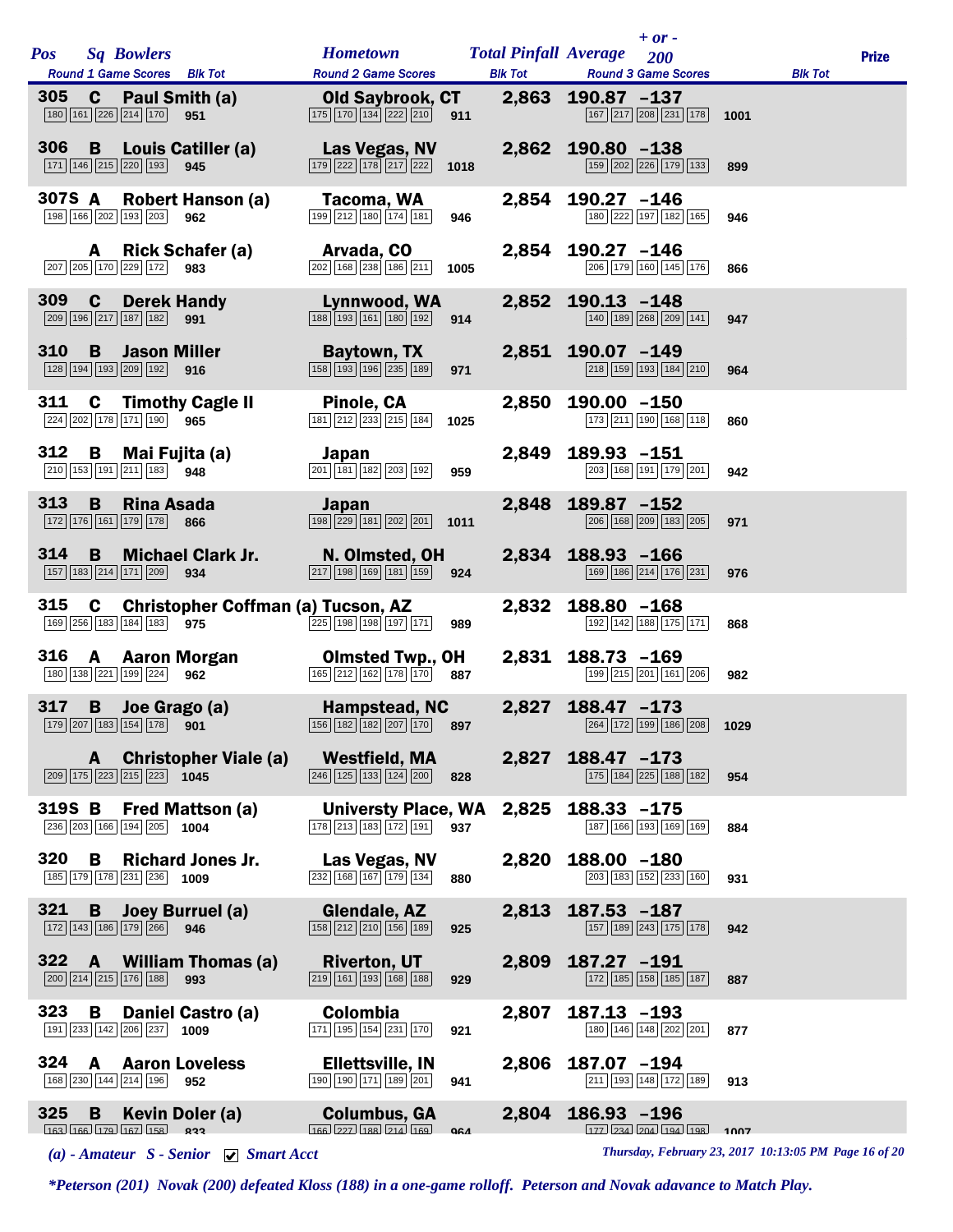| <b>Pos</b> | <b>Sq Bowlers</b><br>Round 1 Game Scores Blk Tot                                |                                | <b>Hometown</b><br><b>Round 2 Game Scores</b>                                                       | <b>Total Pinfall Average</b> 200 |                   | $+ or -$<br><b>Blk Tot Round 3 Game Scores</b>                        |      | <b>Blk Tot</b> | <b>Prize</b> |
|------------|---------------------------------------------------------------------------------|--------------------------------|-----------------------------------------------------------------------------------------------------|----------------------------------|-------------------|-----------------------------------------------------------------------|------|----------------|--------------|
|            | 326 A Sergio Torres (a)<br>192 186 213 203 181 975                              |                                | <b>Henderson, NV</b><br>$\boxed{147}$ $\boxed{212}$ $\boxed{154}$ $\boxed{160}$ $\boxed{157}$ 830   |                                  | 2,799 186.60 -201 | 196 183 195 225 195                                                   | 994  |                |              |
| 327        | B<br>225 169 201 138 167                                                        | Earon Hudson (a)<br>900        | <b>Green River, WY</b><br>195 140 198 186 153 872                                                   | 2,796                            | 186.40 -204       | 160 212 258 170 224                                                   | 1024 |                |              |
|            | C.<br>167 223 146 157 185 878                                                   | <b>Darryl Carreon</b>          | Woodbridge, VA<br>$\boxed{158}$ $\boxed{175}$ $\boxed{215}$ $\boxed{189}$ $\boxed{180}$ 917         |                                  | 2,796 186.40 -204 | 232 188 235 162 184                                                   | 1001 |                |              |
|            | $\mathbf{c}$<br>174 195 222 160 181 932                                         | <b>William Grant</b>           | <b>Rio Rancho, NM</b><br>168 166 167 191 268 960                                                    | 2,796                            | 186.40 -204       | 200 180 153 171 200                                                   | 904  |                |              |
| 330        | <b>B</b> Gary Blair (a)<br>170 209 206 192 173 950                              |                                | Albuquerque, NM<br>$\boxed{199}$ $\boxed{135}$ $\boxed{233}$ $\boxed{171}$ $\boxed{179}$ 917        | 2,788                            | 185.87 -212       | 175 165 171 226 184                                                   | 921  |                |              |
| 331        | B<br>201 189 159 176 226 951                                                    | <b>Ben Zakrocki</b>            | Philadelphia, PA<br>$\boxed{204}$ 157 174 193 174                                                   | 2,787<br>902                     | 185.80 -213       | 190 191 184 199 170                                                   | 934  |                |              |
| 332        | $\mathbf{A}$<br>176 177 160 169 193                                             | Walter Williams Jr. (a)<br>875 | Lodi, NJ<br>$\boxed{179}$ $\boxed{182}$ $\boxed{153}$ $\boxed{171}$ $\boxed{167}$ 852               | 2,784                            | 185.60 -216       | 254 201 200 236 166                                                   | 1057 |                |              |
| 333        | <b>C</b> Tommy Barna<br>$\boxed{210}$ 187 199 230 205 1031                      |                                | <b>Westminster, MD</b><br>$\boxed{176}$ $\boxed{180}$ $\boxed{175}$ $\boxed{210}$ $\boxed{183}$     | 2,780<br>924                     | $185.33 - 220$    | 147 178 185 142 173                                                   | 825  |                |              |
| 334        | $\mathbf c$<br>224 209 167 176 162 938                                          | <b>Derek Patterson</b>         | <b>Russell Springs, KY</b><br>$\boxed{213}$ $\boxed{205}$ $\boxed{168}$ $\boxed{205}$ $\boxed{202}$ | 993                              | 2,778 185.20 -222 | $\boxed{209}$ $\boxed{134}$ $\boxed{163}$ $\boxed{170}$ $\boxed{171}$ | 847  |                |              |
|            | <b>Jared Wolf</b><br>В<br>209 202 162 138 219                                   | 930                            | Lowell, AR<br>$\boxed{239}$ $\boxed{186}$ $\boxed{168}$ $\boxed{224}$ $\boxed{198}$                 | 2,778<br>1015                    | $185.20 -222$     | 163 206 121 206 137                                                   | 833  |                |              |
| 336        | B<br>137 237 166 208 162                                                        | <b>Kevin Paskevich</b><br>910  | <b>Burlington, VT</b><br>184 177 172 174 158                                                        | 865                              | 2,776 185.07 -224 | 211 199 206 186 199                                                   | 1001 |                |              |
| 337        | $\mathbf{A}$<br>150 197 184 171 279                                             | <b>Tristan Butler</b><br>981   | <b>Fort Wayne, IN</b><br>$\boxed{156}$ $\boxed{150}$ $\boxed{188}$ $\boxed{148}$ $\boxed{177}$ 819  |                                  | 2,773 184.87 -227 | 173 185 214 205 196                                                   | 973  |                |              |
| 338        | $\mathbf{c}$<br>179 175 135 168 187                                             | James Tagalos (a)<br>844       | <b>Rhinelander, WI</b><br>$\boxed{132}$ $\boxed{199}$ $\boxed{170}$ $\boxed{233}$ $\boxed{193}$     | 927                              | 2,770 184.67 -230 | 206 218 166 203 206                                                   | 999  |                |              |
|            | C<br>234 187 187 184 165                                                        | James Krafft (a)<br>957        | Anchorage, AK<br>$\boxed{166}$ $\boxed{200}$ $\boxed{191}$ $\boxed{140}$ $\boxed{175}$              | 2,770<br>872                     | 184.67 -230       | 191 188 195 161 206                                                   | 941  |                |              |
|            | B<br>218 169 204 157 216 964                                                    | Ron Elliott (a)                | <b>Science Hill, KY</b><br>172 213 184 184 169                                                      | 2,770<br>922                     | 184.67 -230       | 209 169 178 173 155                                                   | 884  |                |              |
| 341        | A<br>$\boxed{201}$ $\boxed{267}$ $\boxed{202}$ $\boxed{214}$ $\boxed{160}$ 1044 | Luke Blauvelt (a)              | Elesmere, KY<br>$\boxed{163}$ $\boxed{157}$ $\boxed{216}$ $\boxed{146}$ $\boxed{190}$               | 2,763<br>872                     | 184.20 -237       | 171 155 198 154 169                                                   | 847  |                |              |
| 342        | B<br>235 201 193 123 169 921                                                    | <b>Julio Blancas</b>           | <b>Mexico</b><br>184 232 181 149 200                                                                | 2,757<br>946                     | $183.80 - 243$    | 186 156 148 186 214                                                   | 890  |                |              |
| 343        | C<br><b>CJ Kirchner</b><br>177 234 195 186 237 1029                             |                                | Herrin, IL<br>$\boxed{167}$ $\boxed{175}$ $\boxed{162}$ $\boxed{146}$ $\boxed{174}$                 | 2,753<br>824                     | 183.53 -247       | 233 153 157 201 156                                                   | 900  |                |              |
| 344S C     | <b>Kerry Fulford</b><br>180 165 183 176 199                                     | 903                            | <b>Fort Worth, TX</b><br>212 183 156 223 133                                                        | 2,746<br>907                     | 183.07 -254       | 163 180 245 183 165                                                   | 936  |                |              |
| 345        | $\mathbf c$<br>191 147 189 178 193                                              | <b>Blake Paris (a)</b><br>898  | <b>Fremont, NE</b><br>$\boxed{185}$ $\boxed{170}$ $\boxed{210}$ $\boxed{150}$ $\boxed{178}$         | 2,745<br>893                     | 183.00 -255       | 167 189 221 195 182                                                   | 954  |                |              |

*(a) - Amateur S - Senior Smart Acct Thursday, February 23, 2017 10:13:07 PM Page 17 of 20*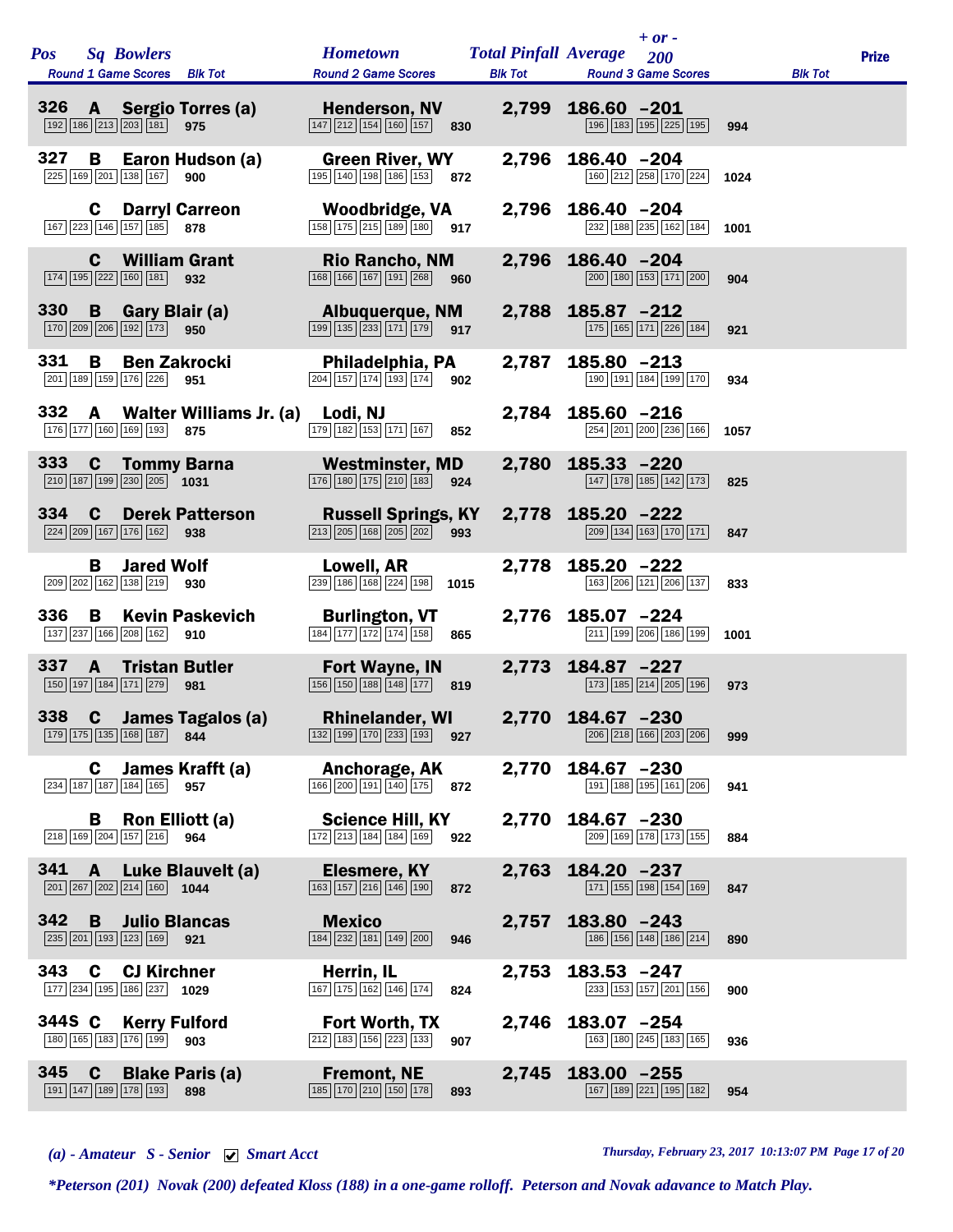| <b>Pos</b> | <b>Sq Bowlers</b>                                                         |                                                                                                                         | <b>Hometown Total Pinfall Average</b> 200                                                                |                                               | $+$ or $-$                                              |     |                | <b>Prize</b> |
|------------|---------------------------------------------------------------------------|-------------------------------------------------------------------------------------------------------------------------|----------------------------------------------------------------------------------------------------------|-----------------------------------------------|---------------------------------------------------------|-----|----------------|--------------|
|            |                                                                           | Round 1 Game Scores Blk Tot<br>346 C Bradley Martin (a) Livonia, MI                                                     | <b>Round 2 Game Scores</b>                                                                               |                                               | <b>Blk Tot Round 3 Game Scores</b><br>2,743 182.87 -257 |     | <b>Blk Tot</b> |              |
|            | 212 194 171 177 189 943                                                   |                                                                                                                         | 205 206 200 189 140 940                                                                                  |                                               | 174 198 170 165 153                                     | 860 |                |              |
|            | 164 148 189 148 174 823                                                   | 347 A Jack Celmer (a)                                                                                                   | <b>Wernersville, PA</b><br>$\boxed{175}$ $\boxed{212}$ $\boxed{166}$ $\boxed{214}$ $\boxed{179}$ 946     |                                               | 2,740 182.67 -260<br>168 186 194 190 233                | 971 |                |              |
|            | 182 186 159 192 155 874                                                   | 348 A Ryan Patterson (a)                                                                                                | <b>Washington, WV</b><br>$\boxed{188}$ $\boxed{189}$ $\boxed{156}$ $\boxed{181}$ $\boxed{188}$ 902       |                                               | 2,738 182.53 -262<br>210 138 207 197 210                | 962 |                |              |
| 349 A      | $\boxed{177}$ $\boxed{157}$ $\boxed{185}$ $\boxed{190}$ $\boxed{204}$ 913 | <b>Ryne Podlas</b>                                                                                                      | <b>Example 12 Largo, FL</b><br>$\boxed{176}$ $\boxed{169}$ $\boxed{188}$ $\boxed{221}$ $\boxed{158}$ 912 |                                               | 2,737 182.47 -263<br>166 185 256 148 157                | 912 |                |              |
|            | 178 191 220 187 177 953                                                   | 350 A Tristan Leyen (a)                                                                                                 | <b>Perry Hall, MD</b><br>276 134 143 177 147 877                                                         |                                               | 2,732 182.13 -268<br>182 168 220 170 162                | 902 |                |              |
| 351        | 127 213 187 151 187 865                                                   | <b>B</b> Eric Haggerton (a) <b>Carlsbad, MN</b>                                                                         | 192 151 178 183 189                                                                                      | 893                                           | 2,731 182.07 -269<br>192 191 188 197 205                | 973 |                |              |
|            | 171 166 198 193 194 922                                                   | 352 B Justin Spurrier (a) Las Vegas, NV                                                                                 | 168 190 194 194 205                                                                                      | 951                                           | 2,730 182.00 -270<br>169 178 157 172 181 857            |     |                |              |
| 353        | $\mathbf{c}$<br>$\boxed{203}$ 163 186 168 185                             | Jonathan Lawson (a)<br>905                                                                                              | <b>Canyon, TX Canyon</b><br>$\boxed{171}$ $\boxed{243}$ $\boxed{193}$ $\boxed{170}$ $\boxed{144}$        | 921                                           | 2,726 181.73 -274<br>124 194 154 227 201                | 900 |                |              |
| $354$ A    | 212 220 168 195 156 951                                                   | <b>Michael Williams II</b>                                                                                              | <b>Montgomery, AL</b><br>$\boxed{177}$ $\boxed{162}$ $\boxed{213}$ $\boxed{213}$ $\boxed{143}$ 908       |                                               | 2,721 181.40 -279<br>147 182 188 175 170                | 862 |                |              |
| 355        | 137 185 215 170 158 865                                                   | A Yoshua Villari (a) Lawrence, MA                                                                                       | $\boxed{212}$ 151 167 181 234                                                                            | 945                                           | 2,712 180.80 -288<br>186 216 188 127 185                | 902 |                |              |
| 356        | 156 174 179 172 156 837                                                   | <b>B</b> Todd Keirsey-Sipes (a) Seattle, WA                                                                             | $\boxed{155}$ $\boxed{191}$ $\boxed{179}$ $\boxed{189}$ $\boxed{212}$                                    | 926                                           | 2,705 180.33 -295<br>181 174 184 223 180                | 942 |                |              |
|            | 209 180 174 162 197 922                                                   | 357 A Chris Lynn (a) Canada                                                                                             | 143 154 169 145 194                                                                                      | 805                                           | 2,699 179.93 -301<br>255 193 197 163 164                | 972 |                |              |
|            |                                                                           | 358S C Eugene White (a) Sandown, NH<br>$\boxed{195}$ $\boxed{169}$ $\boxed{209}$ $\boxed{222}$ $\boxed{192}$ <b>987</b> | $\boxed{210}$ $\boxed{184}$ $\boxed{166}$ $\boxed{168}$ $\boxed{130}$                                    | $858$ and $\sim$ 100 $\mu$ m $\sim$ 100 $\mu$ | 2,698 179.87 -302<br>202 159 168 155 169                | 853 |                |              |
| 359        | A<br>153 163 162 176 142                                                  | Zachary Wright (a)<br>796                                                                                               | Roseburg, OR<br>189 227 211 161 158                                                                      | 2,696<br>946                                  | 179.73 -304<br>201 169 217 174 193                      | 954 |                |              |
| 360        | A<br>166 235 152 181 212                                                  | <b>Brian Lohse (a)</b><br>946                                                                                           | Denton, TX<br>189 102 163 191 207                                                                        | 2,695<br>852                                  | 179.67 -305<br>154 159 193 155 236                      | 897 |                |              |
| 361        | A<br>166 177 215 140 154                                                  | Sammy Goss (a)<br>852                                                                                                   | Las Vegas, NV<br>173 183 227 196 211                                                                     | 2,694<br>990                                  | 179.60 -306<br>168 183 148 163 190                      | 852 |                |              |
| 362        | C<br>177 169 212 183 198                                                  | <b>James Grago III</b><br>939                                                                                           | Hampstead, NC<br>$\boxed{205}$ $\boxed{172}$ $\boxed{166}$ $\boxed{220}$ $\boxed{161}$                   | 2,688<br>924                                  | $179.20 -312$<br>166 175 150 173 161                    | 825 |                |              |
| 363        | В<br>168 208 146 199 201                                                  | Holden Luke (a)<br>922                                                                                                  | <b>Sioux Falls, SD</b><br>183 179 192 124 157                                                            | 2,684<br>835                                  | $178.93 - 316$<br>195 167 185 214 166                   | 927 |                |              |
| 364        | В<br>170 163 166 158 191                                                  | <b>Rick Chapman (a)</b><br>848                                                                                          | <b>Crest Hill, IL</b><br>215 147 183 152 145                                                             | 2,679<br>842                                  | 178.60 -321<br>195 205 185 180 224                      | 989 |                |              |
| 365S A     | 193 188 128 170 183                                                       | Ron Floreani (a)<br>862                                                                                                 | St. George, UT<br>159 182 149 140 191                                                                    | 2,673<br>821                                  | 178.20 -327<br>190 216 213 178 193                      | 990 |                |              |
| 366        | B<br>$189$ $236$ $163$ $135$ $201$ $924$                                  | <b>Aaron O'Connell</b>                                                                                                  | <b>Fairfield, CA</b><br>187 188 195 156 193                                                              | 2,672<br>Q1Q                                  | $178.13 - 328$<br>173 186 167 147 156                   | 820 |                |              |
|            |                                                                           | (a) - Amateur $S$ - Senior $\Box$ Smart Acct                                                                            |                                                                                                          |                                               | Thursday, February 23, 2017 10:13:09 PM Page 18 of 20   |     |                |              |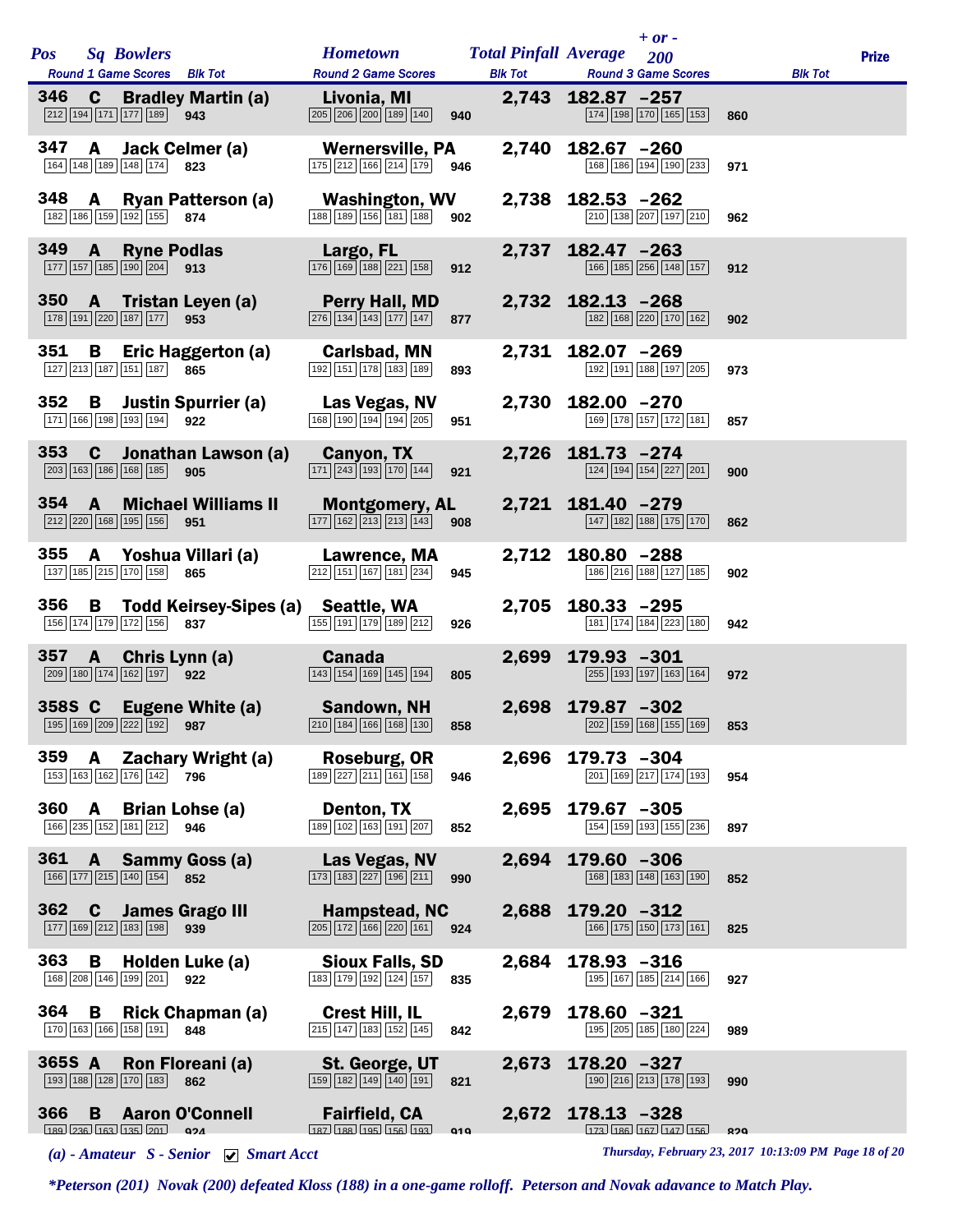| <b>Pos</b> | <b>Sq Bowlers</b><br>Round 1 Game Scores Blk Tot                                       |                                 | <b>Hometown</b><br><b>Round 2 Game Scores</b>                                                                                             |              | $+$ or -<br><b>Total Pinfall Average</b> 200<br><b>Blk Tot Round 3 Game Scores</b> |          | <b>Blk Tot</b> | <b>Prize</b> |
|------------|----------------------------------------------------------------------------------------|---------------------------------|-------------------------------------------------------------------------------------------------------------------------------------------|--------------|------------------------------------------------------------------------------------|----------|----------------|--------------|
| 367        | 183 268 202 163 172 988                                                                | A Alex Kulas (a)                | <b>Finchville, KY</b><br>172 157 126 165 191 811                                                                                          |              | 2,671 178.07 -329<br>173 186 192 179 142                                           | 872      |                |              |
| 368        | B<br>181 157 156 168 179 841                                                           |                                 | Josh Crackenberger (a) Hoffman Estates, IL 2,623 174.87 -377<br>$\boxed{193}$ $\boxed{171}$ $\boxed{198}$ $\boxed{181}$ $\boxed{146}$ 889 |              | 168 167 186 161 211                                                                | 893      |                |              |
| 369        | <b>A</b> Scott Wiley<br>164 168 151 172 187 842                                        |                                 | <b>Example 2016 Albuquerque, NM</b><br>$\boxed{113}$ $\boxed{156}$ $\boxed{213}$ $\boxed{193}$ $\boxed{143}$ 818                          |              | 2,616 174.40 -384<br>192 216 131 233 184                                           | 956      |                |              |
|            | $\boxed{211}$ $\boxed{129}$ $\boxed{202}$ $\boxed{118}$ $\boxed{188}$ 848              | 370 C Cortrell Anderson (a)     | Lone Tree, CO<br>242 199 166 166 161                                                                                                      | 934          | 2,613 174.20 -387<br>180 162 145 153 191                                           | 831      |                |              |
| 371S A     | 142 169 177 176 181 845                                                                | <b>Rick Miller (a)</b>          | <b>St. George, UT</b><br>$\boxed{246}$ 166 127 203 216 958                                                                                |              | 2,581 172.07 -419<br>198 143 135 129 173                                           | 778      |                |              |
|            | 178 134 176 191 151 830                                                                | 372 A John Klusmann (a)         | Ranch Cucamonga, C 2,571 171.40 -429<br>170 137 195 187 165 854                                                                           |              | 178 169 194 185 161                                                                | 887      |                |              |
| 373        | 147 162 170 153 179 811                                                                | <b>B</b> Ondy Thompson (a)      | <b>Duckwater, NV</b><br>$\boxed{140}$ $\boxed{169}$ $\boxed{207}$ $\boxed{203}$ $\boxed{151}$ 870                                         |              | 2,528 168.53 -472<br>134 180 163 199 171                                           | 847      |                |              |
|            | 187 203 136 163 189 878                                                                | 374 C Alan Mendoza (a)          | <b>Vernon Hills, IL</b><br>$\boxed{169}$ $\boxed{156}$ $\boxed{162}$ $\boxed{160}$ $\boxed{143}$ 790                                      |              | 2,527 168.47 -473<br>235 114 184 126 200                                           | 859      |                |              |
| 375S A     | 186 131 174 189 172 852                                                                | Dennis Ferguson (a)             | Bellingham, WA<br>$\boxed{186}$ $\boxed{185}$ $\boxed{142}$ $\boxed{157}$ $\boxed{139}$ 809                                               | 2,526        | 168.40 -474<br>198 199 160 158 150                                                 | 865      |                |              |
| 376        | 153 176 127 187 151 794                                                                | <b>C</b> Anthony Moreno (a)     | Sterling, CO<br>$\boxed{148}$ $\boxed{184}$ $\boxed{131}$ $\boxed{164}$ $\boxed{171}$                                                     | 798          | 2,504 166.93 -496<br>163 225 200 114 210                                           | 912      |                |              |
| 377        | $\overline{A}$<br>138 146 211 161 132 788                                              | Dennis Bryant (a)               | <b>San Marcos, CA</b><br>$\boxed{206}$ $\boxed{146}$ $\boxed{177}$ $\boxed{149}$ $\boxed{180}$ 858                                        | 2,496        | $166.40 - 504$<br>$\boxed{210}$ 139 155 175 171                                    | 850      |                |              |
| 378        | B<br>$\boxed{173}$ $\boxed{183}$ $\boxed{156}$ $\boxed{157}$ $\boxed{135}$ 804         | Jeff Baker (a)                  | <b>Potomac, MD</b><br>$\boxed{163}$ $\boxed{228}$ $\boxed{150}$ $\boxed{174}$ $\boxed{178}$                                               | 893          | 2,473 164.87 -527<br>128 138 175 167 168                                           | 776      |                |              |
| 379        | B<br>200 157 148 173 150                                                               | Jerome Boyd (a)<br>828          | Newark, NJ<br>163 102 169 168 197                                                                                                         | 799          | 2,437 162.47 -563<br>140 136 202 179 153                                           | 810      |                |              |
| 380        | C<br>152 157 205 139 151                                                               | <b>Kevin Manning (a)</b><br>804 | Opelika, AL<br>$\boxed{179}$ $\boxed{200}$ $\boxed{172}$ $\boxed{124}$ $\boxed{133}$                                                      | 2,410<br>808 | 160.67 -590<br>147 155 133 160 203                                                 | 798      |                |              |
| 381        | A<br>161 147 158 179 170 815                                                           |                                 | Brandon Zayhowski (a) Lake Wales, FL<br>158 124 170 122 164                                                                               | 2,404<br>738 | 160.27 -596<br>222 156 176 142 155                                                 | 851      |                |              |
| 382        | C<br>169 173 124 159 155 780                                                           | <b>Christina Severino (a)</b>   | Lake Zurich, IL<br>$\boxed{166}$ $\boxed{149}$ $\boxed{194}$ $\boxed{166}$ $\boxed{138}$ 813                                              | 2,352        | $156.80 - 648$<br>123 170 158 162 146                                              | 759      |                |              |
| 383        | C<br>200 200 206 202 245 1053                                                          | <b>Mitch Beasley</b>            | <b>Clarksville, TN</b>                                                                                                                    |              | 1,053 210.60<br>+53WD                                                              |          |                |              |
| 384        | B<br>179 213 242 191 159 984                                                           | Joel Arciniega (a)              | Sylmar, CA<br>169 192 166 196 222                                                                                                         | 945          | 1,929 192.90<br>$-71WD$                                                            |          |                |              |
| 385        | B<br>$\boxed{224}$ $\boxed{213}$ $\boxed{157}$ $\boxed{242}$ $\boxed{209}$ <b>1045</b> | <b>Brian Dennis (a)</b>         | Las Vegas, NV<br>$\boxed{147}$ $\boxed{180}$ $\boxed{180}$ $\boxed{205}$ $\boxed{156}$                                                    | 868          | 1,913 191.30<br>$-87WD$                                                            | $\bf{0}$ |                |              |
| 386S A     | 199 155 214 180 189                                                                    | <b>Wayne Garber</b><br>937      | <b>Modesto, CA</b><br>$\boxed{210}$ $\boxed{177}$ $\boxed{181}$ $\boxed{176}$ $\boxed{214}$                                               | 958          | 1,895 189.50 -105WD                                                                | $\bf{0}$ |                |              |

*(a) - Amateur S - Senior Smart Acct Thursday, February 23, 2017 10:13:11 PM Page 19 of 20*